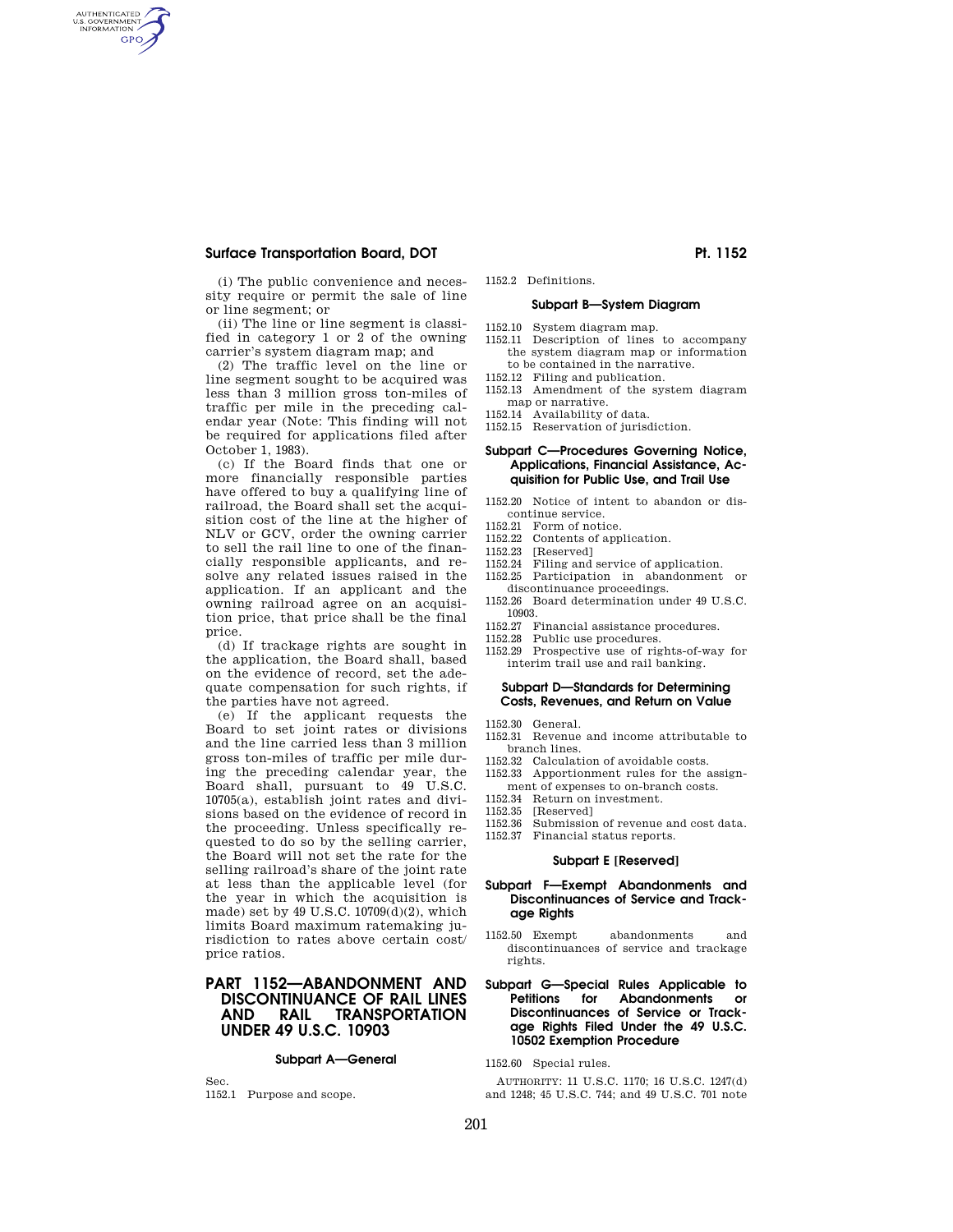(1995) (section 204 of the ICC Termination Act of 1995), 721(a), 10502, 10903–10905, and 11161.

SOURCE: 61 FR 67883, Dec. 24, 1996, unless otherwise noted.

### **Subpart A—General**

### **§ 1152.1 Purpose and scope.**

(a) 49 U.S.C. 10903 *et seq.* governs abandonment of rail lines and discontinuance of rail service by common carriers. Section 10903(d) provides that no line of railroad may be abandoned and no rail service discontinued unless the Board finds that the present or future public convenience and necessity require or permit the abandonment or discontinuance.

(b) Part 1152 contains regulations governing abandonment of, and discontinuance of service over, rail lines. This part also sets forth procedures for providing financial assistance to assure continued rail freight service under 49 U.S.C. 10904, for acquiring rail lines for alternate public use under 49 U.S.C. 10905, and for acquiring or using a rail right-of-way for interim trail use and rail banking.

### **§ 1152.2 Definitions.**

Unless otherwise provided in the text of the regulations, the following definitions apply in this part:

(a) *Account* means an account in the Board's Uniform System of Accounts for Railroad Companies (49 CFR part 1201).

(b) *Act* means the ICC Termination Act of 1995 (Pub. L. 104–88, 109 Stat. 803), as amended.

(c) *Base year* means the latest 12 month period, ending no earlier than 6 months prior to the filing of the abandonment or discontinuance application, for which data have been collected at the branch level as prescribed in §1152.30(b).

(d) *Board* means the Surface Transportation Board.

(e) *Branch* means a segment of line for which an application for abandonment or discontinuance, pursuant to 49 U.S.C. 10903, has been filed.

(f) *Carrier* means a railroad company or the trustee or trustees of a railroad company subject to regulation under 49 U.S.C., Subtitle IV, chapter 105.

**§ 1152.1 49 CFR Ch. X (10–1–11 Edition)** 

(g) *Designated state agency* means the instrumentality created by a state or designated by appropriate authority to administer or coordinate its state rail plan.

(h) *Forecast Year* means the 12-month period, beginning with the first day of the month in which the application is filed with the Board, for which future revenues and costs are estimated.

(i) *Form R–1* means the railroad's annual report filed with the Board in accordance with the requirements of 49 U.S.C. 11145.

(j) *Offeror* means a shipper, a state, the United States, a local or regional transportation authority, or any financially responsible person offering rail service continuation assistance under 49 U.S.C. 10904.

(k) *URCS* means the Uniform Railroad Costing System.

(l) *Significant user* means:

(1) Each of the 10 rail patrons which originated and/or received the largest number of carloads (or each patron if there are less than 10); and

(2) Any other rail patron which originated and/or received 50 or more carloads, on the line proposed for abandonment or discontinuance, during the 12-month period preceding the month in which notice is given of the abandonment or discontinuance application.

(m) *Subsidy year* means any 12-month period for which a subsidy agreement has been negotiated and is in operation.

## **Subpart B—System Diagram**

## **§ 1152.10 System diagram map.**

(a) Each carrier shall prepare a diagram of its rail system on a map, designating all lines in its system by the categories established in paragraph (b) of this section. A Class III carrier shall either prepare the aforementioned map of its rail system or file only a narrative description of its lines that provides all of the information required in this subpart.

(b) All lines in each carrier's rail system shall be separated into the following categories: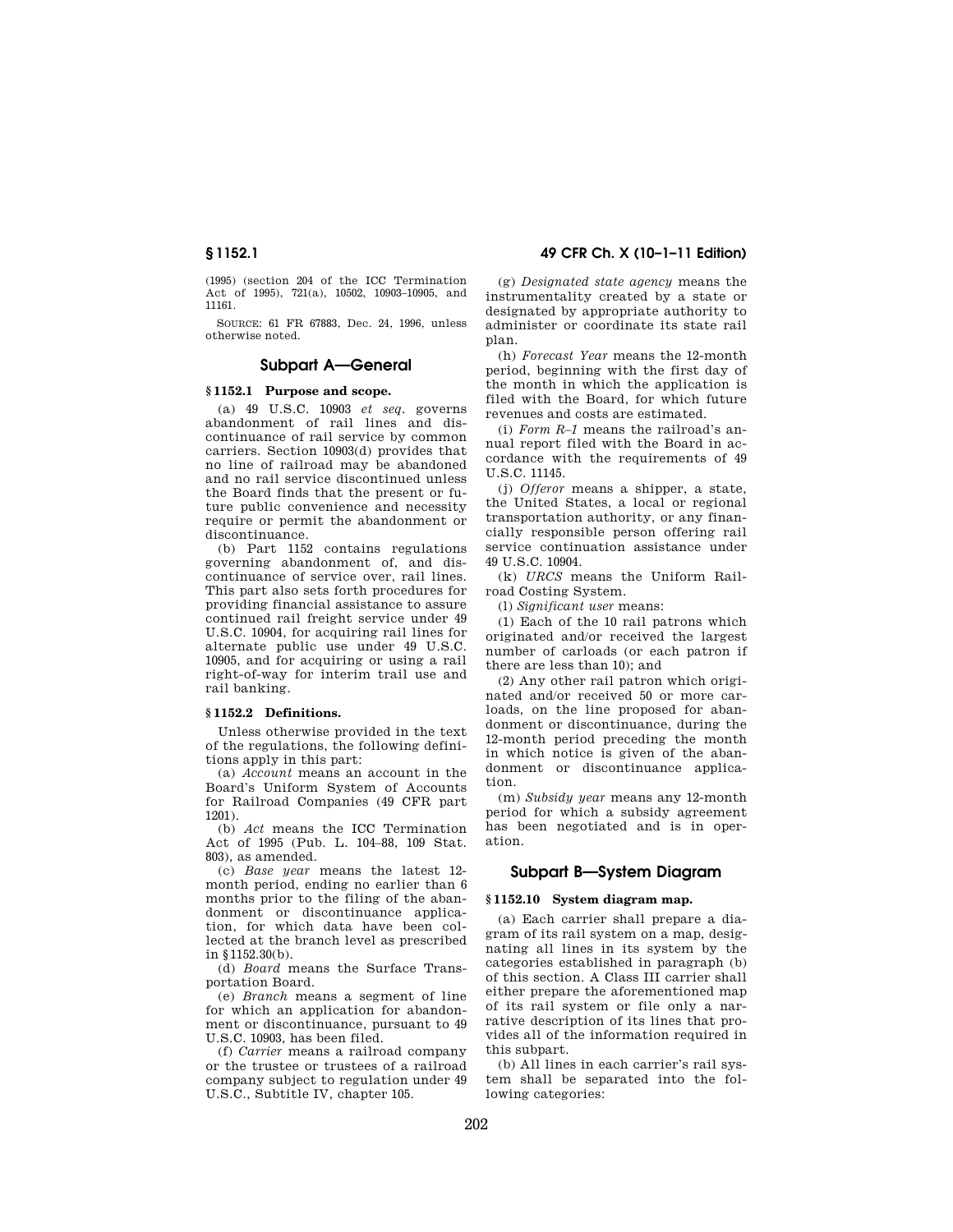(1) All lines or portions of lines which the carrier anticipates will be the subject of an abandonment or discontinuance application to be filed within the 3-year period following the date upon which the diagram or narrative, or any amended diagram or narrative, is filed with the Board;

(2) All lines or portions of lines which are potentially subject to abandonment, defined as those which the carrier has under study and believes may be the subject of a future abandonment application because of either anticipated operating losses or excessive rehabilitation costs, as compared to potential revenues;

(3) All lines or portions of lines for which an abandonment or discontinuance application is pending before the Board on the date upon which the diagram or narrative, or any amended diagram or narrative, is filed with the Board;

(4) All lines or portions of lines which are being operated under the rail service continuation provisions of 49 U.S.C. 10904 (and former 49 U.S.C. 10905) on the date upon which the diagram or narrative, or any amended diagram or narrative, is filed with the Board; and

(5) All other lines or portions of lines which the carrier owns and operates, directly or indirectly.

(c) The system diagram map shall be color-coded to show the 5 categories of lines as follows:

(1) Red shall designate those lines described in §1152.10(b)(1);

(2) Green shall designate those lines described in  $$1152.10(b)(2);$ 

(3) Yellow shall designate those lines described in §1152.10(b)(3);

(4) Brown shall designate those lines described in §1152.10(b)(4); and

(5) Black or dark blue shall designate those lines described in §1152.10(b)(5).

(d) The system diagram map shall also identify, and shall be drawn to a scale sufficient to depict clearly, the location of:

(1) All state boundary lines;

(2) Boundaries of every county in which is situated a rail line owned or operated by the carrier which is listed in categories 1 thru  $4 \left( \frac{\xi}{1152.10(b)(1)} \right)$ thru  $(4)$ ).

(3) Every Standard Metropolitan Statistical Area (SMSA) any portion of

which is located within 5 air miles of a rail line owned or operated by the carrier; and

(4) Every city outside an SMSA which has a population of 5,000 or more persons (according to the latest published United States census reports) and which has any portion located within 5 air miles of a rail line owned or operated by the carrier. A series of interrelated maps may be used where the system serves a very large or congested area. An explanation of the interrelationship must be furnished.

### **§ 1152.11 Description of lines to accompany the system diagram map or information to be contained in the narrative.**

Each carrier required to file a system diagram map or narrative shall list and describe, separately by category and within each category by state, all lines or portions of lines identified on its system diagram map or to be included in its narrative as falling within categories 1 thru 3 (§1152.10(b)(1) thru (3)) as follows:

(a) Carrier's designation for each line (for example, the Zanesville Secondary Track);

(b) State or states in which each line is located;

(c) County or counties in which each line is located;

(d) Mileposts delineating each line or portion of line; and

(e) Agency or terminal stations located on each line or portion of line with milepost designations.

### **§ 1152.12 Filing and publication.**

(a) Each carrier required to file a system diagram map or a narrative shall file with the Board three copies of a complete and up-dated color-coded system diagram map or narrative (identified by its ''AB number'') and the accompanying line descriptions in conformance with the filing and publication requirements of this section. If a revised map or narrative is filed, the line descriptions for the lines which were revised must be filed.

(b) The color-coded system diagram map or narrative, any amendments, and accompanying line descriptions shall be served upon the Governor, the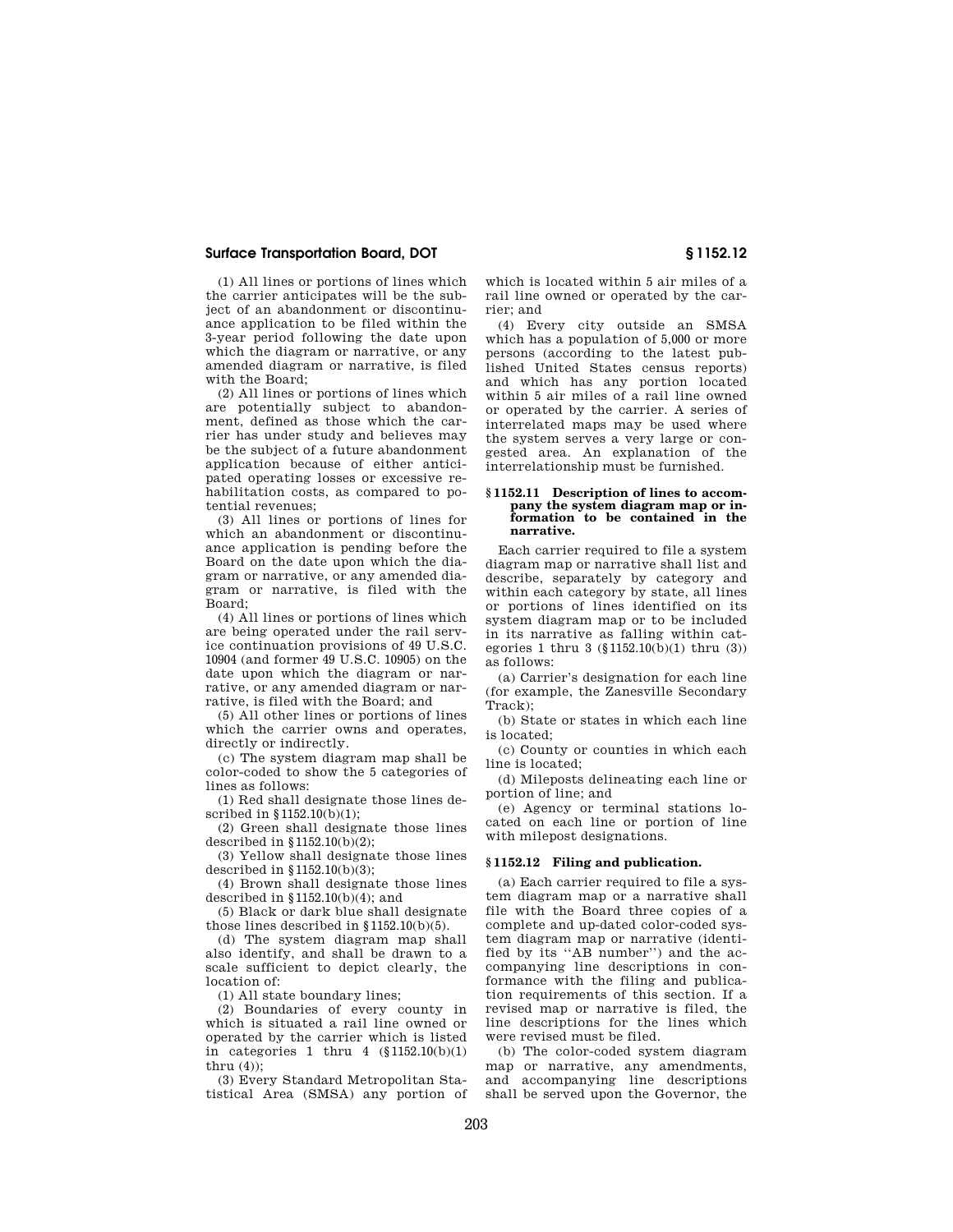Public Service Commission (or equivalent agency) and the designated state agency of each state within which the carrier operates or owns a line of railroad.

(c) The carrier shall: (1) Publish in a newspaper of general circulation in each county containing category 1 through 3 lines or lines being revised, a notice containing:

(i) A black-and-white copy of the system diagram map (or a portion of the map clearly depicting its lines in that county); and

(ii) A description of each line (in the case of Class III carriers only the line description is required);

(2) Post a copy of the newspaper notice:

(i) In each agency station or terminal on each line in categories 1 through 3 and on each line which has been revised; or

(ii) If there is no agency station on the line, at any station through which business for the line is received or forwarded;

(3) Furnish, at reasonable cost, upon request of any interested person, a copy of its system diagram map (either color-coded or black-and-white) or narrative; and

(4) Notify interested persons of this availability through its publication in the appropriate county newspaper.

(d) Each carrier required to file a system diagram map or narrative shall file with the Board an affidavit of service and publication stating the date each was accomplished. A copy of each newspaper notice published shall be attached to the affidavit. The effective date of the filing of the initial system diagram map or narrative and each amended system diagram map or narrative as required in paragraph (a) of this section shall be deemed to be the date upon which the Board receives the affidavit required in this paragraph.

(e) The Board shall require republication of the notice if it is found to be inadequate.

[61 FR 67883, Dec. 24, 1996 as amended at 64 FR 53268, Oct. 1, 1999]

### **§ 1152.13 Amendment of the system diagram map or narrative.**

(a) Each carrier shall be responsible for maintaining the continuing accu-

**§ 1152.13 49 CFR Ch. X (10–1–11 Edition)** 

racy of its system diagram map and the accompanying line descriptions or narrative. Amendments may be filed at any time and will be subject to all carrier filing and publication requirements of §1152.12.

(b) By March 24, 1997, each carrier shall file with the Board a revised and updated color-coded system diagram map and line descriptions or narrative which shall be subject to the filing and publication requirements of §1152.12. Thereafter, each carrier shall file amendments as line designations change and update its map or narrative, as appropriate. Also, each carrier shall file an updated or amended map or narrative upon order of the Board. Each new rail carrier shall comply with the requirements of this subsection within 60 days after it becomes a carrier.

(c) The Board will reject an abandonment or discontinuance application filed by a rail carrier if any part of the application includes a line that has not been identified and described, by amendment or otherwise, on the carrier's system diagram map or narrative, as appropriate, as a line in category 1  $(\{1152.10(b)(1))$  for at least 60 days.

### **§ 1152.14 Availability of data.**

Each carrier shall provide to the designated state agency, upon request, information concerning the net liquidation value (as defined in §1152.34(c)) of any line placed in category 1  $(\S 1152.10(b)(1))$  on its system diagram map or narrative together with a description of such a line and any appurtenant facilities and of their condition.

## **§ 1152.15 Reservation of jurisdiction.**

49 U.S.C. 10903(c)(1) authorizes the Board, at its discretion, to provide for designation of lines as ''potentially subject to abandonment'' under standards which vary by region of the United States, by railroad, or by group of railroads. The Board expressly reserves the right to adopt such varying standards in the future.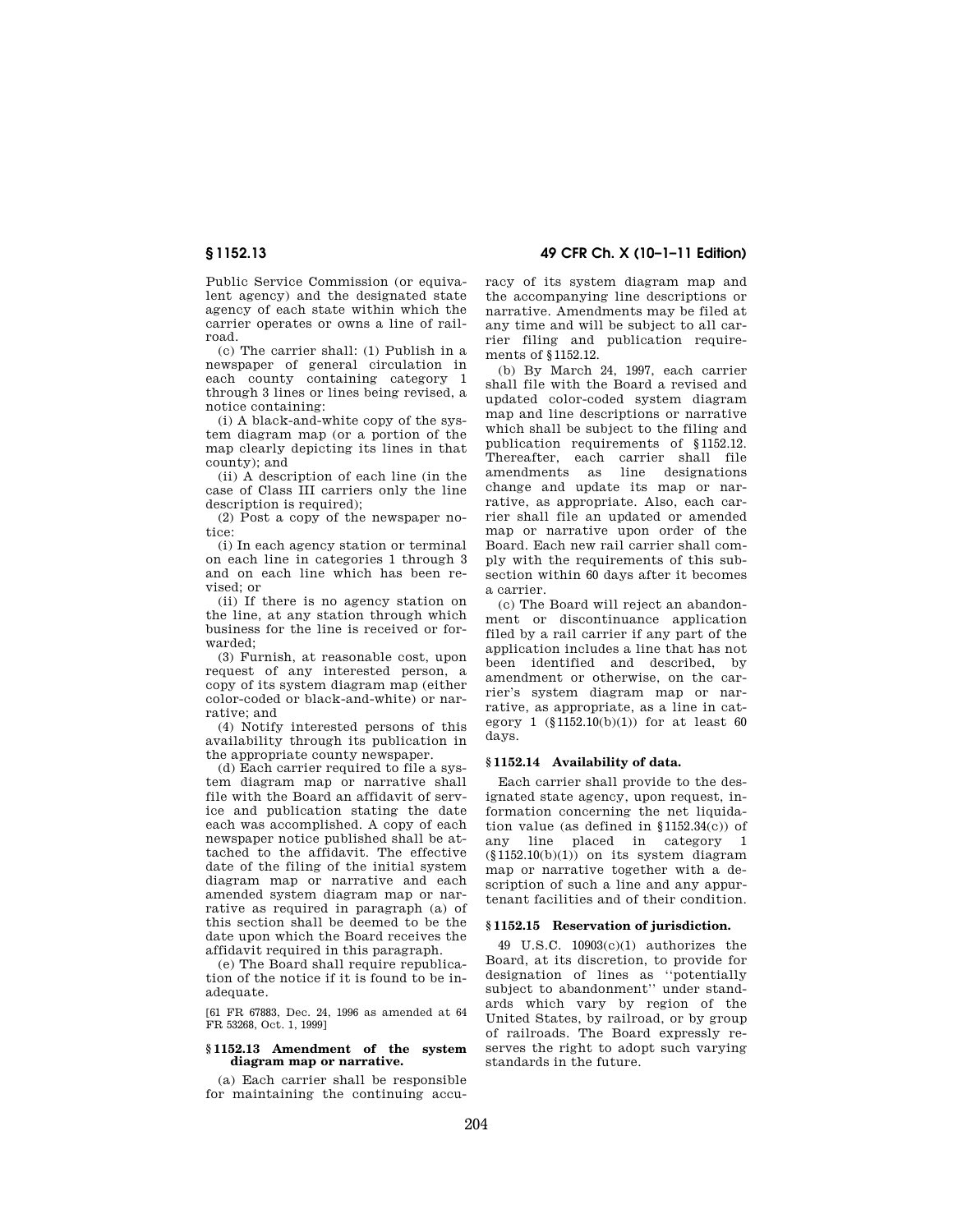## **Subpart C—Procedures Governing Notice, Applications, Financial Assistance, Acquisition for Public Use, and Trail Use**

### **§ 1152.20 Notice of intent to abandon or discontinue service.**

(a) *Filing and publication requirements.*  An applicant shall give Notice of Intent to file an abandonment or discontinuance application by complying with the following procedures:

(1) *Filing.* Applicant must serve its Notice of Intent on the Board, by certified letter, in the format prescribed in §1152.21. The Notice shall be filed in accordance with the time requirements of paragraph (b) of this section.

(2) *Service.* Applicant must serve, by first-class mail (unless otherwise specified), its Notice of Intent upon:

(i) Significant users of the line;

(ii) The Governor (by certified mail) of each state directly affected by the abandonment or discontinuance. (For the purposes of this section ''states directly affected'' are those in which any part of the line sought to be abandoned is located).

(iii) The Public Service Commission (or equivalent agency) in these states;

(iv) The designated state agency in these states;

(v) The State Cooperative Extension Service in these states;

(vi) The U.S. Department of Transportation (Federal Railroad Administration);

(vii) Department of Defense (Military Traffic Management Command, Transportation Engineering Agency, Railroads for National Defense Program);

(viii) The U.S. Department of Interior (Recreation Resources Assistance Division, National Park Service);

(ix) The U.S. Railroad Retirement Board;

(x) The National Railroad Passenger Corporation (''Amtrak'') (if Amtrak operates over the involved line);

(xi) The U.S. Department of Agriculture, Chief of the Forest Service; and

(xii) The headquarters of all duly certified labor organizations that represent employees on the affected rail line.

(3) *Posting.* Applicant must post a copy of its Notice of Intent at each agency station and terminal on the line to be abandoned. (If there are no agency stations on the line, the Notice of Intent should be posted at any agency station through which business for the involved line is received or forwarded.)

(4) *Newspaper publication.* Applicant must publish its Notice of Intent at least once during each of 3 consecutive weeks in a newspaper of general circulation in each county in which any part of the involved line is located.

(b) *Time limits.* (1) The Notice of Intent must be served at least 15 days, but not more than 30 days, prior to the filing of the abandonment application;

(2) The Notice must be posted and fully published within the 30-day period prior to the filing of the application; and

(3) The Notice must be filed with the Board either concurrently with service or when the Notice is first published (whichever occurs first).

(c) *Environmental and Historic Reports.*  Applicant must also submit the Environmental and Historic Reports described at §§1105.7 and 1105.8 at least 20 days prior to filing an application.

[61 FR 67883, Dec. 24, 1996, as amended at 68 FR 67810, Dec. 4, 2003]

### **§ 1152.21 Form of notice.**

The Notice of Intent to abandon or to discontinue service shall be in the following form:

 $STB$  No.  $AB$  (Sub-No.

### Notice of Intent To Abandon or To Discontinue Service

(Name of Applicant) gives notice that on or about (insert date application will be filed with the Board) it intends to file with the Surface Transportation Board, Washington, DC 20423, an application for permission for the abandonment of (the discontinuance of service on), a line of railroad known as lll extending from railroad milepost near (station name) to (the end of line or rail milepost) near (station name), which traverses through United States Postal Service ZIP Codes (ZIP Codes), a distance of  $\_\_\_\$  miles, in [County(ies), State(s)]. The line includes the stations of (list all stations on the line in order of milepost number, indicating milepost location). The reason(s) for the proposed abandonment (or discontinuance) is (are)

(explain briefly and clearly why the proposed action is being undertaken by the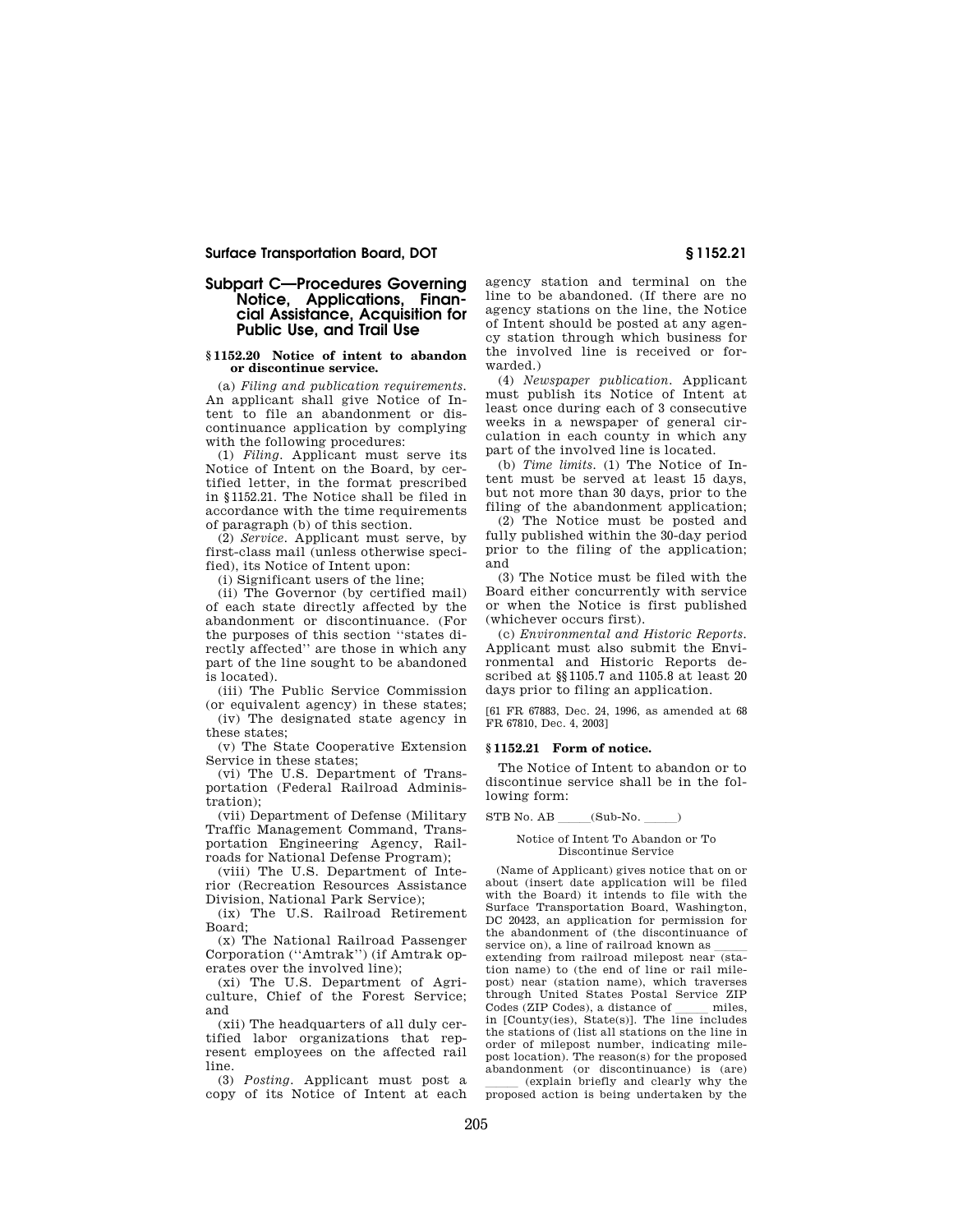applicant). Based on information in our possession, the line (does) (does not) contain federally granted rights-of-way. Any documentation in the railroad's possession will be made available promptly to those requesting it. This line of railroad has appeared on the system diagram map or included in the narrative in category 1 since (insert date).

The interest of railroad employees will be protected by (specify the appropriate conditions). The application will include the applicant's entire case for abandonment (or discontinuance) (case in chief). Any interested person, after the application is filed on (insert date), may file with the Surface Transportation Board written comments concerning the proposed abandonment (or discontinuance) or protests to it. These filings are due 45 days from the date of filing of the application. All interested persons should be aware that following any abandonment of rail service and salvage of the line, the line may be suitable for other public use, including interim trail use. Any request for a public use condition under 49 U.S.C. 10905 (§1152.28 of the Board's rules) and any request for a trail use condition under 16 U.S.C. 1247(d) (§1152.29 of the Board's rules) must also be filed within 45 days from the date of filing of the application. Persons who may oppose the abandonment or discontinuance but who do not wish to participate fully in the process by appearing at any oral hearings or by submitting verified statements of witnesses, containing detailed evidence, should file comments. Persons interested only in seeking public use or trail use conditions should also file comments. Persons opposing the proposed abandonment or discontinuance that do wish to participate actively and fully in the process should file a protest. Protests must contain that party's entire case in opposition (case in chief) including the following:

(1) Protestant's name, address and business.

(2) A statement describing protestant's interest in the proceeding including:

(i) A description of protestant's use of the line;

(ii) If protestant does not use the line, information concerning the group or public interest it represents; and

(iii) If protestant's interest is limited to the retention of service over a portion of the line, a description of the portion of the line subject to protestant's interest (with milepost designations if available) and evidence showing that the applicant can operate the portion of the line profitably, including an appropriate return on its investment for those operations.

(3) Specific reasons why protestant opposes the application including information regarding protestant's reliance on the involved service [this information must be supported

**§ 1152.21 49 CFR Ch. X (10–1–11 Edition)** 

by affidavits of persons with personal knowledge of the fact(s)].

(4) Any rebuttal of material submitted by applicant.

In addition, a commenting party or protestant may provide a statement of position and evidence regarding:

(i) Intent to offer financial assistance pursuant to 49 U.S.C. 10904;

(ii) Environmental impact;

(iii) Impact on rural and community development;

(iv) Recommended provisions for protection of the interests of employees;

(v) Suitability of the properties for other public purposes pursuant to 49 U.S.C. 10905; and

(vi) Prospective use of the right-of-way for interim trail use and rail banking under 16 U.S.C. 1247(d) and §1152.29.

A protest may demonstrate that: (1) the protestant filed a feeder line application under 49 U.S.C. 10907; (2) the feeder line application involves any portion of the rail line involved in the abandonment or discontinuance application; (3) the feeder line application was filed prior to the date the abandonment or discontinuance application was filed; and (4) the feeder line application is pending before the Board.

Written comments and protests will be considered by the Board in determining what disposition to make of the application. The commenting party or protestant may participate in the proceeding as its interests may appear.

If an oral hearing is desired, the requester must make a request for an oral hearing and provide reasons why an oral hearing is necessary. Oral hearing requests must be filed with the Board no later than 10 days after the application is filed.

Those parties filing protests to the proposed abandonment (or discontinuance) should be prepared to participate actively either in an oral hearing or through the submission of their entire opposition case in the form of verified statements and arguments at the time they file a protest. Parties seeking information concerning the filing of protests should refer to §1152.25.

Written comments and protests, including all requests for public use and trail use conditions, should indicate the proceeding des-<br>ignation STB No. AB (Sub-No.) ignation STB No. AB \_\_\_\_\_ (Sub-No. \_\_\_\_\_)<br>and must be filed with the Chief, Section of Administration, Office of Proceedings, Surface Transportation Board, Washington, DC 20423–0001, no later than (insert the date 45 days after the date applicant intends to file its application). Interested persons may file a written comment or protest with the Board to become a party to this abandonment (or discontinuance) proceeding. A copy of each written comment or protest shall be served upon the representative of the applicant (insert name, address, and phone number). The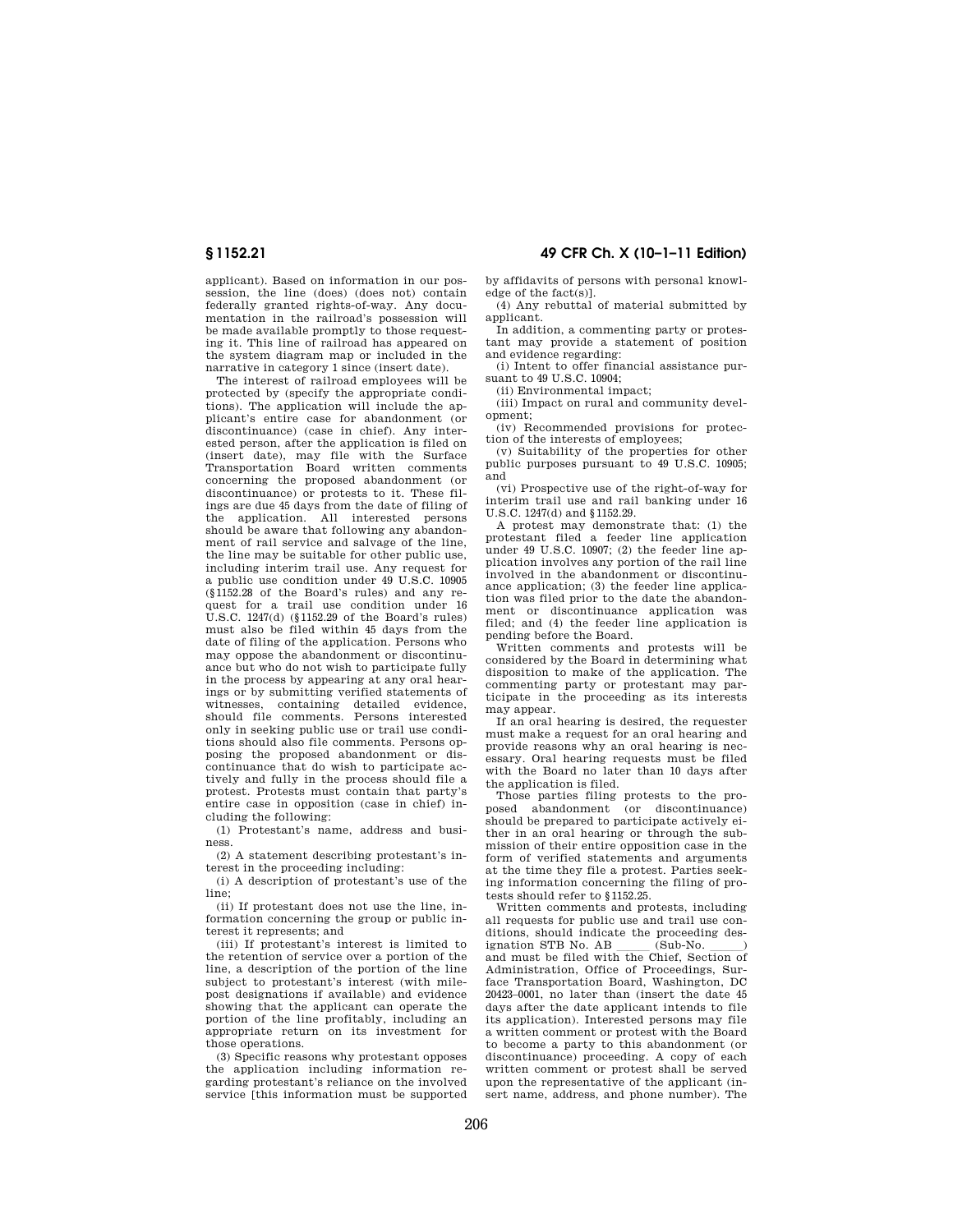original and 10 copies of all comments or protests shall be filed with the Board with a certificate of service. Except as otherwise set forth in part 1152, each document filed with the Board must be served on all parties to the abandonment proceeding. 49 CFR 1104.12(a).

The line sought to be abandoned (or discontinued) will be available for subsidy or sale for continued rail use, if the Board decides to permit the abandonment (or discontinuance), in accordance with applicable laws and regulations (49 U.S.C. 10904 and 49 CFR 1152.27). No subsidy arrangement approved under 49 U.S.C. 10904 shall remain in effect for more than 1 year unless otherwise mutually agreed by the parties (49 U.S.C. 10904(f)(4)(B)). Applicant will promptly provide upon request to each interested party an estimate of the subsidy and minimum purchase price required to keep the line in operation. The carrier's representative to whom inquiries may be made concerning sale or subsidy terms is (insert name and business address). Persons seeking further information concerning abandonment procedures may contact the Surface Transportation Board or refer to the full abandonment or discontinuance regulations at 49 CFR part 1152. Questions concerning environmental issues may be directed to the Board's Section of Environmental Analysis.

A copy of the application will be available for public inspection on or after (insert date abandonment application is to be filed with Board) at each agency station or terminal on the line proposed to be abandoned or discontinued [if there is no agency station on the line, the application shall be deposited at any agency station through which business for the line is received or forwarded (insert name, address, location, and business hours)]. The carrier shall furnish a copy of the application to any interested person proposing to file a protest or comment, upon request.

An environmental assessment (EA) (or environmental impact statement (EIS), if necessary) prepared by the Section of Environmental Analysis will be served upon all parties of record and upon any agencies or other persons who commented during its preparation. Any other persons who would like to obtain a copy of the EA (or EIS) may contact the Section of Environmental Analysis. EAs in these abandonment proceedings normally will be made available within 33 days of the filing of the application. The deadline for submission of comments on the EA will generally be within 30 days of its service. The comments received will be addressed in the Board's decision. A supplemental EA or EIS may be issued where appropriate.

[75 FR 30712, June 2, 2010]

## **§ 1152.22 Contents of application.**

Applications for the abandonment of railroad lines or the discontinuance of rail service shall contain the following information, including workpapers and supporting documents, and each paragraph (a) through (j) of this section shall be attested to by a person having personal knowledge of the matters contained therein:

(a) *General.* (1) Exact name of applicant.

(2) Whether applicant is a common carrier by railroad subject to 49 U.S.C. Subtitle IV, chapter 105.

(3) Relief sought (abandonment of line or discontinuance of service).

(4) Detailed map of the subject line on a sheet not larger than 8×101⁄2 inches, drawn to scale, and with the scale shown thereon. The map must show, in clear relief, the exact location of the rail line to be abandoned or over which service is to be discontinued and its relation to other rail lines in the area, highways, water routes, and population centers.

(5) Reference to inclusion of the rail line to be abandoned or over which service is to be discontinued on the carrier's system diagram map or narrative, in compliance with §§1152.10 through 1152.13, and the date upon which such line was first listed on the system diagram map or included in the narrative in category 1 in accordance with  $$1152.10(b)(1)$ . A copy of the line description which accompanies the system diagram map shall also be submitted.

(6) Detailed statement of reasons for filing application.

(7) Name, title, and address of representative of applicant to whom correspondence should be sent.

(8) List of all United States Postal Service ZIP Codes that the line proposed for abandonment traverses.

(b) *Condition of properties.* The present physical condition of the line including any operating restrictions and estimate of deferred maintenance and rehabilitation costs (e.g., number of ties that need replacing, miles of rail that need replacing and/or new ballast, bridge repairs or replacement needed, and estimated labor expenses necessary to upgrade the line to minimum Federal Railroad Administration class 1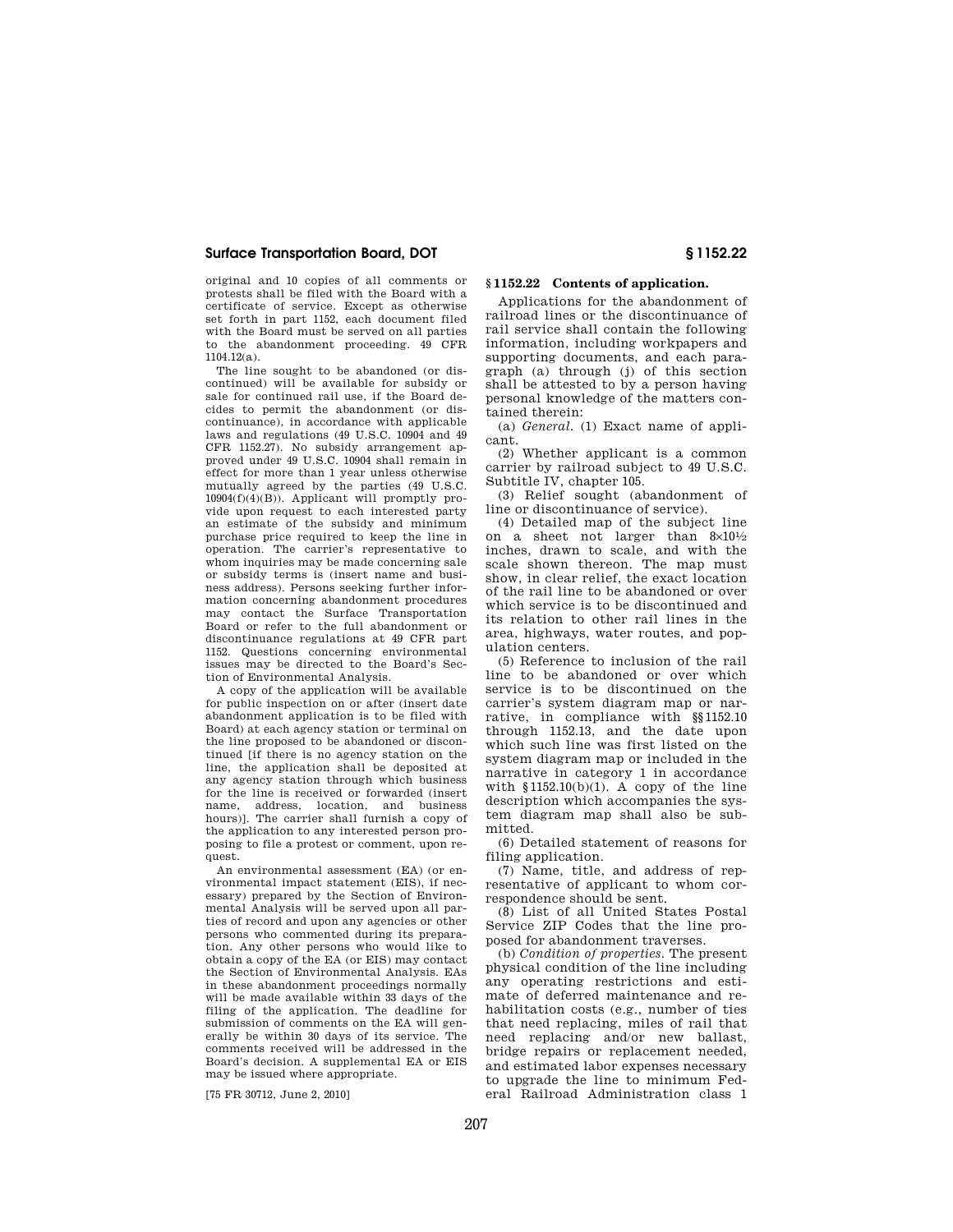safety standards). The bases for the estimates shall be stated with particularity, and workpapers shall be filed with the application.

(c) *Service provided.* Description of the service performed on the line during the Base Year (as defined by §1152.2(c)), including the actual:

(1) Number of trains operated and their frequency.

(2) Miles of track operated (include main line and all railroad-owned sidings).

(3) Average number of locomotive units operated.

(4) Total tonnage and carloads by each commodity group on the line.

(5) Overhead or bridge traffic by carload commodity group that will not be retained by the carrier.

(6) Average crew size.

(7) Level of maintenance.

(8) Any important changes in train service undertaken in the 2 calendar years immediately preceding the filing of the application.

(9) Reasons for decline in traffic, if any, in the best judgment of applicant.

(d) *Revenue and cost data.* (1) Computation of the revenues attributable and avoidable costs for the line to be abandoned for the Base Year (as defined by §1152.2(c) and to the extent such branch level data are available), in accordance with the methodology prescribed in §§1152.31 through 1152.33, as applicable, and submitted in the form called for in §1152.36, as Exhibit 1.

(2) The carrier shall compute an estimate of the future revenues attributable, avoidable costs and reasonable return on the value for the line to be abandoned, for the Forecast Year (as defined in §1152.2(h)) in the form called for in Exhibit 1. The carrier shall fully support and document all dollar amounts shown in the Forecast Year column including an explanation of the rationale and key assumptions used to determine the Forecast Year amounts.

(3) The carrier shall also compute an ''Estimated Subsidy Payment'' for the Base Year in the form called for in Exhibit 1 and an alternate payment to reflect:

(i) Increases or decreases in attributable revenues and avoidable costs projected for the subsidy year; and

**§ 1152.22 49 CFR Ch. X (10–1–11 Edition)** 

(ii) An estimate, in reasonable detail, of the cash income tax reductions, Federal and state, to be realized in the subsidy year. The bases for the adjustment, e.g., rate increase, changes in traffic level, necessary maintenance to comply with minimum Federal Railroad Administration class 1 safety standards, shall be stated with particularity.

(e) *Rural and community impact.* (1) The name and population (identify source and date of figures) of each community in which a station on the line is located.

(2) Identification of significant users, as defined in §1152.2(l), by name, address, principal commodity, and by tonnage and carloads for each of the 2 calendar years immediately preceding the filing of the abandonment or discontinuance application, for that part of the current year for which information is available, and for the Base Year. In addition, the total tonnage and carloads for each commodity group originating and/or terminating on the line segment shall also be shown for the same time periods as those of the significant users.

(3) General description of the alternate sources of transportation service (rail, motor, water, air) available, and the highway network in the proximate area.

(4) Statement of whether the properties proposed to be abandoned are appropriate for use for other public purposes, including roads or highways, other forms of mass transportation, conservation, energy production or transmission, or recreation. If the applicant is aware of any restriction on the title to the property, including any reversionary interest, which would affect the transfer of title or the use of property for other than rail purposes, this shall be disclosed.

(f) *Environmental impact.* The applicant shall submit information regarding the environmental impact of the proposed abandonment or discontinuance in compliance with §§1105.7 and 1105.8. If certain information required by the environmental regulations duplicates information required elsewhere in the application, the environmental information requirements may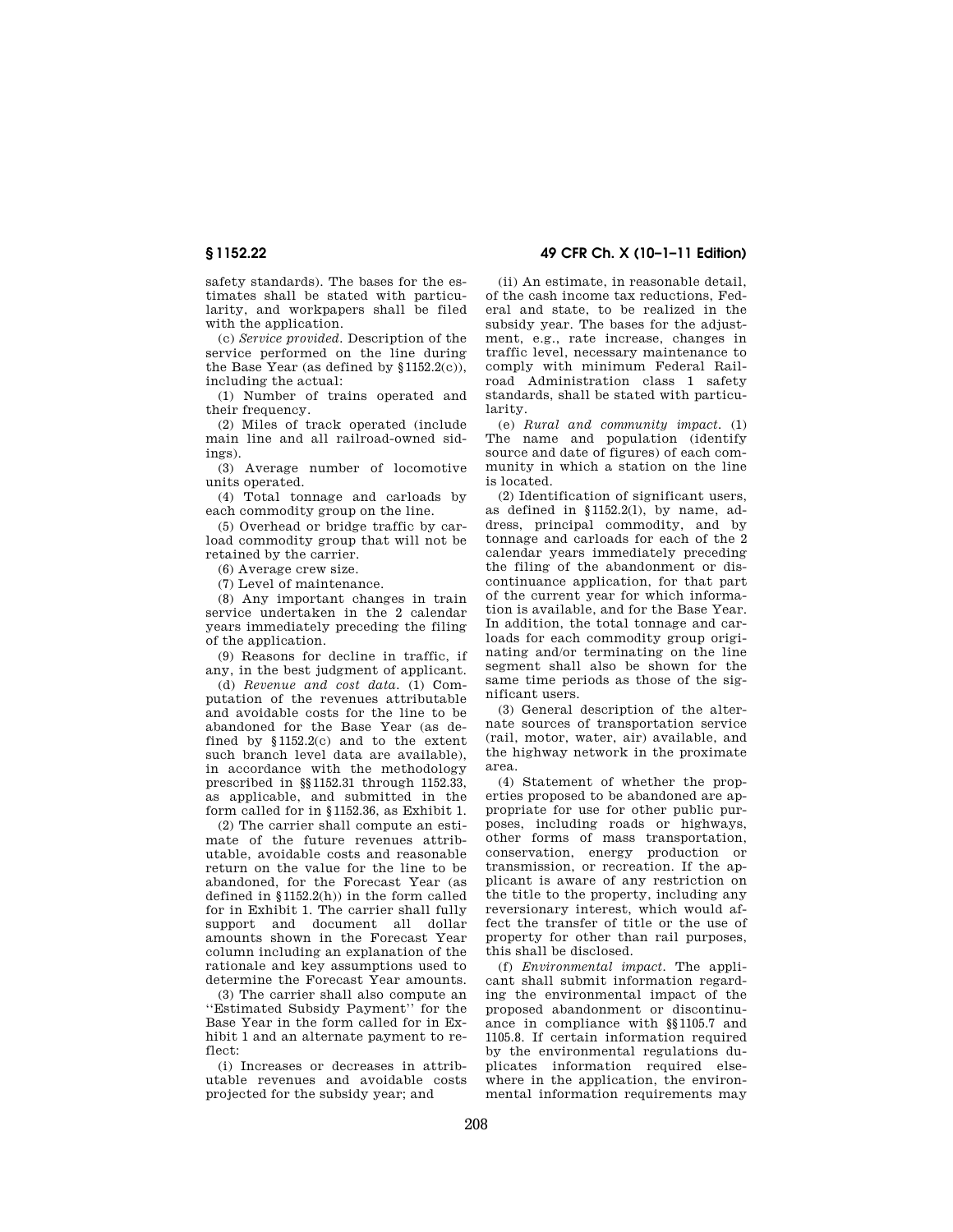be met by a specific reference to the location of the information elsewhere in the application.

(g) *Passenger service.* If passenger service is provided on the line, the applicant shall state whether appropriate steps have been taken for discontinuance pursuant to the Rail Passenger Service Act. (45 U.S.C. 501 *et seq*.)

(h) *Additional information.* The applicant shall submit such additional information to support its application as the Board may require.

(i) *Draft Federal Register notice.* The applicant shall submit a draft notice of its application to be published by the Board. In addition to the regular number of copies that must be filed with the Board, the applicant must submit a copy of the draft notice as data contained on a computer diskette compatible with the Board's current word processing capabilities. The Board will publish the notice in the FEDERAL REG-ISTER within 20 days of the application's filing with the Board. The draft notice shall be in the form set forth below:

STB No. AB—<sub>ll</sub>ll (Sub-No. <u>llell)</u> (Sub-No. let up to Dis-<br>Notice of Application to Abandon or to Discontinue Service

On (insert date application was filed with the Board) (name of applicant) filed with the Surface Transportation Board, Washington, D.C. 20423, an application for permission for the abandonment of (the discontinuance of service on) a line of railroad known as

extending from railroad milepost<br>near (station name) to (the end of line or rail milepost) near (station name), a distance of \_\_\_\_\_\_\_\_\_\_\_ miles, in [County(ies), State(s)].

 $\frac{1}{\text{m}}$  miles, in [County(ies), State(s)]. The line includes the stations of (list all stations on the line in order of milepost number, indicating milepost location) and tra-<br>verses through (ZIP Codes) verses through (ZIP Codes)<br>United States Postal Service ZIP Codes.

The line (does) (does not) contain federally granted rights-of-way. Any documentation in the railroad's possession will be made available promptly to those requesting it. The applicant's entire case for abandonment (or discontinuance) (case in chief) was filed with the application.

This line of railroad has appeared on the applicant's system diagram map or has been included in its narrative in category 1 since (insert date).

The interest of railroad employees will be protected by (specify the appropriate conditions).

Any interested person may file with the Surface Transportation Board written comments concerning the proposed abandonment (or discontinuance) or protests (including the protestant's entire opposition case), within 45 days after the application is filed. All interested persons should be aware that following any abandonment of rail service and salvage of the line, the line may be suitable for other public use, including interim trail use. Any request for a public use condition under 49 U.S.C. 10905 (§1152.28 of the Board's rules) and any request for a trail use condition under 16 U.S.C. 1247(d) (§1152.29 of the Board's rules) must be filed within 45 days after the application is filed. Persons who may oppose the abandonment or discontinuance but who do not wish to participate fully in the process by appearing at any oral hearings or by submitting verified statements of witnesses, containing detailed evidence should file comments. Persons interested only in seeking public use or trail use conditions should also file comments. Persons opposing the proposed abandonment or discontinuance that do wish to participate actively and fully in the process should file a protest.

In addition, a commenting party or protestant may provide:

(i) An offer of financial assistance, pursuant to 49 U.S.C. 10904 (due 120 days after the application is filed or 10 days after the application is granted by the Board, whichever occurs sooner);

(ii) Recommended provisions for protection of the interests of employees;

(iii) A request for a public use condition under 49 U.S.C. 10905; and

(iv) A statement pertaining to prospective use of the right-of-way for interim trail use and rail banking under 16 U.S.C. 1247(d) and §1152.29.

Parties seeking information concerning the filing of protests should refer to §1152.25.

Written comments and protests, including all requests for public use and trail use conditions, must indicate the proceeding designation STB No.  $AB$  \_\_\_\_ (Sub-No. \_\_\_) and ignation STB No. AB \_\_\_ (Sub-No. \_\_) and<br>should be filed with the Chief, Section of Administration, Office of Proceedings, Surface Transportation Board (Board), Washington, DC 20423-0001, no later than (insert the date 45 days after the date applicant intends to file its application). Interested persons may file a written comment or protest with the Board to become a party to this abandonment (or discontinuance) proceeding. A copy of each written comment or protest shall be served upon the representative of the applicant (insert name, address, and phone number). The original and 10 copies of all comments or protests shall be filed with the Board with a certificate of service. Except as otherwise set forth in part 1152, every document filed with the Board must be served on all parties to the abandonment proceeding. 49 CFR 1104.12(a).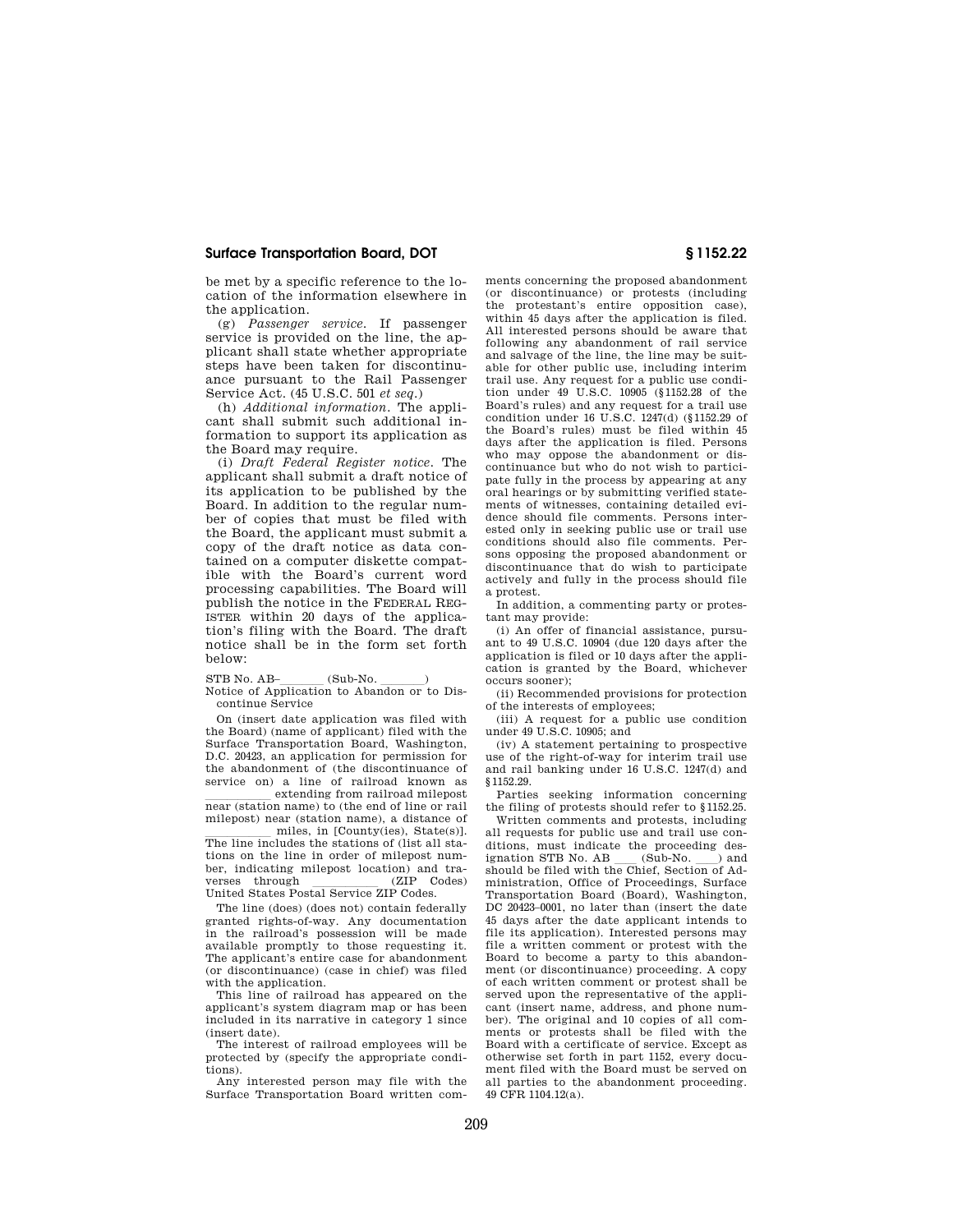The line sought to be abandoned (or discontinued) will be available for subsidy or sale for continued rail use, if the Board decides to permit the abandonment (or discontinuance), in accordance with applicable laws and regulations (49 U.S.C. 10904 and 49 CFR 1152.27). No subsidy arrangement approved under 49 U.S.C. 10904 shall remain in effect for more than 1 year unless otherwise mutually agreed by the parties (49 U.S.C. 10904(f)(4)(B)). Applicant will promptly provide upon request to each interested party an estimate of the subsidy and minimum purchase price required to keep the line in operation. The carrier's representative to whom inquiries may be made concerning sale or subsidy terms is (insert name and business address).

Persons seeking further information concerning abandonment procedures may contact the Surface Transportation Board or refer to the full abandonment or discontinuance regulations at 49 CFR part 1152. Questions concerning environmental issues may be directed to the Board's Section of Environmental Analysis.

An environmental assessment (EA) (or environmental impact statement (EIS), if necessary) prepared by the Section of Environmental Analysis will be served upon all parties of record and upon any agencies or other persons who commented during its preparation. Any other persons who would like to obtain a copy of the EA (or EIS) may contact the Section of Environmental Analysis. EAs in these abandonment proceedings normally will be made available within 33 days of the filing of the application. The deadline for submission of comments on the EA will generally be within 30 days of its service. The comments received will be addressed in the Board's decision. A supplemental EA or EIS may be issued where appropriate.

(j) *Verification.* The original application shall be executed and verified in the form set forth below by an officer of the carrier having knowledge of the facts and matters relied upon.

### Verification

State of  $\frac{\hspace{0.1cm}}{\hspace{0.1cm}}$  ss.

County of  $\frac{1}{\text{Name}}$  $\overline{\text{(Name of affiant)}}$  makes oath (s)he is the (title of and says that (s)he is the  $\frac{\text{title of}}{\text{name of aph}}$ affiant) of the  $\frac{\ }{\ }$  (name of applicant) applicant herein; that (s)he has been authorized by the applicant (or as appropriate, a court) to verify and file with the Surface Transportation Board the foregoing application in STB  $AB$ — (Sub-No.  $\qquad$ ); that (s)he has carefully examined all of the statements in the application as well as the exhibits attached thereto and made a part thereof; that (s)he has knowledge of the facts and matters relied upon in the application;

## **§ 1152.23 49 CFR Ch. X (10–1–11 Edition)**

and that all representations set forth therein are true and correct to the best of his(her) knowledge, information, and belief. (Signature)

Subscribed and sworn to before me in and for the State and County<br>above named, this day of  $\overline{\text{named}}, \quad \text{this} \quad \overline{\text{all}}$ 

why Commission expires.

[61 FR 67883, Dec. 24, 1996, as amended at 74 FR 52909, Oct. 15, 2009]

### **§ 1152.23 [Reserved]**

### **§ 1152.24 Filing and service of application.**

(a) An original and 10 copies of applications, typewritten or printed on paper approximately 81⁄2 inches by 11 inches with 11⁄2 inch left margin, shall be filed with the Chief, Section of Administration, Office of Proceedings, Washington, DC 20423–0001. The original shall bear the date and signature and shall be complete in itself; the signature may be stamped or typed and the notarial seal may be omitted on the copies. A check, money order or payment by credit card payable to the Surface Transportation Board must also be submitted to cover the applicable filing fee. If the applicant carrier is in bankruptcy, the application shall also be filed on the bankruptcy court.

(b) The applicant shall tender with its application an affidavit attesting to its compliance with the notice requirement of §1152.20. The affidavit shall include the dates of service, posting, and publication of the notice.

(c) When the application is filed with the Board, the applicant shall serve, by first class mail, a copy on the Governor, the Public Service Commission (or equivalent agency), and the designated state agency of each state in which any part of the line of railroad sought to be abandoned or discontinued is situated. A copy of the application will be available for public inspection. on or after the date the abandonment application is filed with the Board, at each agency station or terminal on the line proposed to be abandoned or discontinued (if there is no agency station on the line, the application shall be deposited at any agency station through which business for the line is received or forwarded). A certificate of service shall be promptly filed with the Board.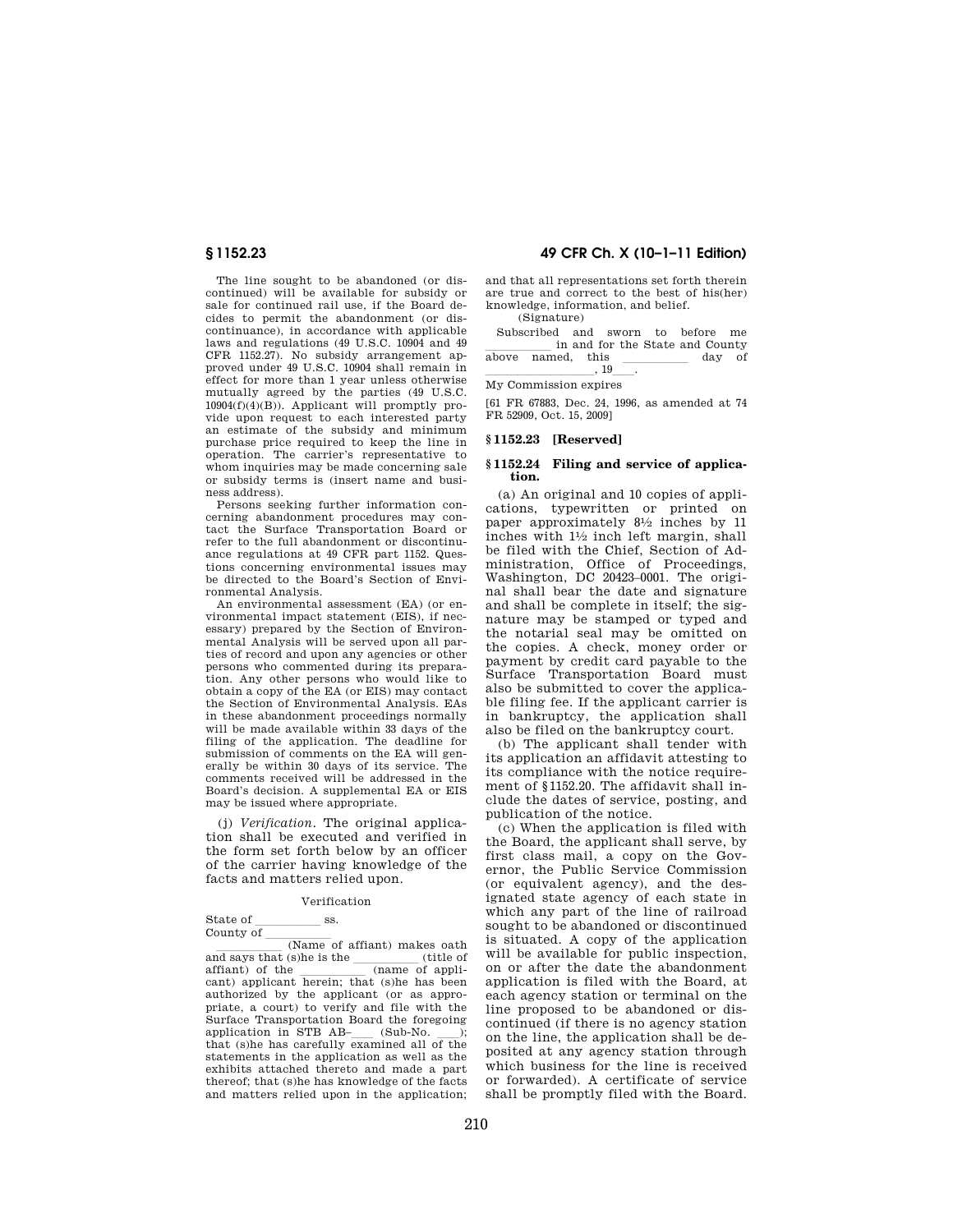(d) The applicant shall promptly furnish by first class mail a copy of the application to any interested person proposing to file a written comment or protest upon request. A certificate of service shall promptly be filed with the Board.

(e)(1) The Board shall reject any abandonment or discontinuance application which does not substantially conform to the regulations in this subpart C regarding notice, form, and content, or which applies to a line which has not properly been published on the carrier's system diagram map (or included in a narrative in the case of a Class III carrier), in conformance with the regulations of subpart B of this part.

 $(2)$  Upon the filing of an abandonment or discontinuance application, the Board will review the application and determine whether it conforms with all applicable regulations. If the application is substantially incomplete or its filing otherwise defective, the Board shall reject the application for stated reasons by order (which order will be administratively final) within 20 days from the date of filing of the application. If the Board does not reject the application, notice of the filing of the application shall be published in the FEDERAL REGISTER by the Board, through the Director of the Office of Proceedings, within 20 days of the filing of the application.

(3) If the application is rejected, a revised application may be submitted, and the Board will determine whether the resubmitted application conforms with all prescribed regulations. A properly revised application submitted within 60 days of the order rejecting the incomplete or improper application need not be subjected to new notice and publication under §1152.20, unless the defect causing the rejection was in the notice and/or publication. A revised application submitted after such 60-day period must be newly published and noticed.

(4) The resubmission of an abandonment or discontinuance application shall be considered a de novo filing for the purposes of computation of the time period for filing an offer of financial assistance under 49 U.S.C. 10904, and for other time periods prescribed in the regulations contained in this part (49 CFR part 1152), provided, that a resubmitted application is deemed complete and proper.

(5) An applicant may seek waiver of specific regulations listed in subpart C of this part by filing a petition for waiver with the Board. A decision by the Director of the Office of Proceedings granting or denying a waiver petition will be issued within 30 days of the date the petition is filed. Appeals from the Director's decision will be decided by the entire Board. If waiver is not obtained prior to the filing of the application, the application may be subject to rejection under paragraphs (e) (1) and (2) of this section.

(f) As provided in  $$1152.29(e)(2)$ , rail carriers authorized to abandon a line under 49 U.S.C. 10903 must file with the Board a notice that abandonment has been consummated.

[61 FR 67883, Dec. 24, 1996, as amended at 62 FR 34669, June 27, 1997; 64 FR 53268, Oct. 1, 1999; 74 FR 52909, Oct. 15, 2009]

### **§ 1152.25 Participation in abandonment or discontinuance proceedings.**

(a) *Public participation*—(1) *Protests and comments.* Interested persons may become parties to an abandonment or discontinuance proceeding by filing written comments or protests with the Board. Any request for a public use condition under 49 U.S.C. 10905 (§1152.28 of the Board's rules) and any request for a trail use condition under 16 U.S.C. 1247(d) (§1152.29 of the Board's rules) must be included in these filings. Persons who may oppose the abandonment or discontinuance, but who do not wish to participate fully in the process by appearing at any oral hearings or by submitting verified statements of witnesses containing detailed evidence, should file comments. Persons interested only in seeking public use or trail use conditions should also file comments. Persons opposing the proposed abandonment or discontinuance that do wish to participate actively and fully in the process should file a protest. Protests shall include all evidence and argument in support of protestant's position (protestant's case in chief). Protests must contain the following information: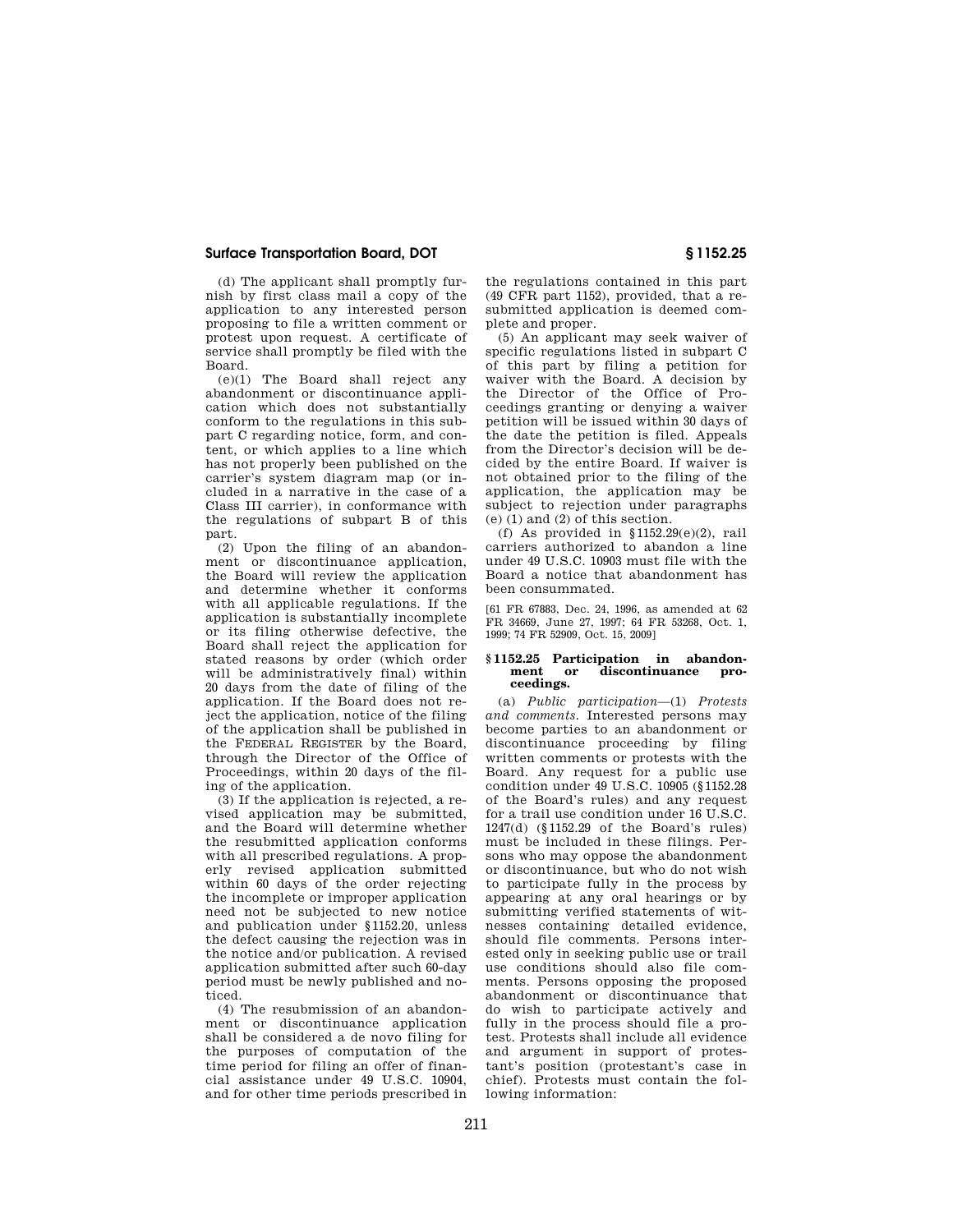(i) Protestant's name, address and business.

(ii) A statement describing protestant's interest in the proceeding including:

(A) A description of protestant's use of the line;

(B) If protestant does not use the line, information concerning the group or public interest it represents; and

(C) If protestant's interest is limited to the retention of service over a portion of the line, a description of the portion of the line subject to protestant's interest (with milepost designations if available) and evidence showing that the applicant can operate the portion of the line profitably, including an appropriate return on its investment for those operations.

(iii) Specific reasons why protestant opposes the application including information regarding protestant's reliance on the involved service (this information must be supported by affidavits of persons with personal knowledge of the fact(s)).

(iv) Any rebuttal of material submitted by applicant.

(v) Any request for a public use condition under 49 U.S.C. 10905 (§1152.28 of the Board's rules) and any request for a trail use condition under 16 U.S.C. 1247(d) (§1152.29 of the Board's rules).

(2) *Additional information.* In addition to the information required in paragraph (a)(1) of this section, a commenting party or protestant may provide a statement of position and a summary of evidence regarding:

(i) Intent to offer financial assistance under 49 U.S.C. 10904;

(ii) Environmental impact;

(iii) Impact on rural and community development;

(iv) Recommended provisions for protection of the interests of employees;

(v) A request for a public use condition under 49 U.S.C. 10905; and

(vi) Prospective use of the right-ofway for interim trail use and rail banking under 16 U.S.C. 1247(d) and 49 CFR 1152.29.

(3) *Feeder line application for all or part of the line subject to the abandonment application.* In addition to the information required in paragraphs  $(a)(1)$ and (2) of this section, a commenting party or protestant must provide information that:

(i) The protestant filed a feeder line application under 49 U.S.C. 10907 (or former 49 U.S.C. 10910);

(ii) The feeder line application involves any portion of the rail line involved in the abandonment or discontinuance application;

(iii) The feeder line application was filed prior to the date the abandonment or discontinuance application was filed; and

(iv) The feeder line application is pending before the Board.

(b) *Employee or employee representative participation.* Employees or their representatives may file protests or comments to an application. However, because the Board will impose employee protective conditions under 49 U.S.C.  $10903(b)(2)$  if an application is granted, employees and their representatives need not file comments or protests seeking this protection.

(c) *Filing and service of written comments, protests, along with evidence and argument, and replies.* (1) Written comments and protests, as well as public use and trail use requests, shall be filed with the Board (the Chief, Section of Administration, Office of Proceedings, Surface Transportation Board, Washington, DC 20423–0001) within 45 days of the filing with the Board of an abandonment or discontinuance application.

(2) An original and 10 copies of each written comment or protest shall be filed with the Board.

(3) A copy of each written comment or protest shall be served on applicant or its representative at the time of filing with the Board. If the applicant carrier is in bankruptcy, each comment or protest shall also be filed on the Bankruptcy Court. Each filing shall contain a certificate of service.

(4) Replies or rebuttal to written comments and protests shall be filed and served by applicants no later than 60 days after the filing of the application. An original and 10 copies of such replies shall be filed with the Board.

(d) *Time limits.* (1) Pleadings, requests or other papers or documents (including any comments or protests and any appeal from a Board decision) required or permitted to be filed under this part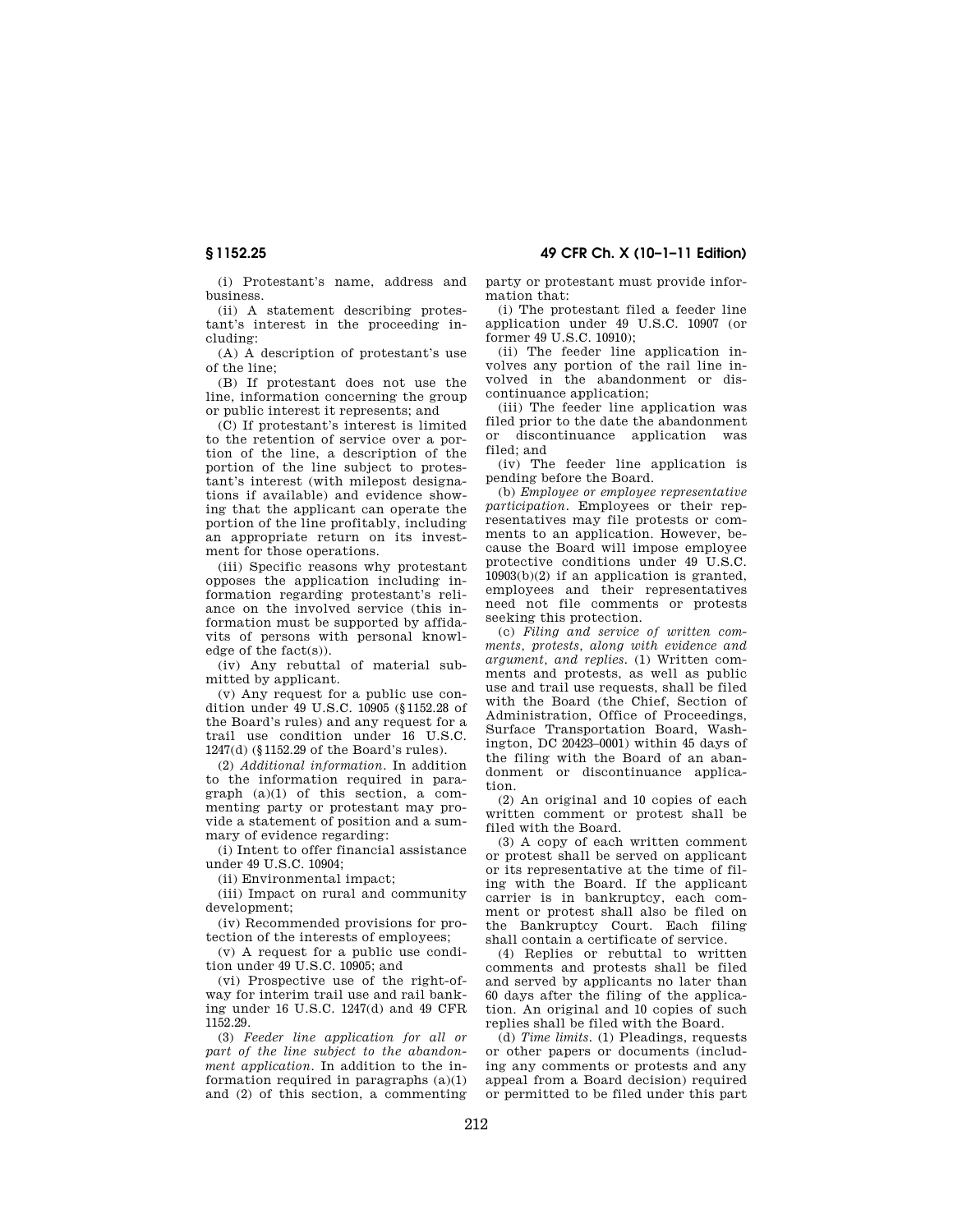must be received for filing at the Board's Offices at Washington, DC within the time limits, if any, for such filing. The date of receipt at the Board and not the date of deposit in the mail is determinative, provided, however, that if such document is mailed by certified, registered, or express mail, postmarked at least 3 days prior to the due date, it will be accepted as timely filed.

(2) In computing any time period prescribed or allowed by this part, the day of the act, event, or default after which the designated period of time begins to run is not to be included.

(3) Any filing under this part which falls due on a Saturday, Sunday, or a legal holiday in the District of Columbia, may be filed at the Board by the end of the next day which is neither a Saturday, Sunday, nor a holiday, except as indicated in paragraph (d)(4) of this section. A half holiday shall not be considered as a holiday.

(4) Offers of financial assistance made pursuant to §1152.27(c) must be filed on or before their statutory or regulatory due date as computed in paragraph (d)(2) of this section, regardless of whether that date is a Saturday, Sunday, or a legal holiday in the District of Columbia.

(5) The Board will reject any pleading filed after its due date unless good cause is shown why the pleading is filed late.

(6) *Oral hearings.* (i) Any oral hearing request is due 10 days after the filing of the application. The Board, through the Director of the Office of Proceedings, will issue a decision on any oral hearing request within 15 days after the filing of the application. If the Board decides to hold an oral hearing, the oral hearing shall be for the primary purpose of cross examination of witnesses filing verified statements in the proceeding. Any direct testimony, other than applicant's rebuttal evidence, shall be received at the discretion of the hearing officer.

(ii) In addition to that contained in the application, the submission of written evidence prior to the commencement of the hearing shall be established by the Board.

(iii) Post hearing legal briefs shall be due 10 days after the close of the oral hearing, or at an earlier date if established at the hearing by the hearing officer.

(e) *Appellate procedures*—(1) *Scope of rule.* Except as specifically indicated below, these appellate procedures are to be followed in abandonment and discontinuance proceedings in lieu of the general procedures at 49 CFR 1115. Appeals of initial decisions of the Director of the Office of Proceedings determining:

(i) Whether offers of financial assistance satisfy the standard of 49 U.S.C. 10904(d) for purposes of instituting negotiations or, in exemption proceedings, for purposes of partial revocation and instituting negotiations;

(ii) Whether partially to revoke or to reopen abandonment exemptions authorized, respectively, under 49 U.S.C. 10502 and 49 CFR part 1152 subpart F for the purpose of imposing public use conditions under the criteria in 49 CFR 1152.28 and/or conditions limiting salvage of the rail properties for environmental and historic preservation purposes; and

(iii) The applicability and administration of the Trails Act [16 U.S.C. 1247(d)] in abandonment proceedings under 49 U.S.C. 10903 (and abandonment exemption proceedings), issued pursuant to delegations of authority at 49 CFR  $1011.7(a)(2)(iv)$  and (v), will be acted on by the entire Board as set forth at  $49$  CFR 1011.2(a)(7). An original and 10 copies of all appeals, and replies to appeals, under this section must be filed with the Board.

(2) *Appeals criteria.* Appeals to the Board's decision in abandonment or discontinuance proceedings will not be entertained. Those decisions are administratively final upon the date they are served.

(i) Parties seeking further administrative action may file a petition to reopen the proceeding under paragraph (e)(4) of this section. If an abandonment or discontinuance is granted and a party wishes the Board to have the opportunity to consider a petition to reopen before the abandonment or discontinuance authorization becomes effective, it must file its petition within 15 days after the administratively final decision is served together with a request for a stay of effectiveness under paragraph (e)(7) of this section. If such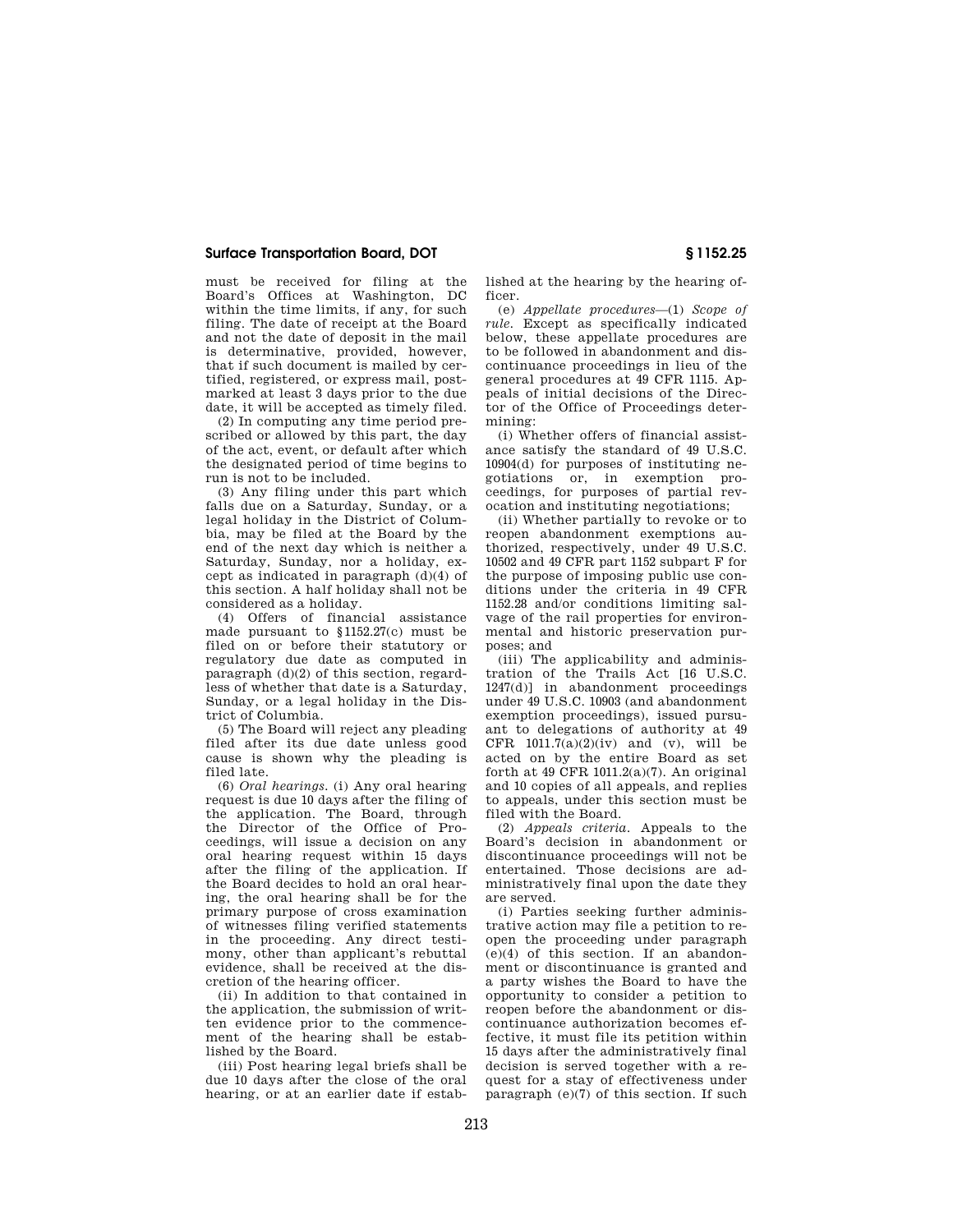a petition to reopen and stay request is received within that 15-day period, any replies to the petition to reopen must be filed no later than 25 days after the date the decision is served, and any reply to the stay request must reach the Board no later than 5 days after the stay request is filed.

(ii) The Board will grant a petition to reopen only upon a showing that the action would be affected materially because of new evidence, changed circumstances, or material error.

(3) *Form.* A petition to reopen and any reply shall not exceed 30 pages in length, including the index of subject matter, argument, and appendices or other attachments.

(4) *Petitions to reopen administratively final actions.* A person may file a petition to reopen any administratively final action of the Board. A petition to reopen shall state in detail the respects in which the proceeding involves material error, new evidence, or substantially changed circumstances. An original and 10 copies of such petitions must be filed with the Board.

(5) *Judicial review.* (i) Parties may seek judicial review of a Board action in an abandonment or discontinuance proceeding on the day the action of the Board becomes final.

(ii) If a petition seeking reopening is filed under this section, before or after a petition seeking judicial review is filed with the courts, the Board will act upon the petition after advising the court of its pendency unless action might interfere with the court's jurisdiction.

(6) *Petitions to vacate.* In the event of procedural defects (such as the loss of a properly filed protest, the failure of the applicant to afford the public the requisite notice of its proposed abandonment, etc.), the Board will entertain petitions to vacate the abandonment or discontinuance authorization. An original and 10 copies of these petitions to vacate must be filed with the Board.

(7) *Petitions to stay.* (i) The filing of a petition to reopen shall not stay the effect of a prior action. An original and 10 copies of any petitions to stay must be filed with the Board.

(ii) A petition to reopen an administratively final action may be accompanied by a petition for a stay of the

## **§ 1152.26 49 CFR Ch. X (10–1–11 Edition)**

effectiveness of the abandonment or discontinuance. As provided in paragraph (e)(2) of this section, a petition to reopen must be accompanied by a stay request if the party wishes the Board to have the opportunity to consider the petition to reopen before the abandonment or discontinuance authorization becomes final.

(iii) A party may petition for a stay of the effectiveness of abandonment or discontinuance authorization pending a request for judicial review. The reasons for the desired relief shall be stated in the petition, and the petition shall be filed not less than 15 days prior to the effective date of the abandonment authorization. No reply need be filed. If a party elects to file a reply, the reply must reach the Board no later than 5 days after the petition is filed.

[61 FR 67883, Dec. 24, 1996, as amended at 62 FR 34669, June 27, 1997; 74 FR 52909, Oct. 15, 2009]

### **§ 1152.26 Board determination under 49 U.S.C. 10903.**

(a) The following schedule shall govern the process for Board consideration and decisions in abandonment and discontinuance application proceedings from the time the application is filed until the time of the Board's decision on the merits:

- Day 0—Application filed, including applicant's case in chief.
- Day 10—Due date for oral hearing requests.
- Day 15—Due date for Board decision on oral hearing requests.
- Day 20—Due date for Notice of Application to be published in the FEDERAL REGISTER.
- Day 45—Due date for protests and comments, including opposition case in chief, and for public use and trail use requests.
- Day 60—Due date for applicant's reply to opposition case and for applicant's response to trail use requests.
- Day 110—Due date for service of decision on the merits.
- Day 120—Due date for offers of financial assistance, except that if an application has been granted by decision issued sooner than Day 110, the offer of financial assistance shall be due 10 days after service of the decision granting the application.

(b) If an application for abandonment or discontinuance is filed by a bankrupt railroad, the Board shall base its decision (Report to the Bankruptcy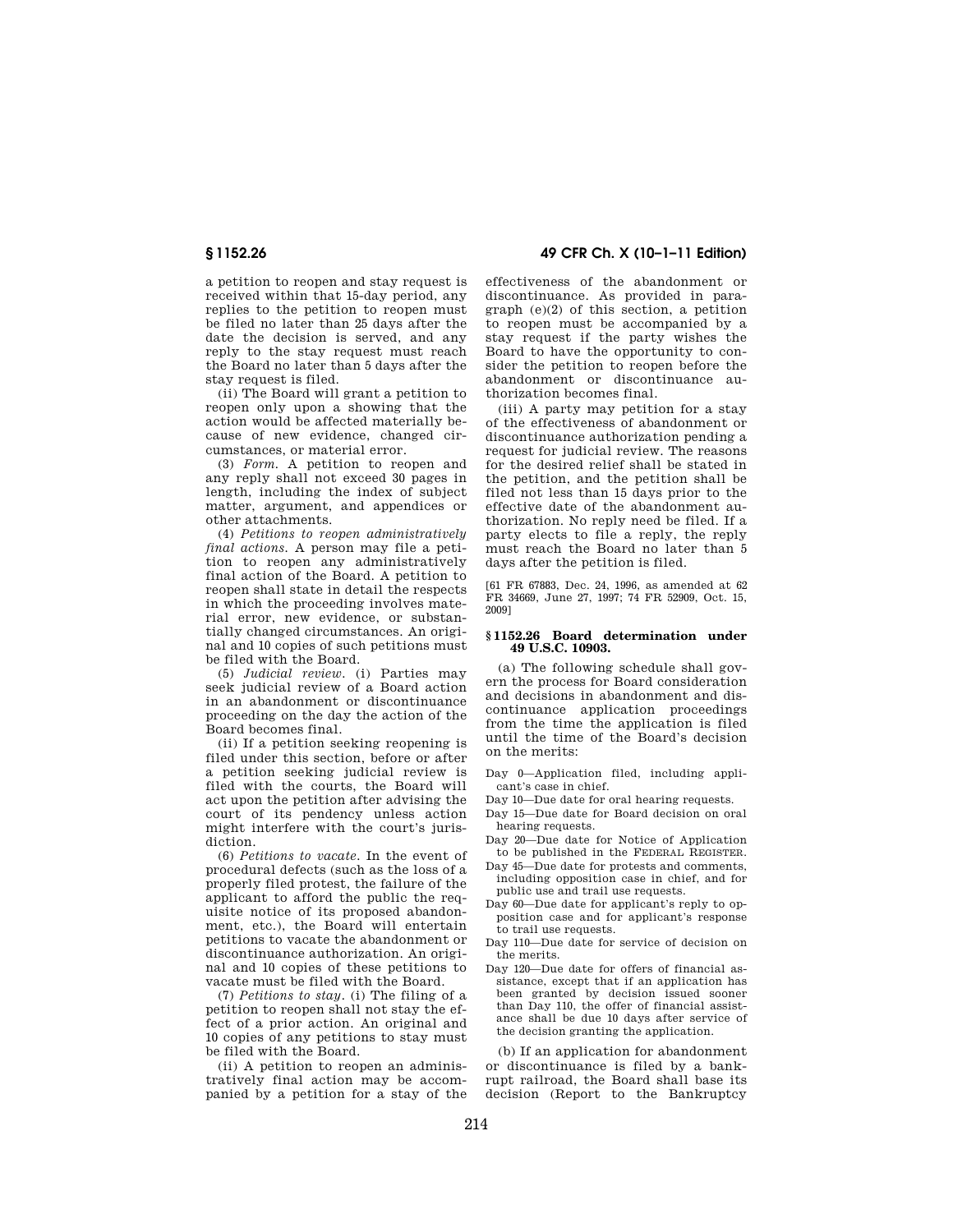Court) on the application and any responses to the application that are filed. In each such instance, the Board shall establish a reasonable period of time for filing responses to the application so that public input can be included in the Board's decision (Report) and so that the Board will be able to meet a deadline imposed or requested by the Bankruptcy Court. Because Board action on abandonment applications by bankrupt railroads is advisory only, no environmental filings or analysis is necessary. See 49 CFR 1105.5(c).

[61 FR 67883, Dec. 24, 1996, as amended at 62 FR 34670, June 27, 1997]

### **§ 1152.27 Financial assistance procedures.**

(a) *Provision of information.* An applicant must provide promptly upon request to a party considering an offer of financial assistance to continue existing rail service, and concurrently to the Board, the following:

(1)(i) *In an application or petition for exemption proceeding,* an estimate of the annual subsidy and minimum purchase price required to keep the line or a portion of the line in operation;

(ii) *In a class exemption proceeding,* either an estimate of the annual subsidy or the minimum purchase price, depending upon the type of financial assistance indicated in the potential offeror's formal expression of intent submitted under paragraph (c)(2)(i) of this section;

(2) Its most recent reports on the physical condition of the involved line; and

(3) Traffic, revenue, and other data necessary to determine the amount of annual financial assistance that would be required to continue rail transportation over that part of the railroad line. In an exemption proceeding, the data to be provided must at a minimum include the carrier's estimate of the net liquidation value of the line, with supporting data reflecting available real estate appraisals, assessments of the quality and quantity of track materials in a line, and removal cost estimates (including the cost of transporting removed materials to point of sale or point of storage for relay use), and, if an offer of subsidy is contemplated, an estimate of the cost of

rehabilitating the line to Federal Railroad Administration class 1 Safety Standards (49 CFR part 213).

(b) *Federal Register notice*—(1) *Abandonment and discontinuance applications.*  The FEDERAL REGISTER publication, which gives notice of the filing of the application 20 days after the application is filed, will serve as notice to persons intending to offer financial assistance to assure continued rail service under 49 U.S.C. 10904 and these regulations as they relate to abandonment and discontinuance applications. Offers of financial assistance will be due 120 days after the application is filed or 10 days after a decision granting the application is served, whichever occurs sooner.

(2) *Exemption proceedings.* (i) If a petition for individual exemption from the prior approval requirements of 49 U.S.C. 10903 is filed with the Board for abandonment or discontinuance of a line of railroad, the Board will publish notice of the petition in the FEDERAL REGISTER within 20 days of the filing of the petition. The FEDERAL REGISTER publication will serve as notice to persons with a potential interest in providing financial assistance to assure continued rail service on the line under 49 U.S.C. 10904 and these regulations as they relate to exempt abandonments and discontinuances. Offers of financial assistance will be due 120 days after the filing of the petition for exemption or 10 days after service of a Board decision granting the exemption, whichever occurs sooner.

(ii) If a notice of exemption is filed under the class exemption, the Board will publish notice of the exemption in the FEDERAL REGISTER within 20 days of filing. The FEDERAL REGISTER publication will serve as notice to persons with a potential interest in providing financial assistance to assure continued rail service on the line under 49 U.S.C. 10904 and these regulations as they relate to exempt abandonments and discontinuances. Offers of financial assistance will be due no later than 30 days after the date of the FEDERAL REGISTER publication giving notice of the exemption.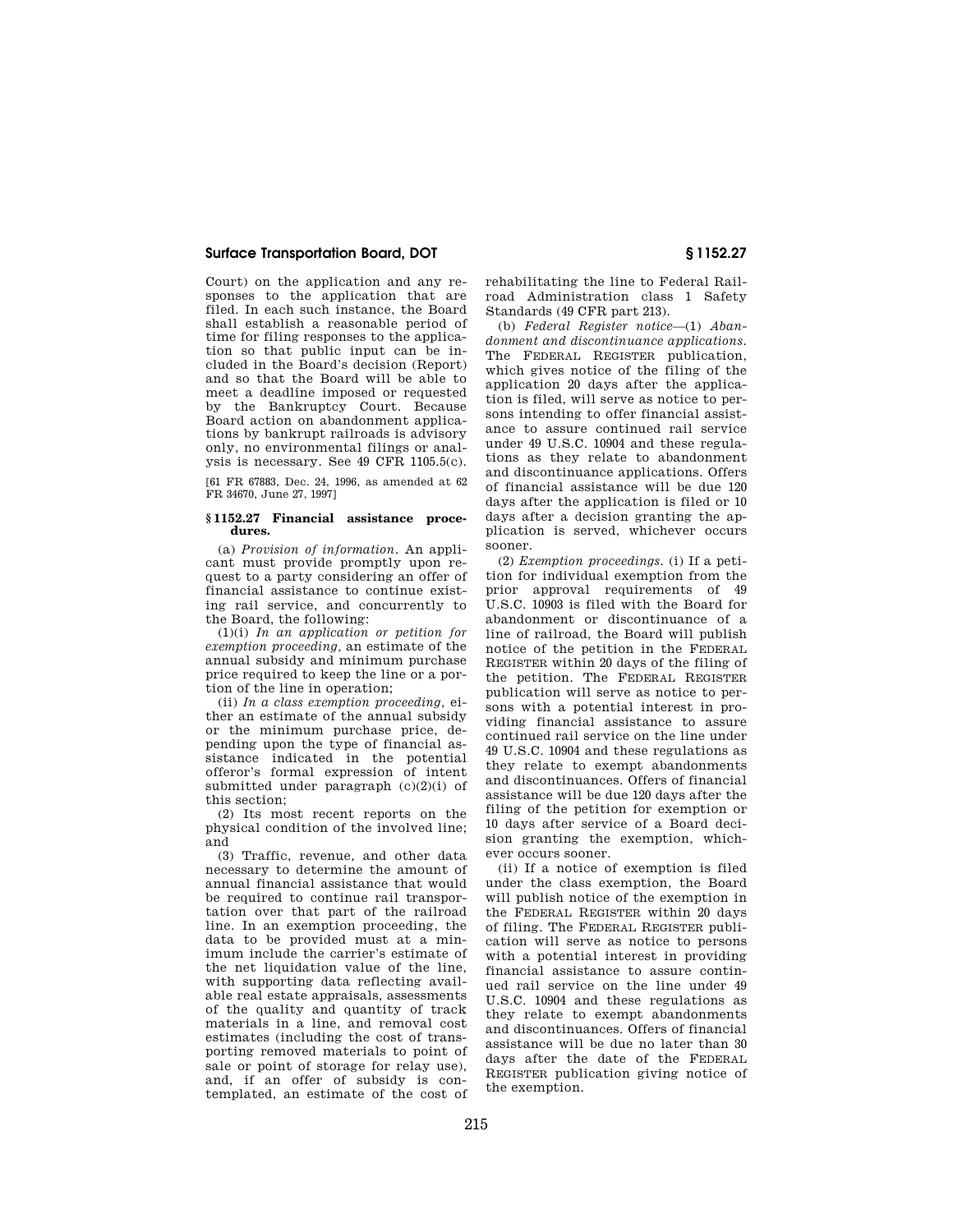(c) *Submission of financial assistance offer*—(1) *Abandonment and discontinuance applications and petitions for exemption*—(i) *Service and filing.* An offeror must serve its offer of assistance on the carrier owning and operating the line and all parties to the abandonment or discontinuance application or exemption proceeding. The offer must be filed concurrently with the Chief, Section of Administration, Office of Proceedings, Surface Transportation Board, Washington, DC 20423–0001.

(A) An offer may be filed and served at any time after the filing of the abandonment or discontinuance application or petition for exemption. Once a decision is served granting an application or petition for exemption, however, the Board must be notified that an offer has previously been submitted.

(B) An offer, or notification of a previously filed offer, must be filed and served no later than 10 days after service of the Board decision granting the application or petition for exemption. This filing and service is subject to the requirements of 49 CFR 1152.25 (d)(1),  $(d)(2)$ , and  $(d)(4)$ .

(C) If, after a *bona fide* request, applicant or petitioner has failed to provide a potential offeror promptly with the information required under paragraph (a) of this section and if that information is not contained in the application or petition, the Board will entertain petitions to toll the 10-day period for submitting offers of financial assistance under paragraph (c)(1) of this section. Petitions must be filed with the Board within 5 days after service of the decision granting the application or petition for exemption. Petitions should include copies of the prior written request for information or an accurate outline of the specific information that was orally requested. Replies to these petitions must be filed within 10 days after service of the decision granting the application or petition for exemption. These petitions and replies must be filed on or before their actual due date under 49 CFR 1152.25(d)(4). The Board will issue a decision on petitions within 15 days after service of the decision granting the application or petition for exemption.

**§ 1152.27 49 CFR Ch. X (10–1–11 Edition)** 

(ii) *Contents of offer.* The offeror shall set forth its offer in detail. The offer must:

(A) Identify the line, or the portion of the line, in question;

(B) Demonstrate that the offeror is financially responsible; that is, that it has or within a reasonable time will have the financial resources to fulfill proposed contractual obligations; governmental entities will be presumed to be financially responsible; and

(C) Explain the disparity between the offeror's purchase price or subsidy if it is less than the carrier's estimate under paragraph  $(a)(1)$  of this section, and explain how the offer of subsidy or purchase is calculated.

(2) *Class exemption proceedings*—(i) *Expression of intent to file offer.* Persons with a potential interest in providing financial assistance must, no later than 10 days after the FEDERAL REG-ISTER publication described in paragraph  $(b)(2)(ii)$  of this section, submit to the carrier and the Board a formal expression of their intent to file an offer of financial assistance, indicating the type of financial assistance they wish to provide (i.e., subsidy or purchase). Such submissions are subject to the filing requirements of  $$1152.25(d)(1)$ through (d)(3). Submission of a formal expression of intent under this subsection will automatically stay the effective date of the notice of exemption under the class exemption for 40 days (normally, this will be 10 days beyond the date stated in the FEDERAL REG-ISTER publication).

(ii) *Service and filing.* An offeror must serve its offer of assistance on the carrier that instituted the exempt filing as well as all other parties to the proceeding. The offer must be filed concurrently with the Chief, Section of Administration, Office of Proceedings Surface Transportation Board, Washington, DC 20423–0001.

(A) An offer may be filed and served at any time after the filing of the notice of exemption. Once a notice of exemption is published in the FEDERAL REGISTER, however, the Board must be notified that an offer has previously been submitted.

(B) An offer, or notification of a previously filed offer, must be filed and served no later than 30 days after the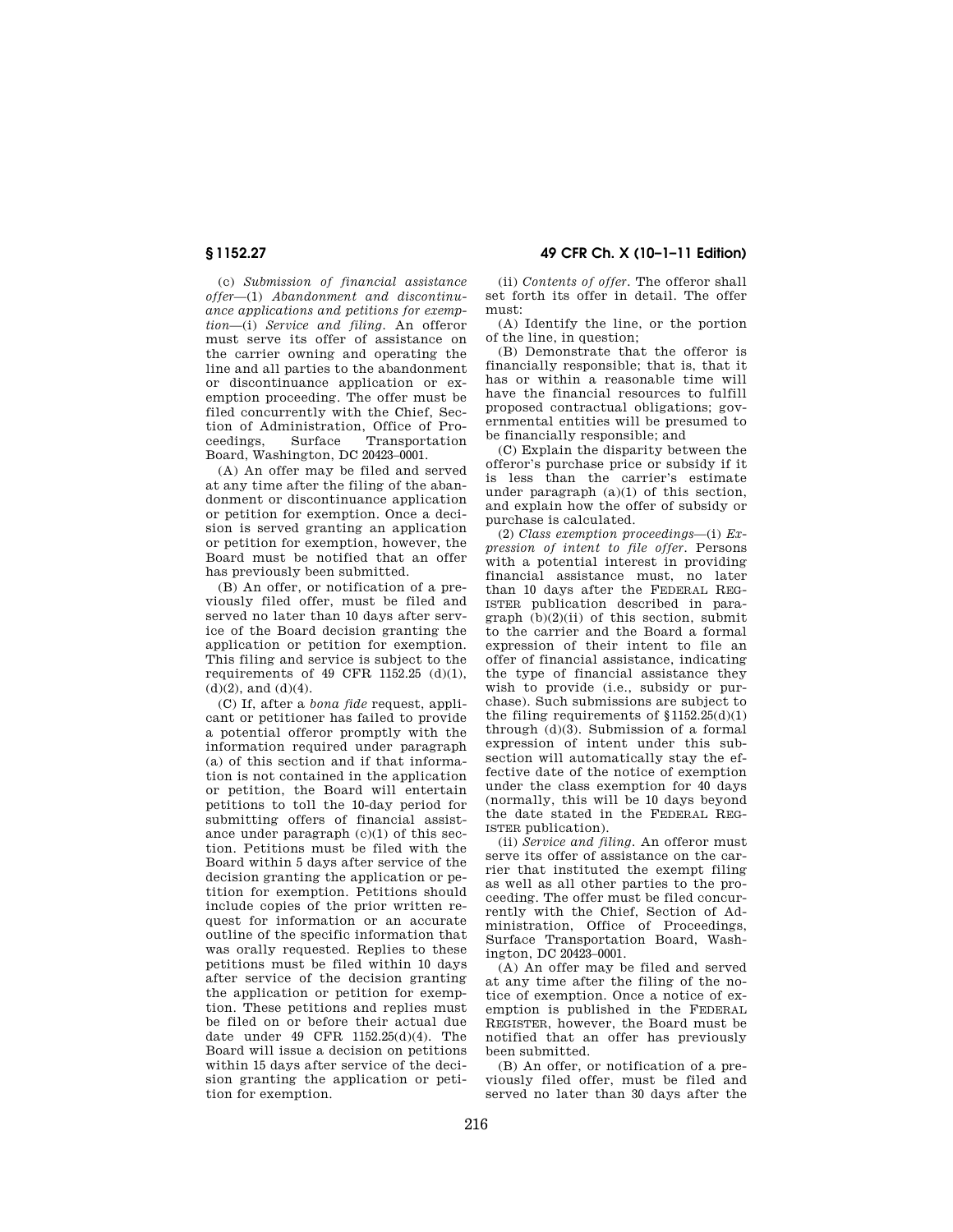FEDERAL REGISTER publication described in paragraph  $(b)(2)(ii)$  of this section. This filing and service is subject to the requirements of 49 CFR  $1152.25(d)(1)$ ,  $(d)(2)$ , and  $(d)(4)$ .

(C) If, after a *bona fide* request, applicant has failed to provide a potential offeror promptly with the information required under paragraph (a) of this section and if that information is not contained in the notice of exemption, the Board will entertain petitions to toll the 30-day period for submitting offers of financial assistance under paragraph (c)(2) of this section. Petitions must be filed with the Board within 25 days after publication in the FEDERAL REGISTER (as described in paragraph  $(b)(2)(ii)$  of this section). Petitions should include copies of the prior written request for information or an accurate outline of the specific information that was orally requested. Replies to these petitions must be filed within 30 days after publication. These petitions and replies must be filed on or before their actual due date under 49 CFR 1152.25(d)(4). The Board will issue a decision on petitions to toll the offer period within 35 days after publication.

(D) Upon receipt of a formal expression of intent to file an offer under paragraph  $(c)(2)(i)$  of this section, the rail carrier applicant may advise the Board and the potential offeror that additional time is needed to develop the information required under paragraph (a) of this section. Applicant shall expressly indicate the amount of time it considers necessary (not to exceed 60 days) to develop and submit the required information to the potential offeror. For the duration of the time period so indicated by the applicant, the 30-day period for submitting offers of financial assistance under paragraph (c)(2) of this section shall be tolled without formal Board action.

(iii) *Contents of offer.* The offeror shall set forth its offer in detail. The offer must meet the requirements of paragraph  $(c)(1)(ii)$  of this section.

(d) *Access to documents.* Upon receipt by the carrier of a written comment under §1152.25 or a formal expression of intent under paragraph  $(c)(2)(i)$  of this section indicating an intent to offer financial assistance, or upon receipt by the carrier of an offer of financial assistance, whichever occurs earlier, the carrier must make available to that party or offeror the records, accounts, appraisals, working papers, and other documents used in preparing Exhibit 1 (§1152.36) or, if an exemption proceeding, those documents that would have been used in preparing Exhibit 1 had an abandonment or discontinuance application been filed, or other records, reports, and data in the possession of the carrier seeking the exemption that provide comparable data. These documents shall be made available during regular business hours at a time and place mutually agreeable to the parties.

(e) *Review of offers*—(1) *Abandonment and discontinuance applications.* The Board will review each offer submitted to determine if a financially responsible person has offered assistance. If that criterion is met, the Board will issue a decision postponing the effective date of the authorization for abandonment or discontinuance. This decision will be issued within 15 days of the service of the decision granting the application (or within 5 days after the offer is filed if the time for filing has been tolled under paragraph  $(c)(1)(i)(C)$ of this section, or within 5 days after expiration of the 120 day (4 month) period described in 49 U.S.C. 10904, if that occurs first). Under the delegation of authority at §1011.7(a), the Director of the Office of Proceedings will make the initial determination whether offers of financial assistance satisfy the standards of 49 U.S.C. 10904(d) for purposes of instituting negotiations. Appeals of initial decisions determining whether offers of financial assistance satisfy the standards of 49 U.S.C. 10904(d) for purposes of instituting negotiations will be acted upon by the entire Board pursuant to 49 CFR 1011.2(a)(7).

(2) *Exemption proceedings.* The Board will review each offer submitted to determine if a financially responsible person has offered assistance. If that criterion is met, the Board will postpone the effective date either of the decision granting a petition for individual exemption or the notice of exemption under the class exemption and partially revoke the exemption or (in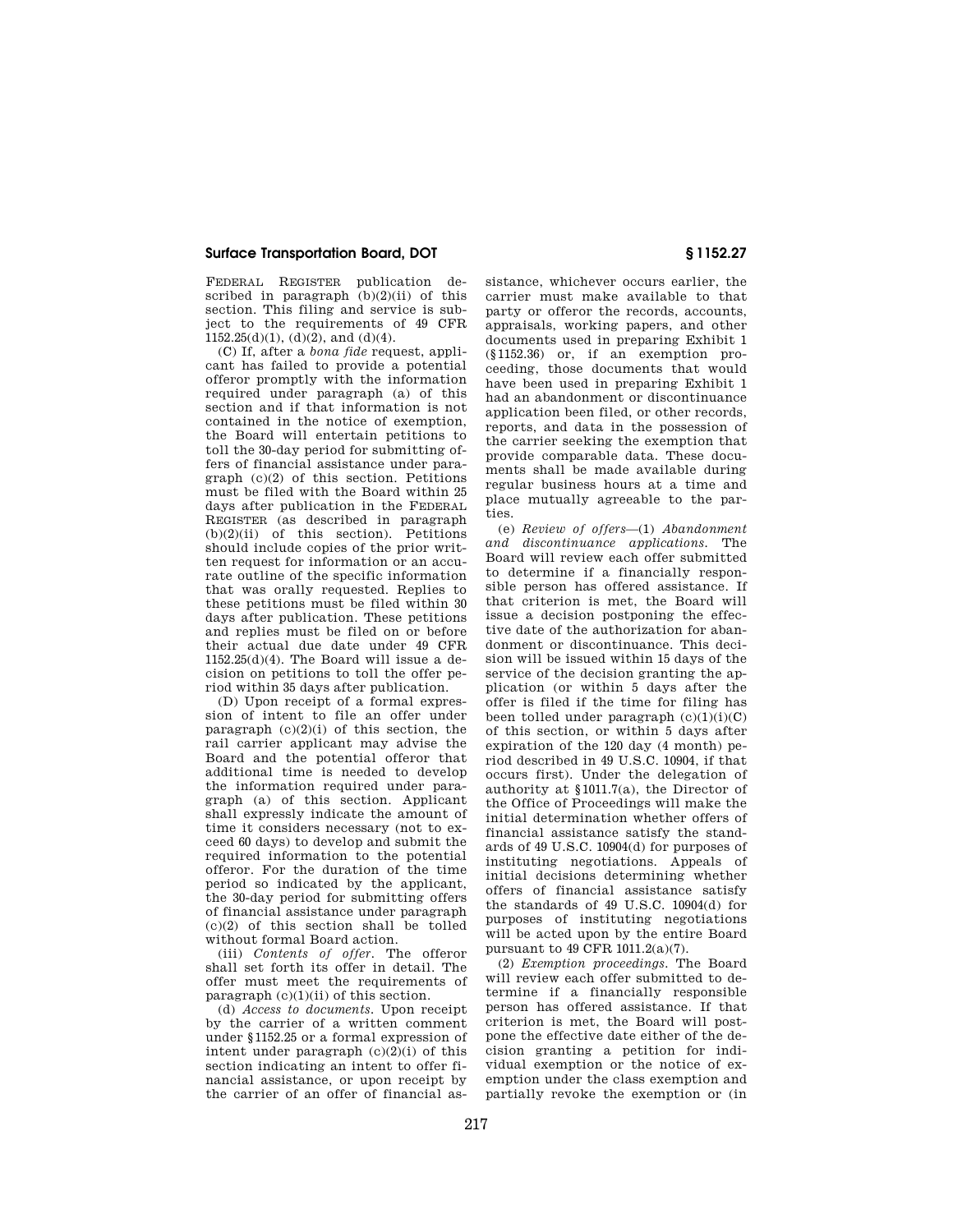the case of a class exemption) the notice of exemption to the extent it applies to 49 U.S.C. 10904. The decision to postpone and partially revoke will be issued within 15 days of the service date of a decision granting a petition for exemption, or within 35 days of the FEDERAL REGISTER publication described in paragraph  $(b)(2)(ii)$  of this section (or within 5 days after the offer is filed if the time for filing has been tolled under paragraph  $(c)(1)(i)(C)$  or  $(c)(2)(ii)$   $(C)$  or  $(D)$  of this section). Under the delegation of authority at section 1011.7(a), the Director of the Office of Proceedings will make the initial determination whether offers of financial assistance satisfy the standards of 49 U.S.C. 10904(d) for purposes of partial revocation and institution of negotiations. Appeals of initial decisions determining whether offers of financial assistance satisfy the standards of 49 U.S.C. 10904(d) for purposes of partial revocation and institution of negotiations will be acted upon by the entire Board pursuant to 49 CFR 1011.2(a)(7).

(f) *Agreement on financial assistance.*  (1) If the carrier and a person offering financial assistance enter into a subsidy agreement designed to provide for continued rail service, the Board will postpone the effective date of the abandonment or discontinuance. If a decision granting a petition for individual exemption, or a notice of exemption, has been issued, the Board will postpone the effective date of the decision or notice of exemption. The postponement will be for as long as the subsidy agreement is in effect.

(2) If the carrier and a person offering to purchase a line enter into a purchase agreement which will result in continued rail service, the Board will approve the transaction and dismiss the application for abandonment or discontinuance, or the petition for exemption or notice of exemption. Board approval is not required under 49 U.S.C. 10901, 10902, or 11323 for the parties to consummate the transaction or for the purchaser to institute service and operate as a railroad subject to 49 U.S.C.  $10501(a)$ .

(g) *Failure to reach agreement on financial assistance.* (1) If the carrier and a financially responsible person fail to

**§ 1152.27 49 CFR Ch. X (10–1–11 Edition)** 

agree on the amount or terms of subsidy or purchase, either party may request the Board to establish the conditions and amount of compensation. This request must be filed with the Board within 30 days after the offer is made and served concurrently by overnight mail on all parties to the proceeding. The request must be accompanied by the appropriate fee, codified at 49 CFR  $1002.2(f)(26)$ . Replies will be due 5 days later.

(2) If no agreement is reached within 30 days after the offer of purchase or subsidy is made, and no request is made to the Board to set the conditions and amount of compensation under paragraph (g)(1) of this section, the Board will serve a decision vacating the prior decision, which postponed the effective date of the decision granting the application, the decision granting the exemption, or the notice of exemption and, which, if applicable, partially revoked either the decision granting the exemption or (in the case of a class exemption) the notice of exemption. The Board will issue the decision to vacate within 10 days of the due date for requesting the Board to set the conditions and amount of compensation, and the Board will make the decision to vacate effective on its date of service.

(h) *Request to establish conditions and compensation for financial assistance.* (1) If the Board is requested to establish conditions and compensation for financial assistance under paragraph  $(g)(1)$ of this section, the Board will issue a decision within 30 days after the request is due.

(2) If the applicant receives multiple offers of financial assistance, requests to establish conditions and compensation will not be permitted before the applicant selects the offeror with whom it wishes to transact business. (See paragraph (l)(1) of this section.)

(3) A party requesting the Board to establish conditions and compensation for financial assistance must, within the time period set forth in paragraph (h)(4) of this section, provide its case in chief, including reasons why its estimates are correct and the other negotiating party's estimates are incorrect, points of agreement and points of disagreement between the negotiating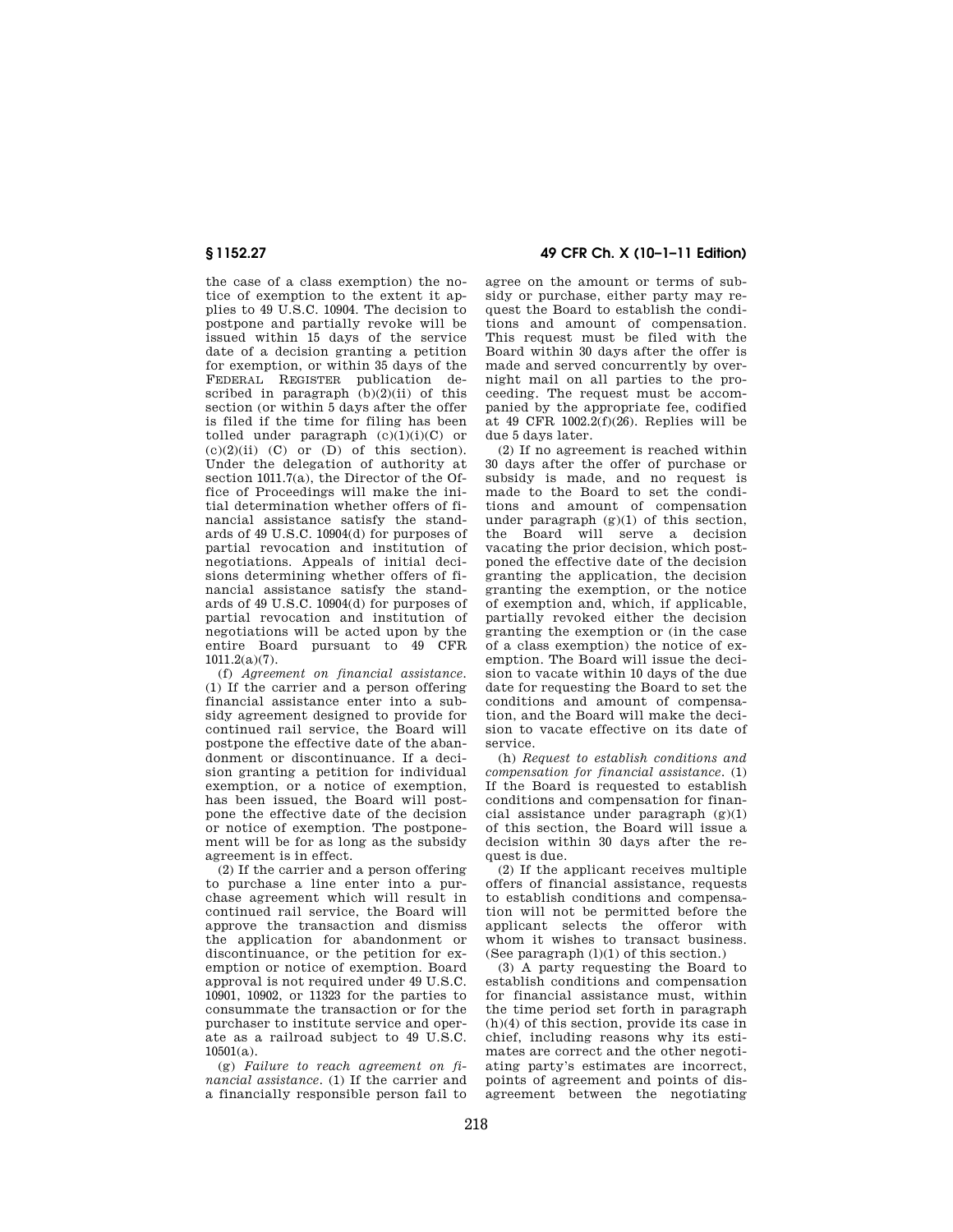parties, and evidence substantiating these allegations. The offeror has the burden of proof as to all issues in dispute.

(4) The offeror must submit all evidence and information supporting the terms it seeks within 30 days after the offer is made. The carrier's reply to this evidence and support for the terms it seeks are due within 35 days after the offer is made. No rebuttal evidence will be permitted and evidence and information submitted after these dates will be rejected.

(5) If requested, the Board will determine the amount and terms of subsidy based on the avoidable cost of providing continued rail transportation, plus a reasonable return on the value of the line. Under 49 U.S.C.  $10904(f)(4)(B)$ , no subsidy arrangement approved under section 10904 shall remain in effect for more than one year unless mutually agreed by the parties.

(6) If requested, the Board will determine the price and other terms of sale. The Board will not set a price below the fair market value of the line (including, unless otherwise agreed upon by the parties, all facilities on the line or portion necessary to provide effective transportation services). Fair market value equals constitutional minimum value which is the greater of the net liquidation value of the line or the going concern value of the line. The constitutional minimum value is computed without regard to labor protection costs.

(7) Within 10 days of the service date of the Board's decision, the offeror must accept or reject the Board's terms and conditions with a written notification to the Board and all parties to the proceeding. If the offeror accepts the terms and conditions set by the Board, the Board's decision is binding on both parties. If the offeror withdraws its offer or does not accept the terms and conditions set by the Board with a timely written notification, the Board will serve, within 20 days after the service date of the Board decision setting the terms and conditions, a decision vacating the prior decision, which postponed the effective date of either the decision granting the application or exemption or the notice of exemption, and which, if applicable,

partially revoked the exemption or (in the case of a class exemption) the notice of exemption (unless other offers are being considered under paragraph (l) of this section). The decision to vacate will be effective on its date of service.

(i) *Substitution of purchasers and disposition after sale.* (1) Prior to the consummation of a purchase under this section, an offeror may substitute its corporate affiliate as the purchaser under an agreement, provided the Board has determined either:

(i) The original offeror has guaranteed the financial responsibility of its affiliate; or

(ii) The affiliate has demonstrated financial responsibility in its own right.

(2) Except as provided in paragraph (i)(3) of this section, a purchaser under this section may not:

(i) Transfer the line or discontinue service over the line prior to the end of the second year after consummation of the original sale under these provisions; or

(ii) Transfer the line, except to the carrier from whom the line was purchased, prior to the end of the fifth year after consummation.

(3) Paragraph (i)(2) of this section does not preclude a purchaser under this section from transferring the line to a corporate affiliate following the consummation of the original sale. Prior Board approval of the affiliate's acquisition and operation, however, is required under 49 U.S.C. 10901, 10902, or 11323. A corporate affiliate acquiring a line under this section is prohibited from discontinuing service over the line or transferring the line to a party that is not a corporate affiliate during the time periods prescribed in paragraph (i)(2) of this section.

(j) *Discontinuance of subsidy.* A subsidizer may discontinue a subsidy under this section by giving 60 days notice of the discontinuance to the applicant and all other parties to the proceeding. Unless another financially responsible party enters into a subsidy agreement as beneficial to the carrier as the discontinued subsidy agreement in a situation where the 1-year time limit of 49 U.S.C. 10904(f)(4)(B) has not yet run, the carrier may by filing a request with the Board and serving the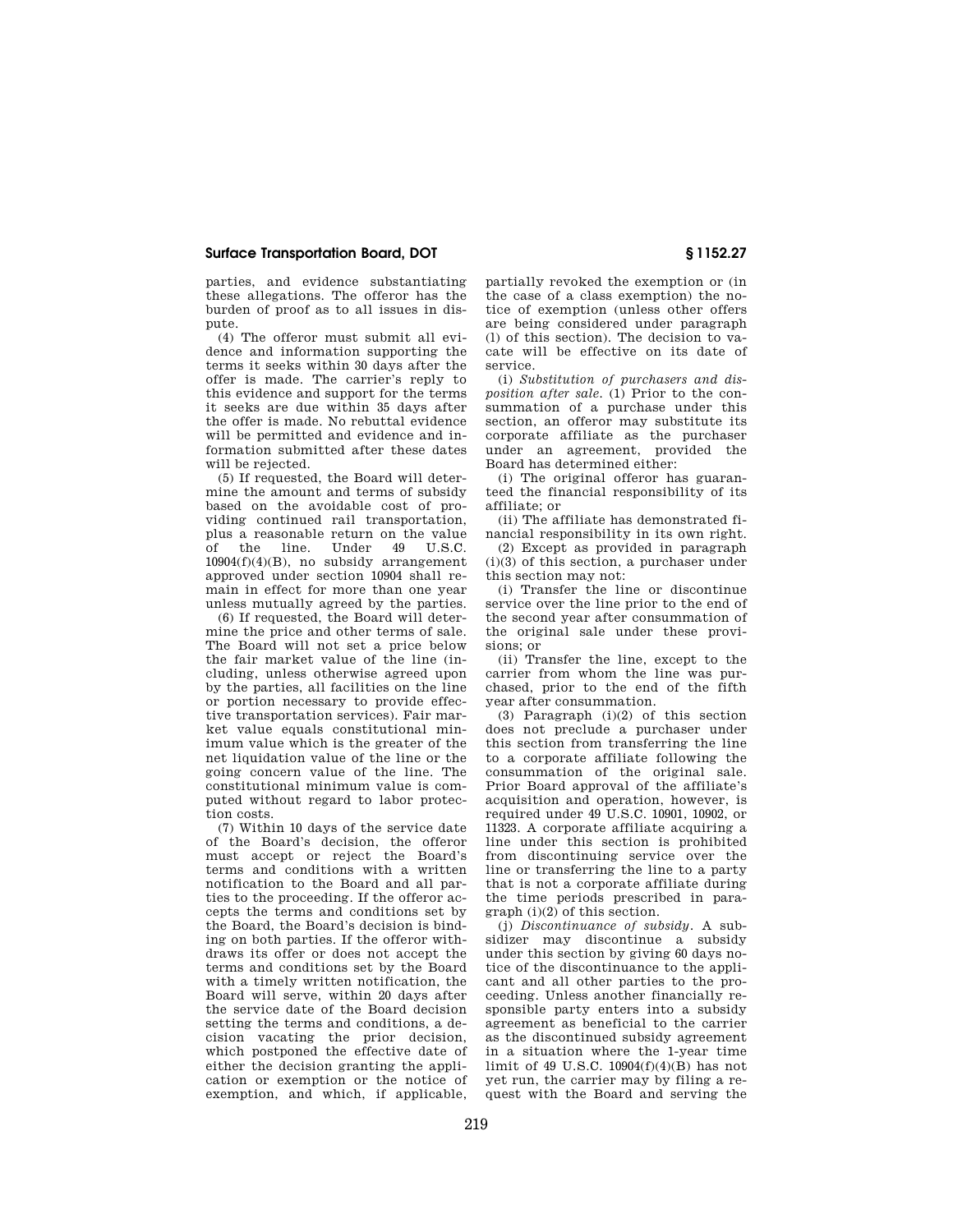request on all parties to the abandonment or exemption proceeding obtain a decision vacating the decision postponing the effective date of either the decision granting the application, or petition for individual exemption, or the notice of exemption. The Board will issue a decision to vacate within 10 days after the filing and service of the request. This decision to vacate will be effective on its service date.

(k) *Default on agreement.* If any party defaults on its obligations under a financial assistance agreement, any other party to the agreement may promptly inform the Board of that default. Upon notification, the Board will take appropriate action.

(l) *Multiple offers of financial assistance.* (1) If an applicant receives more than one offer to purchase or subsidize the line from offerors found to be financially responsible, the applicant must select the offeror from those with whom it wishes to transact business. In abandonment and discontinuance application and petition for exemption proceedings within 25 days after service of the decision granting the application or petition for exemption, and in class exemption proceedings within 45 days after the FEDERAL REGISTER publication described in paragraph  $(b)(2)(ii)$  of this section, the railroad must:

(i) File a written notification of its selection with the Board; and

(ii) Serve a copy of the notification on all parties to the proceeding.

(2)(i) *Abandonment and discontinuance applications and petitions for exemption.*  If the applicant has received multiple offers of financial assistance from persons found to be financially responsible and has selected the offeror with whom it wishes to transact business, the negotiating parties shall complete the sale or subsidy agreement or request the Board to establish the conditions and amount of compensation within 40 days after the service date of the decision granting the application or petition for exemption. A request to the Board to set terms and conditions must be served concurrently on all parties to the proceeding. If no agreement on subsidy or sale is reached within the 40 day period and the Board has not been requested to establish the conditions

**§ 1152.27 49 CFR Ch. X (10–1–11 Edition)** 

and amount of compensation, any other financially responsible offeror may request the Board to establish the conditions and amount of compensation. This request must be filed at the Board within 50 days of the service date of the decision granting the application or petition for exemption and served concurrently on all parties to the proceeding. If no other request is filed, the Board will issue a decision abandonment or discontinuance within 60 days of the service date of the decision granting the application or petition for exemption. This decision will be effective on the date of service.

(ii) *Class exemption proceedings.* If the carrier seeking the exemption has received multiple offers of financial assistance from persons found to be financially responsible and has selected the offeror with whom it wishes to transact business, the negotiating parties shall complete the sale or subsidy agreement or request the Board to establish the conditions and amount of compensation within 60 days after the FEDERAL REGISTER publication described in paragraph  $(b)(2)(ii)$  of this section. A request to the Board to set terms and conditions must be served concurrently on all parties to the proceeding. If no agreement on subsidy or sale is reached within the 60-day period and the Board has not been requested to establish the conditions and amount of compensation, any other financially responsible offeror may request the Board to establish the conditions and amount of compensation. This request must be filed at the Board within 70 days of the FEDERAL REGISTER publication described in paragraph  $(b)(2)(ii)$  of this section and served concurrently on all parties to the proceeding. If no other request is filed, the Board will issue a decision vacating the decision postponing the effective date of the notice of exemption within 80 days of the FEDERAL REGISTER publication described in paragraph  $(b)(2)(ii)$  of this section. The decision to vacate will be effective on the date of service.

(3) If the Board has established the conditions and amount of compensation, and the original offer is withdrawn under paragraph (h)(7) of this section, any other offeror found to be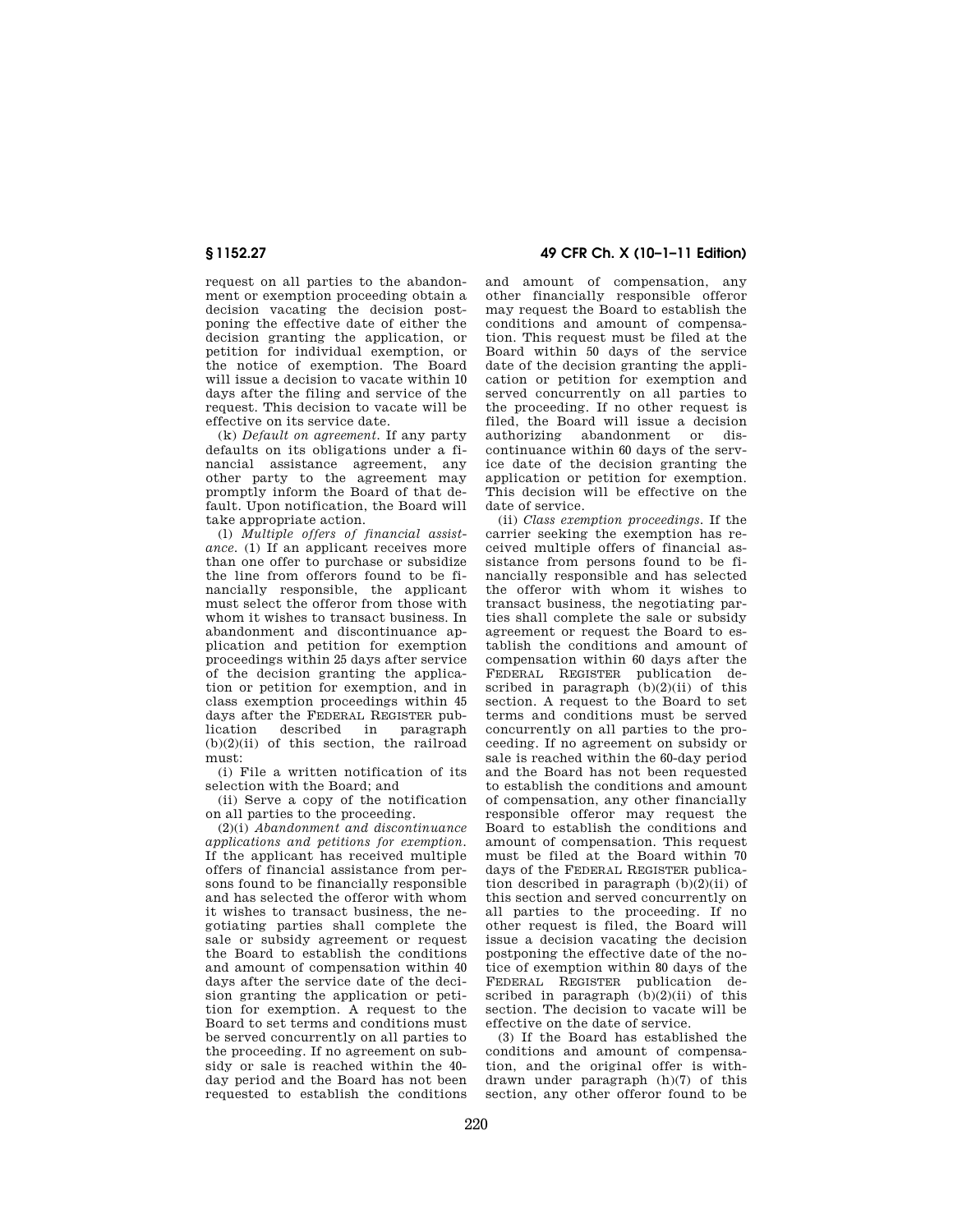financially responsible may accept the Board's decision within 20 days after the service date of the Board's decision setting terms and conditions. If the decision is accepted by another such offeror, the Board will require the applicant to accept the terms incorporated in the Board's decision.

(m) *Additional time for filing.* Notwithstanding the deadlines previously set forth in part 1152 for filing an offer of financial assistance, parties that can show that they would be materially prejudiced by having less than the full 4 months for filing an offer of financial assistance provided in 49 U.S.C. 10904(c) for application proceedings may seek relief under 49 CFR part 1117.

(n) *Special provisions for summary discontinuance and abandonment of lines not part of the Final System Plan.* (1) Board authorization is not needed for the cessation of service on a line of railroad formerly in reorganization that was not included in the Final System Plan (Plan) under the Regional Rail Reorganization Act of 1973, 45 U.S.C. 701 *et seq.,* as amended by the Railroad Revitalization and Regulatory Reform Act of 1976, if the line has been continuously subsidized since the inception of the Plan. To provide an opportunity for rail service continuation through offers of financial assistance, however, the owner of the line must give not less than 60 days' notice of a discontinuance, and beginning 120 days after discontinuance, not less than 30 days' notice of abandonment. Designated operators need only comply with the notice requirements of §1150.11 of this title. In instances of discontinuance by a designated operator, the line owner is not obligated to operate the line. Notice is to be sent by the line owner to the Board, the governor and transportation agencies and the government of each political subdivision of each state in which such rail properties are located and to each shipper who has used the rail service during the previous 12 months. The Board will generally apply the OFA procedures in this section (49 CFR 1152.27) for class exemptions to summary abandonment and discontinuance notices (except that the Board will not postpone the effective date of a summary discontinuance). For example,

notice of summary abandonment or discontinuance will be published by the Board in the FEDERAL REGISTER within 20 days of filing. Paragraph  $(b)(2)(ii)$  of this section. Expressions of intent to file an offer must be filed no later than 10 days after the FEDERAL REGISTER publication. Paragraph  $(c)(2)(i)$  of this section. An offer must be filed within 30 days of the FEDERAL REGISTER publication. Paragraphs  $(b)(2)(ii)$  and  $(c)(2)(ii)(B)$  of this section. The Board will review offers to determine if a financially responsible person has offered assistance. If this criterion is met, the Board will postpone the effective date of the summary abandonment (but not the discontinuance) within 35 days of the FEDERAL REGISTER publication. Paragraph (e)(2) of this section. If the carrier and financially responsible person fail to agree on the amount or terms of subsidy or purchase, either party may request the Board to establish the conditions and amount of the compensation. This request must be filed within 30 days after the offer of purchase or subsidy is made, and the Board will issue a decision within 30 days after the request is due. Paragraphs  $(g)(1)$  and  $(h)(1)$  of this section.

(2) Where a designated operator is being used, it shall be paid a reasonable management fee. If the parties cannot agree on this fee, it shall be four and one-half percent of the total annual revenues attributable to the branch.

[61 FR 67883, Dec. 24, 1996, as amended at 63 FR 28290, May 22, 1998; 74 FR 52909, Oct. 15, 2009; 75 FR 30713, June 2, 2010]

### **§ 1152.28 Public use procedures.**

(a)(1) If the Board finds that the present or future public convenience and necessity require or permit abandonment or discontinuance, the Board will determine if the involved rail properties are appropriate for use for other public purposes.

(2) A request for a public use condition under 49 U.S.C. 10905 must be in writing and set forth:

(i) The condition sought;

(ii) The public importance of the condition;

(iii) The period of time for which the condition would be effective (up to the statutory maximum of 180 days); and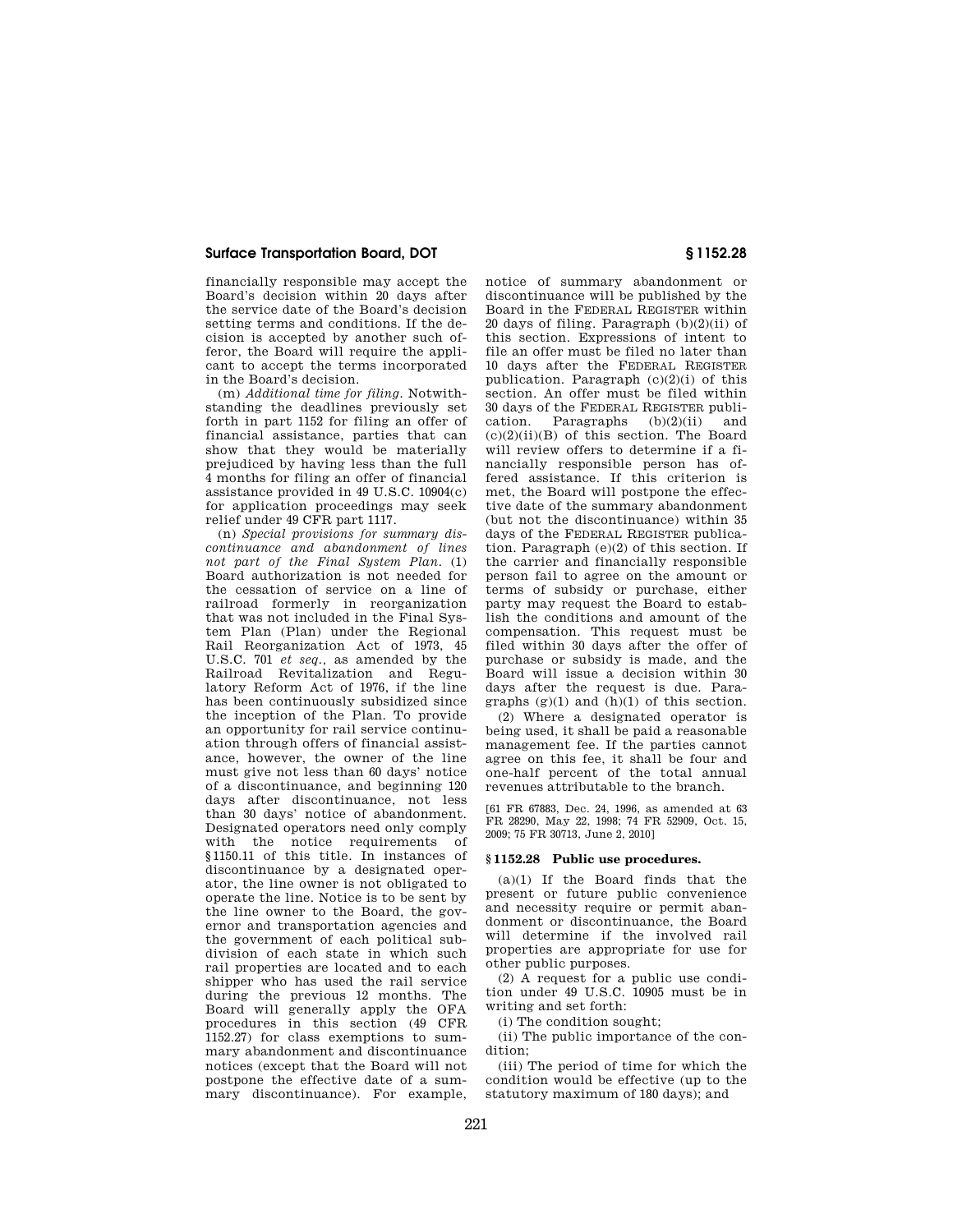(iv) Justification for the imposition of the time period. A copy of the request shall be mailed to the applicant.

(3) For applications filed under part 1152, subpart C, a request for a public use condition must be filed not more than 45 days after the application is filed. A decision on the public use request will be issued by the Board or the Director of the Office of Proceedings prior to the effective date of the abandonment. For abandonment exemptions under part 1152, subpart F or exemptions granted on the basis of an individual petition for exemption filed under 49 U.S.C. 10502, a request for a public use condition must be filed not more than 20 days from the date of publication of the notice of exemption in the FEDERAL REGISTER in the case of class exemptions under subpart F of this part, or not more than 20 days from the date of publication of notice of the filing of the petition for individual exemption in the FEDERAL REG-ISTER.

(b) If the Board finds that the rail properties are appropriate for use for other public purposes, the railroad may dispose of the rail properties only under the conditions described in the Board's decision. The conditions imposed by the Board may include a prohibition against the disposal of the rail assets for a period of not more than 180 days from the effective date of the decision authorizing the abandonment or discontinuance, unless the properties have first been offered, on reasonable terms, for sale for public purposes. This period will run concurrently with any other postponements. Jurisdiction to impose such conditions expires after 180 days from the effective date of the decision authorizing the abandonment or discontinuance.

### **§ 1152.29 Prospective use of rights-ofway for interim trail use and rail banking.**

(a) If any state, political subdivision, or qualified private organization is interested in acquiring or using a rightof-way of a rail line proposed to be abandoned for interim trail use and rail banking pursuant to 16 U.S.C. 1247(d), it must file a comment or otherwise include a request in its filing (in a regulated abandonment proceeding)

**§ 1152.29 49 CFR Ch. X (10–1–11 Edition)** 

or a petition (in an exemption proceeding) indicating that it would like to do so. The comment/request or petition must include:

(1) A map depicting, and an accurate description of, the right-of-way, or portion thereof (including mileposts), proposed to be acquired or used;

(2) A statement indicating the user's willingness to assume full responsibility: for managing the right-of-way; for any legal liability arising out of the use of the right-of-way (unless the user is immune from liability, in which case it need only indemnify the railroad against any potential liability); and for the payment of all taxes assessed against the right-of-way; and

(3) An acknowledgment that interim trail use is subject to the user's continuing to meet its responsibilities described in paragraph (a)(2) of this section, and subject to possible future reconstruction and reactivation of the right-of-way for rail service. The statement must be in the following form:

### *Statement of Willingness To Assume Financial Responsibility*

In order to establish interim trail use and rail banking under 16 U.S.C. 1247(d) and 49<br>CFR 1152.29, \_\_\_\_\_\_\_\_ (Interim Trail User) is CFR 1152.29, \_\_\_\_\_\_\_\_ (Interim Trail User) is<br>willing to assume full responsibility for management of, for any legal liability arising out of the transfer or use of (unless the user is immune from liability, in which case it need only indemnify the railroad against any potential liability), and for the payment of any and all taxes that may be levied or assessed against the right-of-way owned by

(Railroad) and operated by<br>(Railroad) The property known as (Railroad). The property, known as<br>(Name of Branch Line) extends (Name of Branch Line), extends<br>from railroad milepost near from railroad milepost near<br>(Station Name) to railroad mile- $\frac{\text{U}}{\text{most}}$  (Station Name), to railroad milepost , near (Station name), a distance of miles in name), a distance of  $\frac{\ }{\mathrm{IComt}}$  miles in [County(ies), (State(s)]. The right-of-way is part of a line of railroad proposed for abandonment in Docket No. STB AB-\_\_\_\_\_ (Sub-No. ).

No. lll). A map of the property depicting the rightof-way is attached.

(Interim Trail User) acknowledges that use of the right-of-way is subject to the user's continuing to meet its responsibilities described above and subject to possible future reconstruction and reactivation of the right-of-way for rail service. A copy of this statement is being served on the railroad(s) on the same date it is being served on the Board.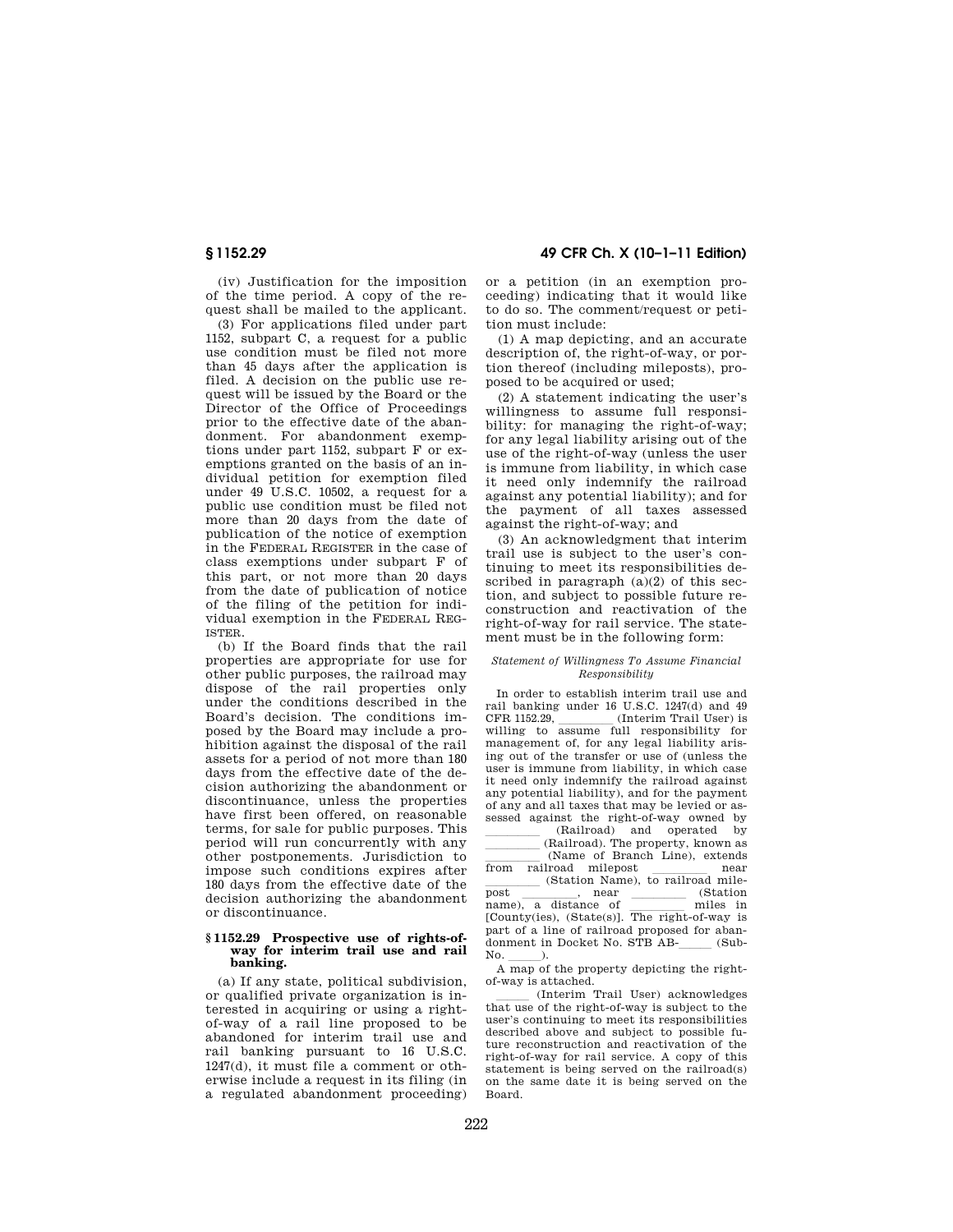(b)(1) In abandonment application proceedings under 49 U.S.C. 10903, interim trail use statements are due within the 45-day protest and comment period following the date the abandonment application is filed. See §1152.25(c). The applicant carrier's response notifying the Board whether and with whom it intends to negotiate a trail use agreement is due within 15 days after the close of the protest and comment period (i.e., 60 days after the abandonment application is filed).

(i) In every proceeding where a Trails Act request is made, the Board will determine whether the Trails Act is applicable.

(ii) If the Trails Act is not applicable because of failure to comply with §1152.29(a), or is applicable but the carrier either does not intend to negotiate an agreement, or does not timely notify the Board of its intention to negotiate, a decision on the merits will be issued and no Certificate of Interim Trail Use or Abandonment (CITU) will be issued. If the carrier is willing to negotiate an agreement, and the public convenience and necessity permit abandonment, the Board will issue a **CITUL** 

(2) In exemption proceedings, a petition containing an interim trail use statement is due within 10 days after the date the notice of exemption is published in the FEDERAL REGISTER in the case of a class exemption and within 20 days after publication in the FED-ERAL REGISTER of the notice of filing of a petition for exemption in the case of a petition for exemption. When an interim trail use comment(s) or petition(s) is filed in an exemption proceeding, the railroad's reply to the Board (indicating whether and with whom it intends to negotiate an agreement) is due within 10 days after the date a petition requesting interim trail use is filed.

(3) Late-filed trail use statements must be supported by a statement showing good cause for late filing.

(c) *Regular and NERSA abandonment proceedings.* (1) If continued rail service does not occur pursuant to 49 U.S.C. 10904 and §1152.27, and a railroad agrees to negotiate an interim trail use/rail banking agreement, then the Board will issue a CITU to the railroad and to

the interim trail user for that portion of the right-of-way to be covered by the agreement. The CITU will: Permit the railroad to discontinue service, cancel any applicable tariffs, and salvage track and material consistent with interim trail use and rail banking, as long as it is consistent with any other Board order, 30 days after the date it is issued (10 days after issuance in NERSA proceedings); and permit the railroad to fully abandon the line if no trail use agreement is reached 180 days after it is issued, subject to appropriate conditions, including labor protection and environmental matters.

(2) The CITU will indicate that any interim trail use is subject to future restoration of rail service, and subject to the user continuing to meet the financial obligations for the right-ofway. The CITU will also provide that, if the user intends to terminate trail use, it must send the Board a copy of the CITU and request that it be vacated on a specified date. The Board will reopen the abandonment proceeding, vacate the CITU, and issue a decision permitting immediate abandonment for the involved portion of the right-of-way. Copies of the decision will be sent to:

(i) The abandonment applicant;

(ii) The owner of the right-of-way; and

(iii) The current trail user.

(3) If an application to construct and operate a rail line over the right-ofway is authorized under 49 U.S.C. 10901 and 49 CFR part 1150, or exempted under 49 U.S.C. 10502, then the CITU will be vacated accordingly.

(d) *Exempt abandonment proceedings.*  (1) If continued rail service does not occur under 49 U.S.C. 10904 and §1152.27 and a railroad agrees to negotiate an interim trail use/rail banking agreement, then the Board will issue a Notice of Interim Trail Use or Abandonment (NITU) to the railroad and to the interim trail user for the portion of the right-of-way to be covered by the agreement. The NITU will: permit the railroad to discontinue service, cancel any applicable tariffs, and salvage track and materials, consistent with interim trail use and rail banking, as long as it is consistent with any other Board order, 30 days after the date it is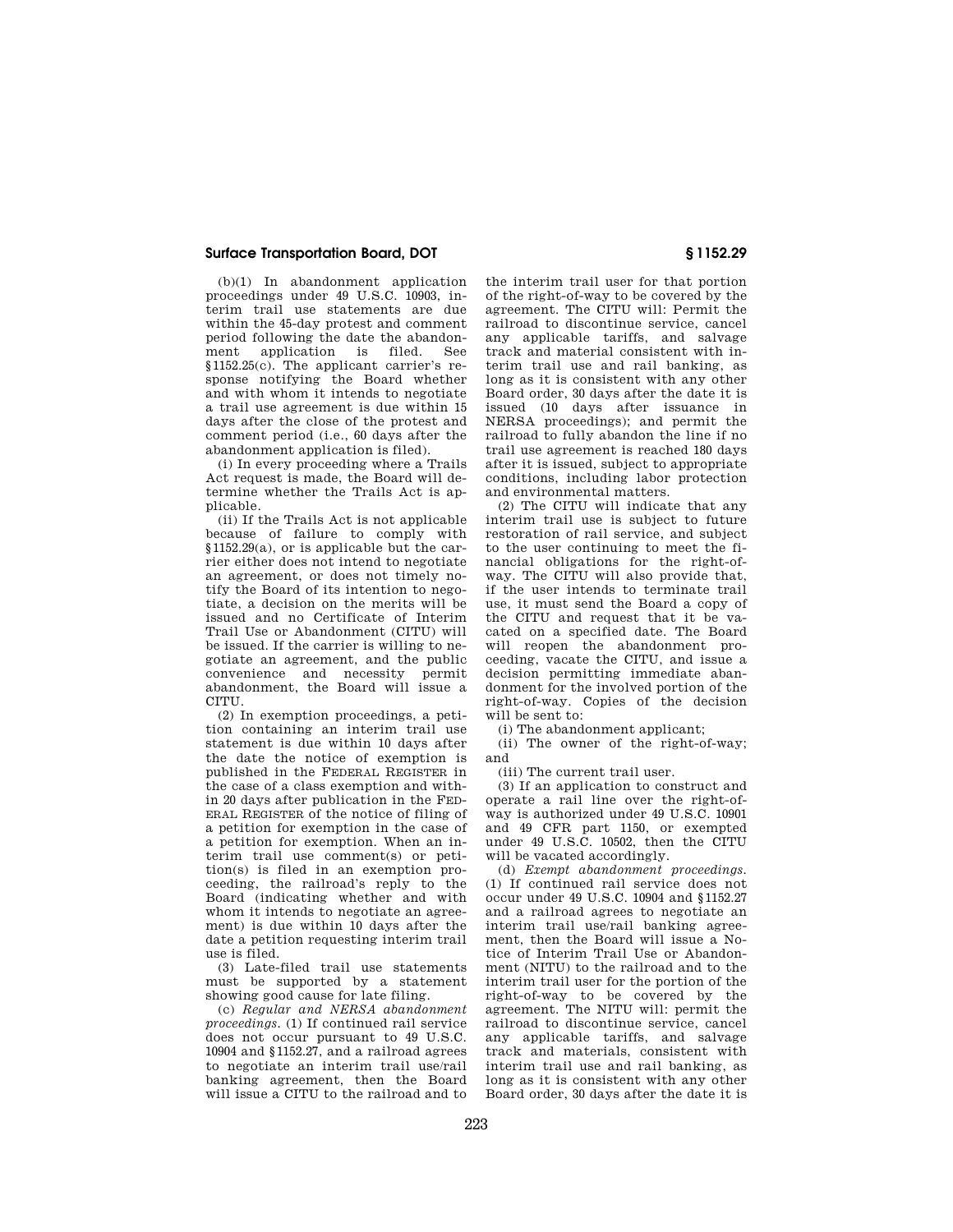issued; and permit the railroad to fully abandon the line if no agreement is reached 180 days after it is issued, subject to appropriate conditions, including labor protection and environmental matters.

(2) The NITU will indicate that interim trail use is subject to future restoration of rail service, and subject to the user continuing to meet the financial obligations for the right-of-way. The NITU will also provide that, if the user intends to terminate trail use, it must send the Board a copy of the NITU and request that it be vacated on a specific date. The Board will reopen the exemption proceeding, vacate the NITU, and issue a decision reinstating the exemption for that portion of the right-of-way. Copies of the decision will be sent to:

(i) The abandonment exemption applicant;

(ii) The owner of the right-of-way; and

(iii) The current trail user.

(3) If an application to construct and operate a rail line over the right-ofway is authorized under 49 U.S.C. 10901 and 49 CFR part 1150, or exempted under 49 U.S.C. 10502, then the NITU will be vacated accordingly.

(e)(1) Where late-filed trail use statements are accepted, the Director (or designee) will telephone the railroad to determine whether abandonment has been consummated and, if not, whether the railroad is willing to negotiate an interim trail use agreement. The railroad shall confirm, in writing, its response, within 5 days. If abandonment has been consummated, the trail use request will be dismissed. If abandonment has not been consummated but the railroad refuses to negotiate, then trail use will be denied. If abandonment has not been consummated and the railroad is willing to negotiate, the abandonment proceeding will be reopened, the abandonment decision granting an application, petition for exemption or notice of exemption will be vacated, and an appropriate CITU or NITU will be issued. The effective date of the CITU or NITU will be the same date as the vacated decision or notice.

(2) A railroad that receives authority from the Board to abandon a line (in a regulated abandonment proceeding

# **§ 1152.29 49 CFR Ch. X (10–1–11 Edition)**

under 49 U.S.C. 10903, or by individual or class exemption issued under 49 U.S.C. 10502) shall file a notice of consummation with the Board to signify that it has exercised the authority granted and fully abandoned the line (e.g., discontinued operations, salvaged the track, canceled tariffs, and intends that the property be removed from the interstate rail network). The notice shall provide the name of the STB proceeding and its docket number, a brief description of the line, and a statement that the railroad has consummated, or fully exercised, the abandonment authority on a certain date. The notice shall be filed within 1 year of the service date of the decision permitting the abandonment (assuming that the railroad intends to consummate the abandonment). Notices will be deemed conclusive on the point of consummation if there are no legal or regulatory barriers to consummation (such as outstanding conditions, including Trails Act conditions). If, after 1 year from the date of service of a decision permitting abandonment, consummation has not been effected by the railroad's filing of a notice of consummation, and there are no legal or regulatory barriers to consummation, the authority to abandon will automatically expire. In that event, a new proceeding would have to be instituted if the railroad wants to abandon the line. Copies of the railroad's notice of consummation shall be filed with the Chief, Section of Administration, Office of Proceedings. In addition, the notice of consummation shall be sent to the State Public Service Commission (or equivalent agency) of every state through which the line passes. If, however, any legal or regulatory barrier to consummation exists at the end of the 1-year time period, the notice of consummation must be filed not later than 60 days after satisfaction, expiration or removal of the legal or regulatory barrier. For good cause shown, a railroad may file a request for an extension of time to file a notice so long as it does so sufficiently in advance of the expiration of the deadline for notifying the Board of consummation to allow for timely processing.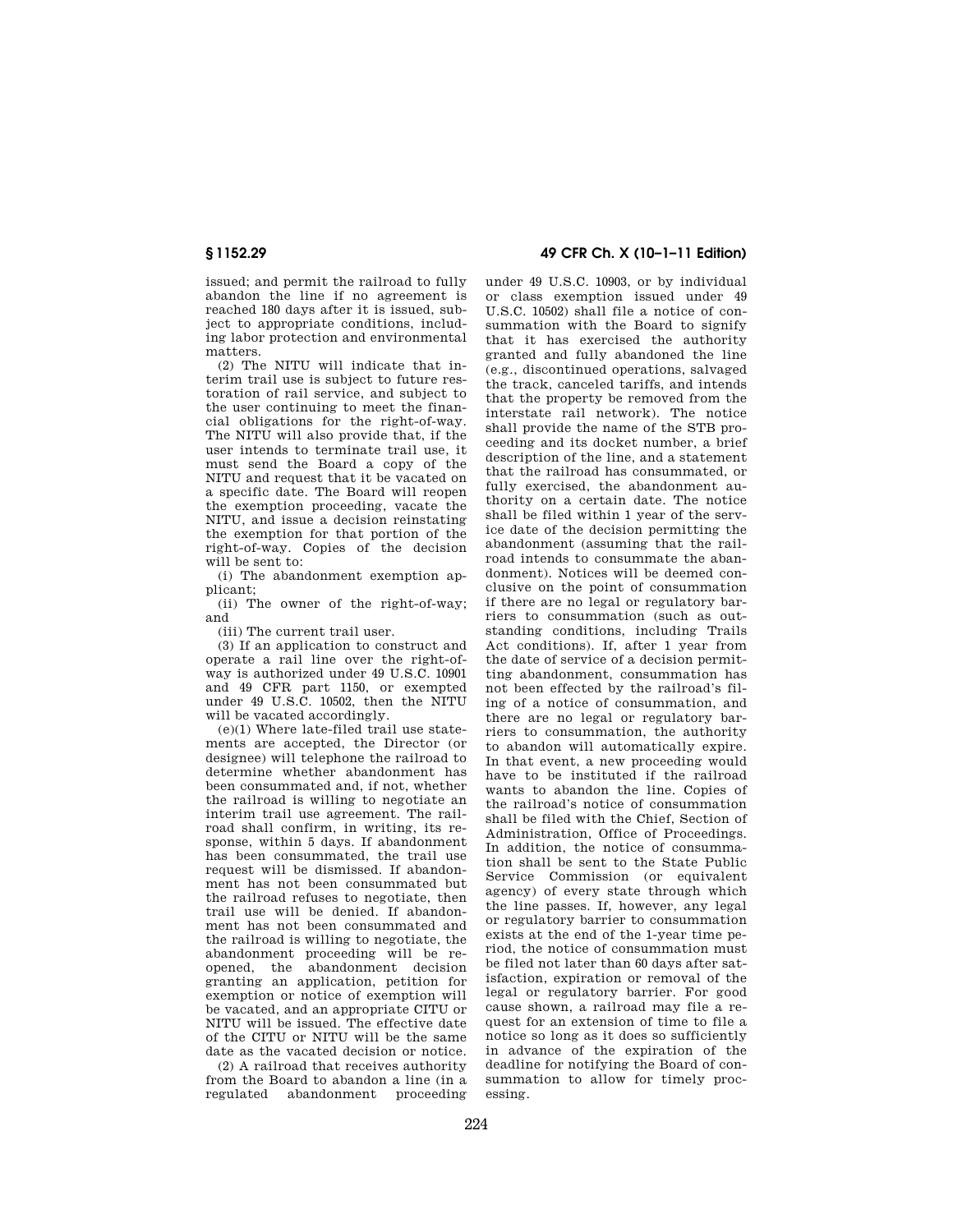(f)(1) When a trail user intends to terminate trail use and another person intends to become a trail user by assuming financial responsibility for the right-of-way, then the existing and future trail users shall file, jointly:

(i) A copy of the extant CITU or NITU; and

(ii) A Statement of Willingness to Assume Financial Responsibility by the new trail user.

(2) The parties shall indicate the date on which responsibility for the rightof-way is to transfer to the new trail user. The Board will reopen the abandonment or exemption proceeding, vacate the existing NITU or CITU; and issue an appropriate replacement NITU or CITU to the new trail user.

(g) In proceedings where a timely trail use statement is filed, but due to either the railroad's indication of its unwillingness to negotiate interim trail use agreement, or its failure to timely notify the Board of its willingness to negotiate, a decision authorizing abandonment or an exemption notice or decision is issued instead of a CITU or NITU, and subsequently the railroad and trail use proponent nevertheless determine to negotiate an interim trail use agreement under the Trails Act, then the railroad and trail use proponent must file a joint pleading requesting that an appropriate CITU or NITU be issued. If the abandonment has not been consummated, the Board will reopen the proceeding, vacate the outstanding decision or notice (or portion thereof), and issue an appropriate CITU or NITU that will permit the parties to negotiate for a period agreed to by the parties in their joint filing, but not to exceed 180 days, at the end of which, the CITU or NITU will convert into a decision or notice permitting abandonment.

[61 FR 67883, Dec. 24, 1996, as amended at 62 FR 34670, June 27, 1997; 64 FR 53268, Oct. 1, 1999; 74 FR 52910, Oct. 15, 2009]

## **Subpart D—Standards for Determining Costs, Revenues, and Return on Value**

## **§ 1152.30 General.**

(a) *Contents of subpart.* (1) 49 U.S.C. 10904 directs the Board to determine

the extent to which the avoidable costs of providing rail service plus a reasonable return on the value of the line exceed the revenues attributable to the line. This subpart contains the methodology for such determinations and the standards necessary for application of those terms in the context of a particular proceeding. Such data will be used in reaching the Board's findings on the merits of an abandonment or discontinuance proceeding and in making the necessary financial assistance determinations.

(2) This subpart also sets forth a method by which the carrier may establish its Forecast Year estimates and Estimated Subsidy Payment to be included in its application (§1152.22(d) of this part). Furthermore, an offeror of financial assistance may use this method to formulate a subsidy offer and/or Proposed Subsidy Payment under 49 U.S.C. 10904 and §1152.27 of subpart C of this part.

(b) *Data collection.* The owning or operating carrier shall establish a system to collect at branch level the data necessary to compute the base year data and the final subsidy payment. The collection and compilation of such data shall be in accordance with the Branch Line Accounting System (49 CFR part 1201).

(c) *Final payment of financial assistance.* (1) When a financial assistance agreement is concluded, the final payment will be adjusted to reflect the actual revenues derived, avoidable costs incurred, and value of the properties used in the subsidy year.

(2) Where an adjustment results in an increase in the Estimated Subsidy Payment upon which the financial assistance agreement is based, the amount of such increase is limited to 15 percent of the estimated payment. However, if the railroad notifies the subsidizer that the estimate will be exceeded by more than 15 percent in one of the Financial Status Reports (§1152.37) issued during the first 10 months of the subsidy year or the increase results from an expense preapproved by the subsidizer, the adjusted amount shall be included in the final payment.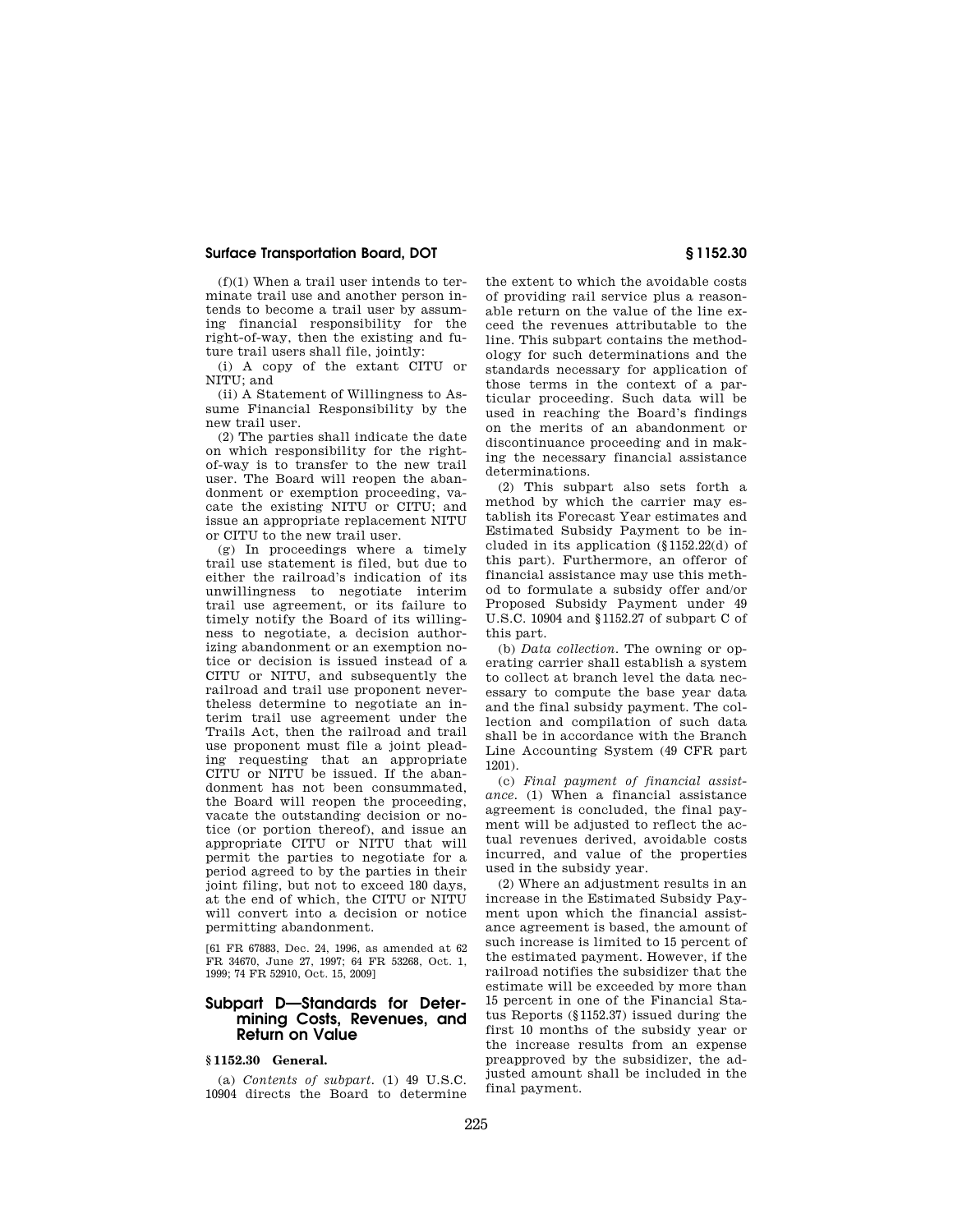### **§ 1152.31 Revenue and income attributable to branch lines.**

The revenue attributable to the rail properties is the total of the revenues assigned to the branch in accordance with this section, plus any subsidy payments that would cease upon discontinuance of service on the branch, for the subsidy year. The revenues assigned shall be derived from the following accounts:

(a) *Account 101—Freight.* The revenue assigned under this account shall be the actual revenues, including transit revenues, accruing to the railroad, derived from waybills and other source documents, for all traffic that:

(1) Originates and terminates on the branch;

(2) Originates or terminates on the branch and is handled off the branch on the system but not on another carrier; and

(3) Originates or terminates on the branch and is handled on another carrier. All traffic that is received or forwarded through interchange at a point on the branch, including ferry operations, shall be considered as originating or terminating on the branch. The revenues of all other bridge or overhead traffic that will not be retained by the carrier shall be attributed to the branch on the ratio of miles moved on the branch to miles moved on the system, provided, however, that the parties may agree on a mutually acceptable usage charge for bridge traffic in lieu of the mileage apportionment.

(b) *Account 104—Switching; Account 105—Water transfers; Account 106—Demurrage; Account 110—Incidental; Account 121—Joint Facility-Credit; Account 122—Joint Facility-Debt; Account 506— Revenues from Properties Used in Other Than Carrier Operations; Account 510— Miscellaneous Rent Income; Account 519— Miscellaneous Income.* The revenues assigned under these accounts shall be the actual revenues accruing to the railroad that are directly attributable to the branch.

## **§ 1152.31 49 CFR Ch. X (10–1–11 Edition)**

| Revenue account title                                                           | Account No.                                                      |
|---------------------------------------------------------------------------------|------------------------------------------------------------------|
| Revenues from property used in other<br>than carrier operations, less expenses. | 101<br>104<br>105<br>106<br>110<br>121<br>122<br>506, 534<br>510 |
| Miscellaneous income                                                            | 519                                                              |

### **§ 1152.32 Calculation of avoidable costs.**

This section defines: Which cost elements are eligible for inclusion in the calculation of avoidable costs; the conditions under which certain cost elements become eligible for inclusion; and the basis of apportioning those cost elements which are not assigned to the branch on an actual expense basis. The avoidable costs of providing freight service on a branch shall be the total of the costs assigned to the branch in accordance with this section. The avoidable costs of providing freight service on a branch shall be just and reasonable, and shall not exceed those necessary for an honest and efficient operation. Those expenses apportioned under this section shall be derived from the latest Form R–1 Annual Report for Class I railroads filed with the Board prior to the conclusion of the subsidy year, and company records for all non-Class I railroads, and assigned to the branch according to the procedures set forth in §1152.33 of these regulations. When the term ''Actual'' is specified as the basis for assigning an expense, it shall mean that the only costs which can be assigned to the account are those costs which are incurred solely as a result of the continuation of rail freight service on the branch. The accounts in the following charts, which list only the ''freightonly'' account numbers, shall include the portion of common expenses that have been apportioned to freight service.

(c) *Chart for revenue accounts.* 

| Operating expense group and accounts                                 | Account No.              | Basis of assignment to on-branch costs |
|----------------------------------------------------------------------|--------------------------|----------------------------------------|
| (a) Maintenance of way and structures:<br>(1) Administration: Track: |                          |                                        |
|                                                                      | $11 - 13 - 02$   Actual. |                                        |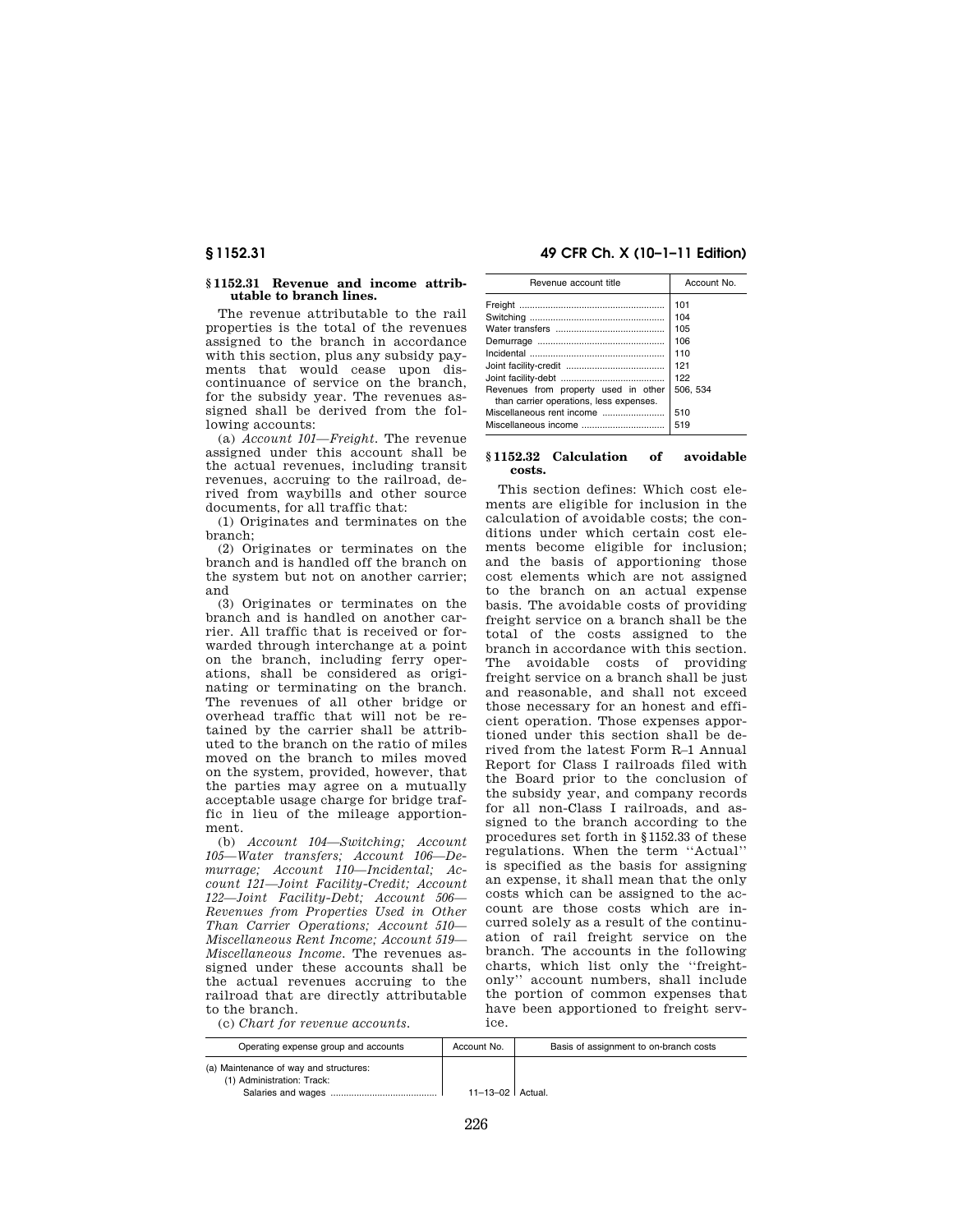| Operating expense group and accounts          | Account No.    | Basis of assignment to on-branch costs |
|-----------------------------------------------|----------------|----------------------------------------|
|                                               | $21 - 13 - 02$ | Do.                                    |
|                                               | 41-13-02       | Do.                                    |
|                                               | 61-13-02       | Do.                                    |
| Bridges and buildings                         |                |                                        |
|                                               | $11 - 13 - 03$ | Do.                                    |
|                                               | $21 - 13 - 03$ | Do.                                    |
|                                               | 41-13-03       | Do.                                    |
|                                               | $61 - 13 - 03$ | Do.                                    |
| Signals                                       |                |                                        |
|                                               | $11 - 13 - 04$ | Do.                                    |
|                                               | $21 - 13 - 04$ | Do.                                    |
|                                               | 41-13-04       | Do.                                    |
|                                               | 61-13-04       | Do.                                    |
| Communications                                |                |                                        |
|                                               | $11 - 13 - 05$ | Do.                                    |
|                                               | $21 - 13 - 05$ | Do.                                    |
|                                               | 41-13-05       | Do.                                    |
|                                               | $61 - 13 - 05$ | Do.                                    |
| Other                                         |                |                                        |
|                                               | $11 - 13 - 06$ | Do.                                    |
|                                               | $21 - 13 - 06$ | Do.                                    |
|                                               | 41-13-06       | Do.                                    |
|                                               | 61-13-06       | Do.                                    |
| (2) Repair maintenance and other roadway-run- |                |                                        |
| ning:                                         |                |                                        |
|                                               | $11 - 11 - 10$ | Do.                                    |
|                                               | $21 - 11 - 10$ | Do.                                    |
|                                               | $39 - 11 - 10$ | Do.                                    |
|                                               | 40-11-10       | Do.                                    |
|                                               | $41 - 11 - 10$ | Do.                                    |
|                                               | $61 - 11 - 10$ | Do.                                    |
| Roadway-switching                             |                |                                        |
|                                               | $11 - 12 - 10$ | Do.                                    |
|                                               | $21 - 12 - 10$ | Do.                                    |
|                                               | $39 - 12 - 10$ | Do.                                    |
|                                               | $40 - 12 - 10$ | Do.                                    |
|                                               | $41 - 12 - 10$ | Do.                                    |
|                                               | $61 - 12 - 10$ | Do.                                    |
| Tunnels and subways-running                   |                |                                        |
|                                               | $11 - 11 - 11$ | Do.                                    |
|                                               | $21 - 11 - 11$ | Do.                                    |
|                                               | $39 - 11 - 11$ | Do.                                    |
|                                               | $40 - 11 - 11$ | Do.                                    |
|                                               | $41 - 11 - 11$ | Do.                                    |
|                                               | $61 - 11 - 11$ | Do.                                    |
| Tunnels and subways-switching                 |                |                                        |
|                                               | $11 - 12 - 11$ | Do.                                    |
|                                               | $21 - 12 - 11$ | Do.                                    |
|                                               | $39 - 12 - 11$ | Do.                                    |
|                                               | $40 - 12 - 11$ | Do.                                    |
|                                               | 41-12-11       | Do.                                    |
|                                               | $61 - 12 - 11$ | Do.                                    |
| Bridges and culverts-running                  |                |                                        |
|                                               | $11 - 11 - 12$ | Do.                                    |
|                                               | $21 - 11 - 12$ | Do.                                    |
|                                               | $39 - 11 - 12$ | Do.                                    |
|                                               | $40 - 11 - 12$ | Do.                                    |
|                                               | $41 - 11 - 12$ | Do.                                    |
|                                               | $61 - 11 - 12$ | Do.                                    |
| Bridges and culverts-switching                |                |                                        |
|                                               | $11 - 12 - 12$ | Do.                                    |
| Materials                                     | 21-12-12       | Do                                     |
|                                               | 39-12-12       | Do.                                    |
|                                               | $40 - 12 - 12$ | Do.                                    |
|                                               | 41-12-12       | Do.                                    |
|                                               | $61 - 12 - 12$ | Do.                                    |
|                                               | $21 - 11 - 13$ | Do.                                    |
|                                               | $21 - 12 - 13$ | Do.                                    |
|                                               | $21 - 11 - 14$ | Do.                                    |
|                                               | $21 - 12 - 14$ | Do.                                    |
|                                               | $21 - 11 - 15$ | Do.                                    |
| Other track material-switching-material       | $21 - 12 - 15$ | Do.                                    |
|                                               | $21 - 11 - 16$ | Do.                                    |
|                                               | $21 - 12 - 16$ | Do.                                    |
|                                               |                |                                        |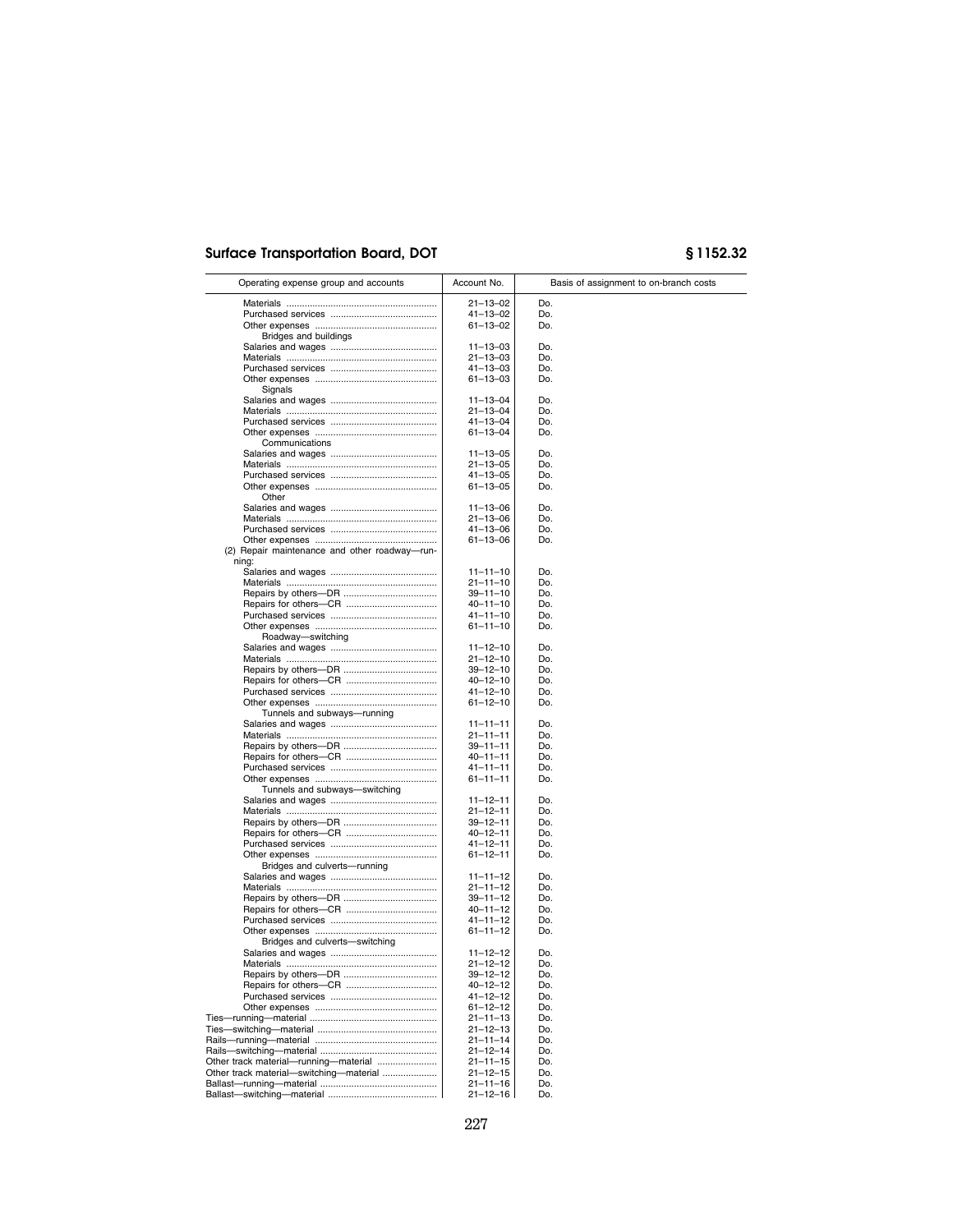# **§ 1152.32 49 CFR Ch. X (10–1–11 Edition)**

| Operating expense group and accounts | Account No.    | Basis of assignment to on-branch costs |
|--------------------------------------|----------------|----------------------------------------|
| Track laying and surfacing-running   |                |                                        |
|                                      |                |                                        |
|                                      | $11 - 11 - 17$ | Do.                                    |
|                                      | $21 - 11 - 17$ | Do.                                    |
|                                      | 39–11–17       | Do.                                    |
|                                      | 40-11-17       | Do.                                    |
|                                      | 41–11–17       | Do.                                    |
|                                      |                |                                        |
|                                      | 61-11-17       | Do.                                    |
| Track laying and surfacing-switching |                |                                        |
|                                      | 11-12-17       | Do.                                    |
|                                      | 21-12-17       | Do.                                    |
|                                      | 39–12–17       | Do.                                    |
|                                      |                |                                        |
|                                      | 40–12–17       | Do.                                    |
|                                      | 41–12–17       | Do.                                    |
|                                      | 61–12–17       | Do.                                    |
| Road property damaged-running        |                |                                        |
|                                      | 11-11-48       | Do.                                    |
|                                      | 21-11-48       | Do.                                    |
|                                      |                |                                        |
|                                      | 39–11–48       | Do.                                    |
|                                      | 40-11-48       | Do.                                    |
|                                      | 41–11–48       | Do.                                    |
|                                      | 61–11–48       | Do.                                    |
| Road property damaged—switching      |                |                                        |
|                                      |                |                                        |
|                                      | 11-12-48       | Do.                                    |
|                                      | 21-12-48       | Do.                                    |
|                                      | 39–12–48       | Do.                                    |
|                                      | 40-12-48       | Do.                                    |
|                                      |                |                                        |
|                                      | 41-12-48       | Do.                                    |
|                                      | 61-12-48       | Do.                                    |
| Road property damaged-other          |                |                                        |
|                                      | $1 - 13 - 48$  | Do.                                    |
|                                      | 21-13-48       | Do.                                    |
|                                      |                |                                        |
|                                      | 39-13-48       | Do.                                    |
|                                      | 40-13-48       | Do.                                    |
|                                      | 41-13-48       | Do.                                    |
|                                      | 61–13–48       | Do.                                    |
| Signals and interlockers-running     |                |                                        |
|                                      | $11 - 11 - 19$ | Do.                                    |
|                                      |                |                                        |
|                                      | 21-11-19       | Do.                                    |
|                                      | 39–11–19       | Do.                                    |
|                                      | 40–11–19       | Do.                                    |
|                                      | 41–11–19       | Do.                                    |
|                                      | 61-11-19       | Do.                                    |
|                                      |                |                                        |
| Signals and interlockers-switching   |                |                                        |
|                                      | 11-12-19       | Do.                                    |
|                                      | 21-12-19       | Do.                                    |
|                                      | $39 - 12 - 19$ | Do.                                    |
|                                      | $40 - 12 - 19$ | Do.                                    |
|                                      |                |                                        |
|                                      | $41 - 12 - 19$ | Do.                                    |
|                                      | 61-12-19       | Do.                                    |
| Communications systems               |                |                                        |
|                                      | 11-13-20       | Do.                                    |
|                                      | 21-13-20       | Do.                                    |
|                                      |                |                                        |
|                                      | 39-13-20       | Do.                                    |
|                                      | 40-13-20       | Do.                                    |
|                                      | 41-13-20       | Do.                                    |
|                                      | 61-13-20       | Do.                                    |
| Electric power systems               |                |                                        |
|                                      |                |                                        |
|                                      | 11-13-21       | Do.                                    |
|                                      | $21 - 13 - 21$ | Do.                                    |
|                                      | 39–13–21       | Do.                                    |
|                                      | 40-13-21       | Do.                                    |
| Purchased services                   | $41 - 13 - 21$ | Do.                                    |
|                                      |                |                                        |
|                                      | 61-13-21       | Do.                                    |
| Highway grade crossings-running      |                |                                        |
|                                      | 11-11-22       | Do.                                    |
|                                      | $21 - 11 - 22$ | Do.                                    |
|                                      |                |                                        |
|                                      | 39-11-22       | Do.                                    |
|                                      | 40-11-22       | Do.                                    |
|                                      | 41-11-22       | Do.                                    |
|                                      | 61-11-22       | Do.                                    |
| Highway grade crossings-switching    |                |                                        |
|                                      |                |                                        |
|                                      | 11-12-22       | Do.                                    |
|                                      | $21 - 12 - 22$ | Do.                                    |
|                                      | 39–12–22       | Do.                                    |
|                                      |                |                                        |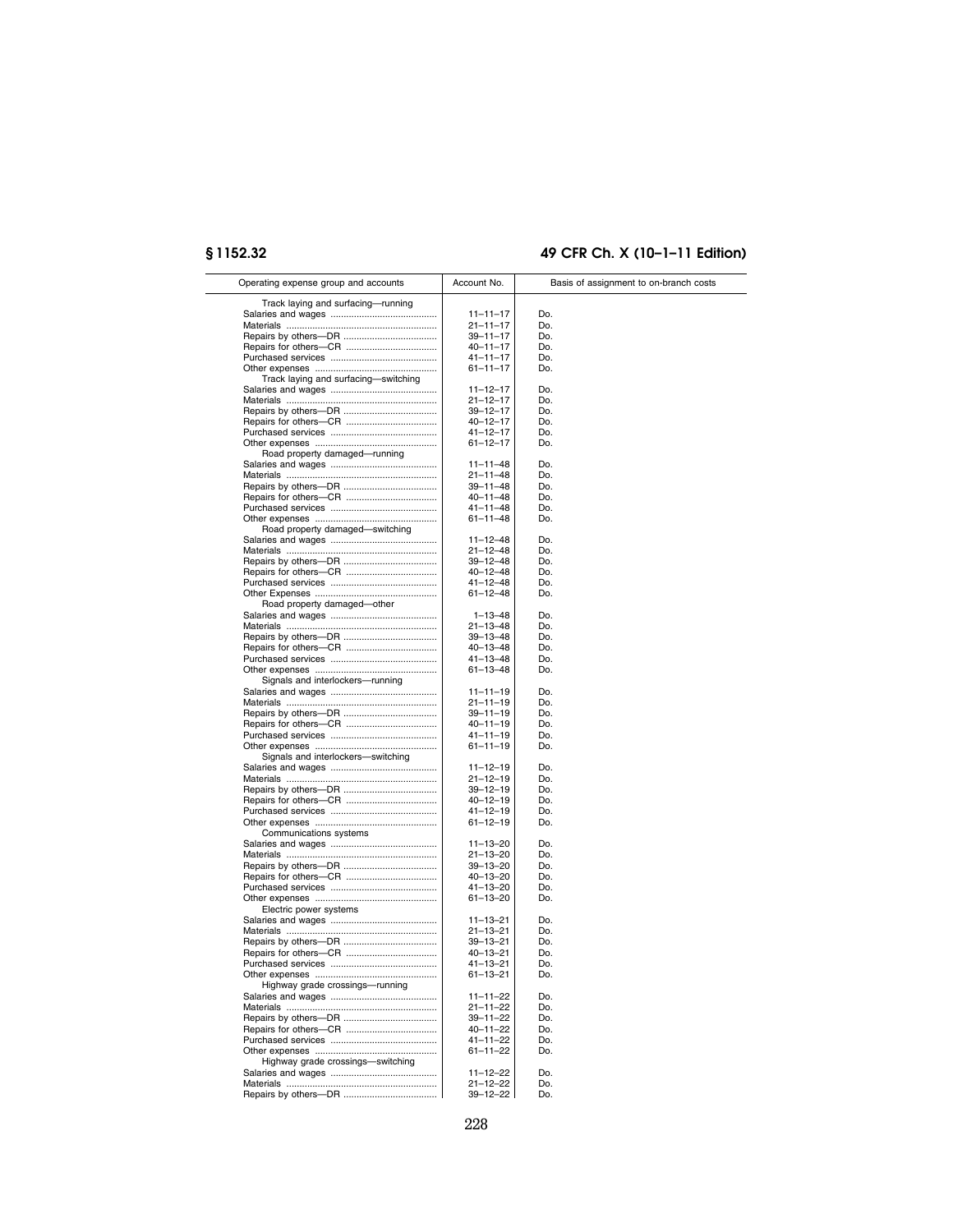| Operating expense group and accounts   | Account No.                      | Basis of assignment to on-branch costs |
|----------------------------------------|----------------------------------|----------------------------------------|
|                                        | 40-12-22                         | Do.                                    |
|                                        | 41-12-22                         | Do.                                    |
|                                        | 61-12-22                         | Do.                                    |
| Station and office buildings           |                                  |                                        |
|                                        | $11 - 13 - 23$<br>21-13-23       | Do.<br>Do.                             |
|                                        | 39-13-23                         | Do.                                    |
|                                        | 40-13-23                         | Do.                                    |
|                                        | 41-13-23                         | Do.                                    |
|                                        | 61-13-23                         | Do.                                    |
| Station buildings-locomotives          |                                  |                                        |
|                                        | 11-13-24                         | Do.                                    |
|                                        | 21-13-24                         | Do.                                    |
|                                        | $39 - 13 - 24$<br>40-13-24       | Do.<br>Do.                             |
|                                        | 41-13-24                         | Do.                                    |
|                                        | 61-13-24                         | Do.                                    |
| Shop buildings-freight cars            |                                  |                                        |
|                                        | $11 - 13 - 25$                   | Do.                                    |
|                                        | 21-13-25                         | Do.                                    |
|                                        | 39-13-25                         | Do.                                    |
|                                        | 40-13-25                         | Do.                                    |
|                                        | 41-13-25                         | Do.                                    |
| Shop buildings-other equipment         | 61-13-25                         | Do.                                    |
|                                        | $11 - 13 - 26$                   | Do.                                    |
|                                        | 21-13-26                         | Do.                                    |
|                                        | 39-13-26                         | Do.                                    |
|                                        | $40 - 13 - 26$                   | Do.                                    |
|                                        | 41-13-26                         | Do.                                    |
|                                        | 61-13-26                         | Do.                                    |
| Locomotive servicing facilities        |                                  |                                        |
|                                        | $11 - 13 - 27$                   | Do.                                    |
|                                        | 21-13-27<br>39-13-27             | Do.<br>Do.                             |
|                                        | $40 - 13 - 27$                   | Do.                                    |
|                                        | 41-13-27                         | Do.                                    |
|                                        | 61-13-27                         | Do.                                    |
| Miscellaneous buildings and structures |                                  |                                        |
|                                        | $11 - 13 - 28$                   | Do.                                    |
|                                        | 21-13-28                         | Do.                                    |
|                                        | $39 - 13 - 28$                   | Do.                                    |
|                                        | 40-13-28<br>41-13-28             | Do.<br>Do.                             |
|                                        | 61-13-28                         | Do.                                    |
| Coal terminals                         |                                  |                                        |
|                                        | $11 - 13 - 29$                   | Do.                                    |
|                                        | 21-13-29                         | Do.                                    |
|                                        | 39-13-29                         | Do.                                    |
|                                        | 40-13-29                         | Do.                                    |
|                                        | 41-13-29                         | Do.                                    |
| Ore terminals                          | 61-13-29                         | Do.                                    |
|                                        | $11 - 13 - 30$                   | Do.                                    |
|                                        | $21 - 13 - 30$                   | Do.                                    |
|                                        | $39 - 13 - 30$                   | Do.                                    |
|                                        | 40-13-30                         | Do.                                    |
|                                        | $41 - 13 - 30$                   | Do.                                    |
| <b>TOFC/COFC</b> terminals             | 61-13-30                         | Do.                                    |
|                                        | $11 - 13 - 31$                   | Do.                                    |
|                                        | 21-13-31                         | Do.                                    |
|                                        | 39–13–31                         | Do.                                    |
|                                        | 40-13-31                         | Do.                                    |
|                                        | $41 - 13 - 21$                   | Do.                                    |
|                                        | 61-13-31                         | Do.                                    |
| Other marine terminals                 |                                  | Do.                                    |
|                                        | $11 - 13 - 32$<br>$21 - 13 - 32$ | Do.                                    |
|                                        | 39-13-32                         | Do.                                    |
|                                        | 40-13-32                         | Do.                                    |
|                                        | 41-13-32                         | Do.                                    |
|                                        | 61-13-32                         | Do.                                    |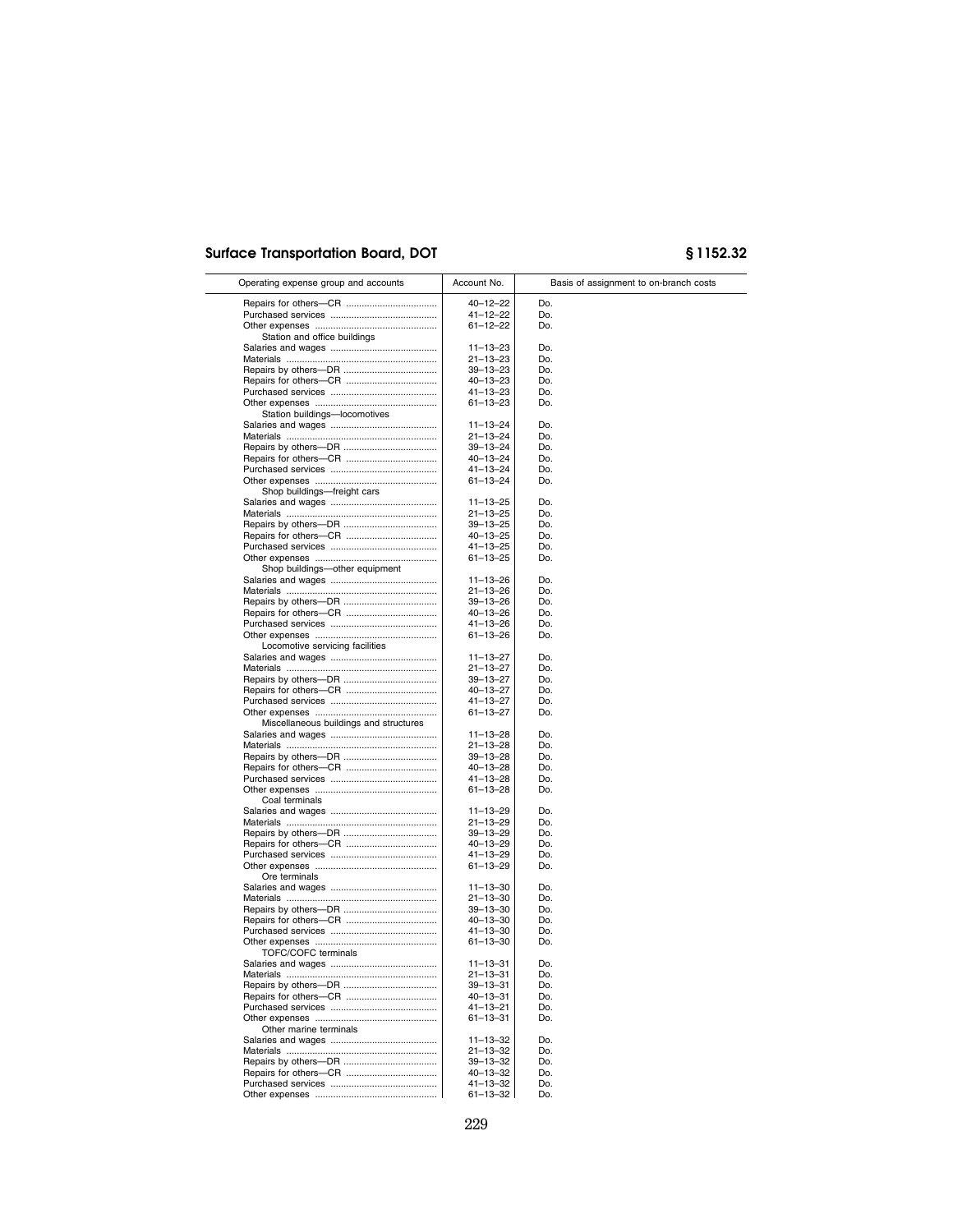# **§ 1152.32 49 CFR Ch. X (10–1–11 Edition)**

| Operating expense group and accounts                     | Account No.                      | Basis of assignment to on-branch costs                                                                                                                                                           |
|----------------------------------------------------------|----------------------------------|--------------------------------------------------------------------------------------------------------------------------------------------------------------------------------------------------|
| Motor vehicle loading and distribution fa-               |                                  |                                                                                                                                                                                                  |
| cilities                                                 | $11 - 13 - 33$                   | Do.                                                                                                                                                                                              |
|                                                          | $21 - 13 - 33$                   | Do.                                                                                                                                                                                              |
|                                                          | $39 - 13 - 33$                   | Do.                                                                                                                                                                                              |
|                                                          | 40-13-33                         | Do.                                                                                                                                                                                              |
|                                                          | $41 - 13 - 33$                   | Do.                                                                                                                                                                                              |
|                                                          | 61-13-33                         | Do.                                                                                                                                                                                              |
| Facilities for other specialized service op-<br>erations |                                  |                                                                                                                                                                                                  |
|                                                          | $11 - 13 - 35$                   | Do.                                                                                                                                                                                              |
|                                                          | $21 - 13 - 35$                   | Do.                                                                                                                                                                                              |
|                                                          | $39 - 13 - 35$                   | Do.                                                                                                                                                                                              |
|                                                          | 40-13-35                         | Do.                                                                                                                                                                                              |
|                                                          | $41 - 13 - 35$<br>$61 - 13 - 35$ | Do.<br>Do.                                                                                                                                                                                       |
| Roadway machines                                         |                                  |                                                                                                                                                                                                  |
|                                                          | 11-13-36                         | Daily repair costs per GMA, for each type of machine<br>used on the branch line sec. $1152.33(a)(1)$ .                                                                                           |
|                                                          | $21 - 13 - 36$                   | Do.                                                                                                                                                                                              |
|                                                          | 39-13-36                         | Do.                                                                                                                                                                                              |
|                                                          | $40 - 13 - 36$                   | Do.                                                                                                                                                                                              |
|                                                          | 41-13-36                         | Do.                                                                                                                                                                                              |
|                                                          | 61-13-36                         | Do.                                                                                                                                                                                              |
| Small tools and supplies                                 |                                  |                                                                                                                                                                                                  |
|                                                          | 11-13-37                         | Assign supplies on the daily costs per GMA, for each<br>type of machine used on the branch; small tool as-<br>sign to maintenance of way 11- 11/12-10 through<br>17, and 48, sec. 1152.33(a)(2). |
|                                                          | $21 - 13 - 37$                   | Do.                                                                                                                                                                                              |
|                                                          | 39-13-37                         | Do.                                                                                                                                                                                              |
|                                                          | $40 - 13 - 37$                   | Do.                                                                                                                                                                                              |
|                                                          | $41 - 13 - 37$                   | Do.                                                                                                                                                                                              |
|                                                          | 61-13-37                         | Do.                                                                                                                                                                                              |
| Snow removal                                             |                                  |                                                                                                                                                                                                  |
|                                                          | $11 - 13 - 38$                   | Actual.                                                                                                                                                                                          |
|                                                          | $21 - 13 - 38$                   | Do.                                                                                                                                                                                              |
|                                                          | 39-13-38                         | Do.                                                                                                                                                                                              |
|                                                          | $40 - 13 - 38$                   | Do.<br>Do.                                                                                                                                                                                       |
|                                                          | 41-13-38                         | Do.                                                                                                                                                                                              |
|                                                          | 61-13-38<br>$12 - 11 - 00$       |                                                                                                                                                                                                  |
|                                                          | $12 - 12 - 00$                   | 11-11-XX, sec. 1152.33(a)(3)(i).<br>11-12-XX, sec. 1152.33(a)(3)(ii).                                                                                                                            |
|                                                          | $12 - 13 - 00$                   | 11-13-XX, sec. 1152.33(a)(3)(iii).                                                                                                                                                               |
| Casualties and insurance-running                         |                                  |                                                                                                                                                                                                  |
|                                                          | $52 - 11 - 00$                   | Actual.                                                                                                                                                                                          |
|                                                          | $53 - 11 - 00$                   | Do.                                                                                                                                                                                              |
| Casualties and insurance-switching                       |                                  |                                                                                                                                                                                                  |
|                                                          | $52 - 12 - 00$                   | Do.                                                                                                                                                                                              |
|                                                          | $53 - 12 - 00$                   | Do.                                                                                                                                                                                              |
|                                                          | $31 - 11 - 00$                   | Do.                                                                                                                                                                                              |
|                                                          | $31 - 12 - 00$                   | Do.                                                                                                                                                                                              |
|                                                          | $31 - 13 - 00$                   | Do.                                                                                                                                                                                              |
|                                                          | $32 - 11 - 00$                   | Do.                                                                                                                                                                                              |
|                                                          | $32 - 12 - 00$                   | Do.                                                                                                                                                                                              |
|                                                          | $32 - 13 - 00$                   | Do.                                                                                                                                                                                              |
|                                                          | $33 - 11 - 00$                   | Do.                                                                                                                                                                                              |
|                                                          | $33 - 12 - 00$                   | Do.                                                                                                                                                                                              |
| Casualties and insurance-other                           |                                  |                                                                                                                                                                                                  |
|                                                          | $52 - 13 - 00$                   | Do.                                                                                                                                                                                              |
|                                                          | 53-13-00                         | Do.                                                                                                                                                                                              |
|                                                          | 33–13–00<br>$34 - 11 - 00$       | Do.<br>Do.                                                                                                                                                                                       |
|                                                          | $34 - 12 - 00$                   | Do.                                                                                                                                                                                              |
|                                                          | $34 - 13 - 00$                   | Do.                                                                                                                                                                                              |
|                                                          | $35 - 11 - 00$                   | Do.                                                                                                                                                                                              |
|                                                          | $35 - 12 - 00$                   | Do.                                                                                                                                                                                              |
|                                                          | $35 - 13 - 00$                   | Do.                                                                                                                                                                                              |
|                                                          | $36 - 11 - 00$                   | Do.                                                                                                                                                                                              |
|                                                          | $36 - 12 - 00$                   | Do.                                                                                                                                                                                              |
|                                                          | $36 - 13 - 00$                   | Do.                                                                                                                                                                                              |
|                                                          | $62 - 11 - 00$                   | Do.                                                                                                                                                                                              |
|                                                          | $62 - 12 - 00$                   | Do.                                                                                                                                                                                              |
|                                                          | 62-13-00                         | Do.                                                                                                                                                                                              |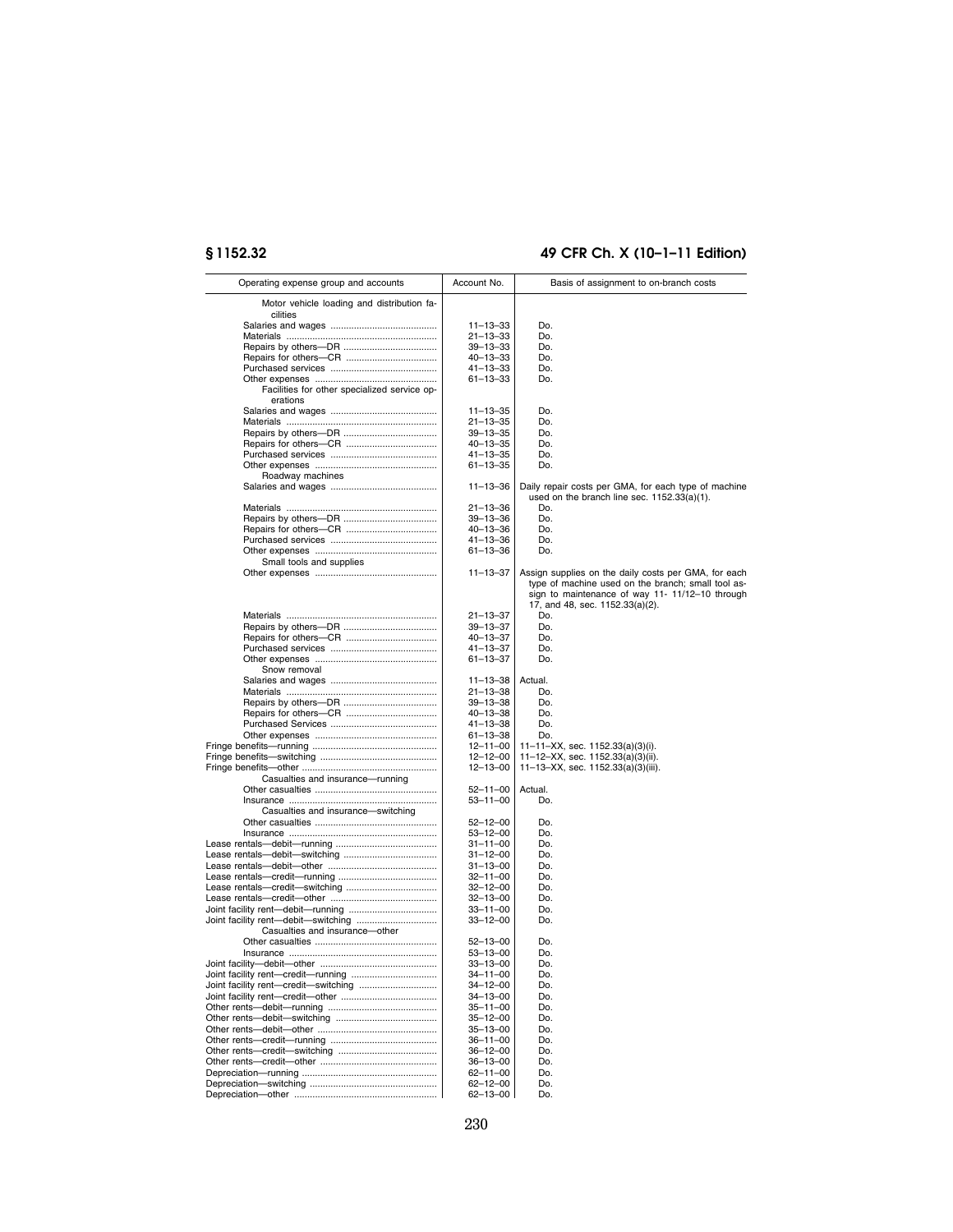| Operating expense group and accounts           | Account No.          | Basis of assignment to on-branch costs               |
|------------------------------------------------|----------------------|------------------------------------------------------|
|                                                | 37-11-00             | Do.                                                  |
|                                                | 37–12–00             | Do.                                                  |
|                                                | 37-13-00             | Do.                                                  |
|                                                | 38-11-00             | Do.                                                  |
|                                                | 38-12-00             | Do.                                                  |
|                                                | 38–13–00             | Do.                                                  |
| Dismantling retired road property-run-<br>ning |                      |                                                      |
|                                                | 11-11-39             | Do.                                                  |
|                                                | 21–11–39             | Do.                                                  |
|                                                | 41–11–39             | Do.                                                  |
| Dismantling retired road property-             | 61–11–39             | Do.                                                  |
| switching                                      |                      |                                                      |
|                                                | $11 - 12 - 39$       | Do.                                                  |
|                                                | 21–12–39             | Do.                                                  |
|                                                | 41–12–39             | Do.                                                  |
|                                                | 61-12-39             | Do.                                                  |
| Dismantling retired road property-other        |                      |                                                      |
|                                                | 11-13-39             | Do.                                                  |
|                                                | 21-13-39             | Do.                                                  |
|                                                | 41–13–39             | Do.<br>Do.                                           |
| Other-running                                  | 61–13–39             |                                                      |
|                                                | 11-11-99             | Do.                                                  |
|                                                | 21-11-99             | Do.                                                  |
|                                                | 41–11–99             | Do.                                                  |
|                                                | 61-11-99             | Do.                                                  |
| Other-switching                                |                      |                                                      |
|                                                | 11-12-99             | Do.                                                  |
|                                                | 21-12-99             | Do.                                                  |
|                                                | 41-12-99             | Do.                                                  |
| Other-other                                    | 61–12–99             | Do.                                                  |
|                                                | 11-13-99             | Do.                                                  |
|                                                | 21-13-99             | Do.                                                  |
|                                                | 41-13-99             | Do.                                                  |
|                                                | 61–13–99             | Do.                                                  |
| (b) Maintenance of equipment:                  |                      |                                                      |
| (1) Locomotives: Administration                |                      |                                                      |
|                                                | $11 - 21 - 01$       | Do.                                                  |
|                                                | 21-21-01             | Do.                                                  |
|                                                | 41–21–01             | Do.<br>Do.                                           |
| Repairs and maintenance                        | 61–21–01             |                                                      |
|                                                | 11-21-41             | Road diesel and road electric locomotive gross ton   |
|                                                |                      | miles. Yard diesel and yard electric locomotive unit |
|                                                |                      | hours, §1152.33(b)(1).                               |
|                                                | 21-21-41             | Do.                                                  |
|                                                | 39–21–41             | Do.                                                  |
|                                                | 40-21-41             | Do.                                                  |
|                                                | 41–21–41             | Do.                                                  |
|                                                | 61–21–41             | Do.                                                  |
| Machinery repair                               | 11-21-40             | Actual.                                              |
|                                                | $21 - 21 - 40$       | Do.                                                  |
|                                                | 39-21-40             | Do.                                                  |
|                                                | 40-21-40             | Do.                                                  |
|                                                | 41-21-40             | Do.                                                  |
|                                                | 61-21-40             | Do.                                                  |
| Equipment damaged                              |                      |                                                      |
|                                                | $11 - 21 - 48$       | Do.                                                  |
|                                                | $21 - 21 - 48$       | Do.                                                  |
|                                                | 39–21–48             | Do.                                                  |
|                                                | 40-21-48             | Do.                                                  |
|                                                | 41–21–48<br>61–21–48 | Do.<br>Do.                                           |
| Equipment damaged                              |                      |                                                      |
|                                                | $12 - 21 - 00$       | 11-21-XX, sec. 1152.33(b)(3)(i).                     |
| Other casualties and insurance                 |                      |                                                      |
|                                                | 52-21-00             | Actual.                                              |
|                                                | 53-21-00             | Do.                                                  |
|                                                | 31-21-00             | Do.                                                  |
|                                                | $32 - 21 - 00$       | Do.                                                  |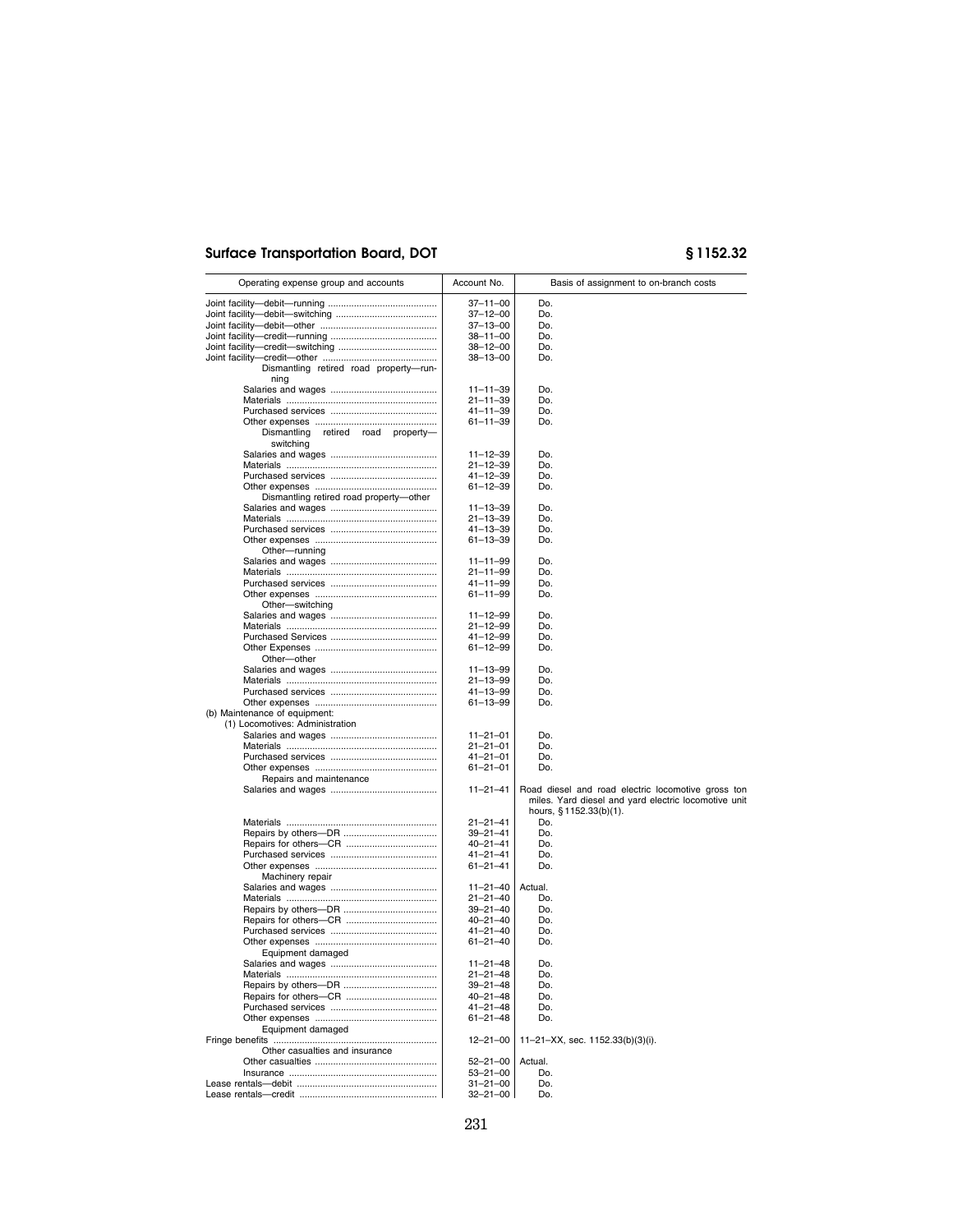# **§ 1152.32 49 CFR Ch. X (10–1–11 Edition)**

| Operating expense group and accounts    | Account No.                      | Basis of assignment to on-branch costs                      |
|-----------------------------------------|----------------------------------|-------------------------------------------------------------|
|                                         | $33 - 21 - 00$                   | Do.                                                         |
|                                         | $34 - 21 - 00$                   | Do.                                                         |
|                                         | $35 - 21 - 00$                   | Do.                                                         |
|                                         | $36 - 21 - 00$                   | Do.                                                         |
|                                         | 37-21-00                         | Do.                                                         |
|                                         | $38 - 21 - 00$                   | Do.                                                         |
|                                         | 62-21-00                         | aii<br>locomotives.<br>locomotive<br>unit<br>hours,<br>sec. |
|                                         |                                  | 1152.33(b)(2).                                              |
| Dismantling retired property            |                                  |                                                             |
|                                         | $11 - 21 - 39$                   | Actual.                                                     |
|                                         | $21 - 21 - 39$                   | Do.                                                         |
|                                         | 41-21-39                         | Do.                                                         |
|                                         | 61-21-39                         | Do.                                                         |
| Other                                   |                                  |                                                             |
|                                         | $11 - 21 - 99$                   | Do.                                                         |
|                                         | $21 - 21 - 99$                   | Do.                                                         |
|                                         | 41-21-99                         | Do.                                                         |
|                                         | 61-21-99                         | Do.                                                         |
| (2) Freight cars: Administration:       | $11 - 22 - 01$                   | Do.                                                         |
|                                         | $21 - 22 - 01$                   | Do.                                                         |
|                                         | 41-22-01                         | Do.                                                         |
|                                         | 61-22-01                         | Do.                                                         |
| Machinery repair                        |                                  |                                                             |
|                                         | $11 - 22 - 40$                   | Do.                                                         |
|                                         | $21 - 22 - 40$                   | Do.                                                         |
|                                         | $39 - 22 - 40$                   | Do.                                                         |
|                                         | 40-22-40                         | Do.                                                         |
|                                         | 41-22-40                         | Do.                                                         |
|                                         | 61-22-40                         | Do.                                                         |
| Equipment damage                        |                                  |                                                             |
|                                         | $11 - 22 - 48$                   | Do.                                                         |
|                                         | 21-22-48                         | Do.                                                         |
|                                         | $39 - 22 - 48$                   | Do.                                                         |
|                                         | 40-22-48                         | Do.                                                         |
|                                         | 41-22-48                         | Do.                                                         |
|                                         | 61-22-48                         | Do.                                                         |
| Other casualties and insurance          | $12 - 22 - 00$                   | 11-22-XX, sec. 1152.33-(b)(3)(iii).                         |
|                                         | $52 - 22 - 00$                   | Actual.                                                     |
|                                         | $53 - 22 - 00$                   | Do.                                                         |
|                                         | 33-22-00                         | Do.                                                         |
|                                         | 34-22-00                         | Do.                                                         |
|                                         | 37-22-00                         | Do.                                                         |
|                                         | 38-22-00                         | Do.                                                         |
| Dismantling retired property            |                                  |                                                             |
|                                         | $11 - 22 - 39$                   | Do.                                                         |
|                                         | 21-22-39                         | Do.                                                         |
|                                         | 41-22-39                         | Do.                                                         |
|                                         | 61-22-39                         | Do.                                                         |
| Other                                   | $11 - 22 - 99$                   | Do.                                                         |
|                                         | $21 - 22 - 99$                   | Do.                                                         |
|                                         | 41-22-99                         | Do.                                                         |
|                                         | 61-22-99                         | Do.                                                         |
| Freight car costs per day and per mile: |                                  |                                                             |
| Repair and maintenance                  |                                  |                                                             |
|                                         | $11 - 22 - 42$                   | These accounts are used to develop the cost per car         |
|                                         |                                  | day and per car mile for each type of car, sec.             |
|                                         |                                  | $1152.32(g)$ .                                              |
|                                         | $21 - 22 - 42$                   | Do.                                                         |
|                                         | 39-22-42                         | Do.                                                         |
|                                         | $40 - 22 - 42$                   | Do.                                                         |
|                                         | $41 - 22 - 42$                   | Do.                                                         |
|                                         | $61 - 22 - 42$                   | Do.                                                         |
|                                         | $31 - 22 - 00$                   |                                                             |
|                                         | $32 - 22 - 00$                   |                                                             |
|                                         | $62 - 22 - 00$<br>$35 - 22 - 00$ |                                                             |
|                                         | $36 - 22 - 00$                   |                                                             |
| (3) Other equipment: Administration     |                                  |                                                             |
|                                         | $11 - 23 - 01$                   | Actual.                                                     |
|                                         | $21 - 23 - 01$                   | Do.                                                         |
|                                         | $41 - 23 - 01$                   | Do.                                                         |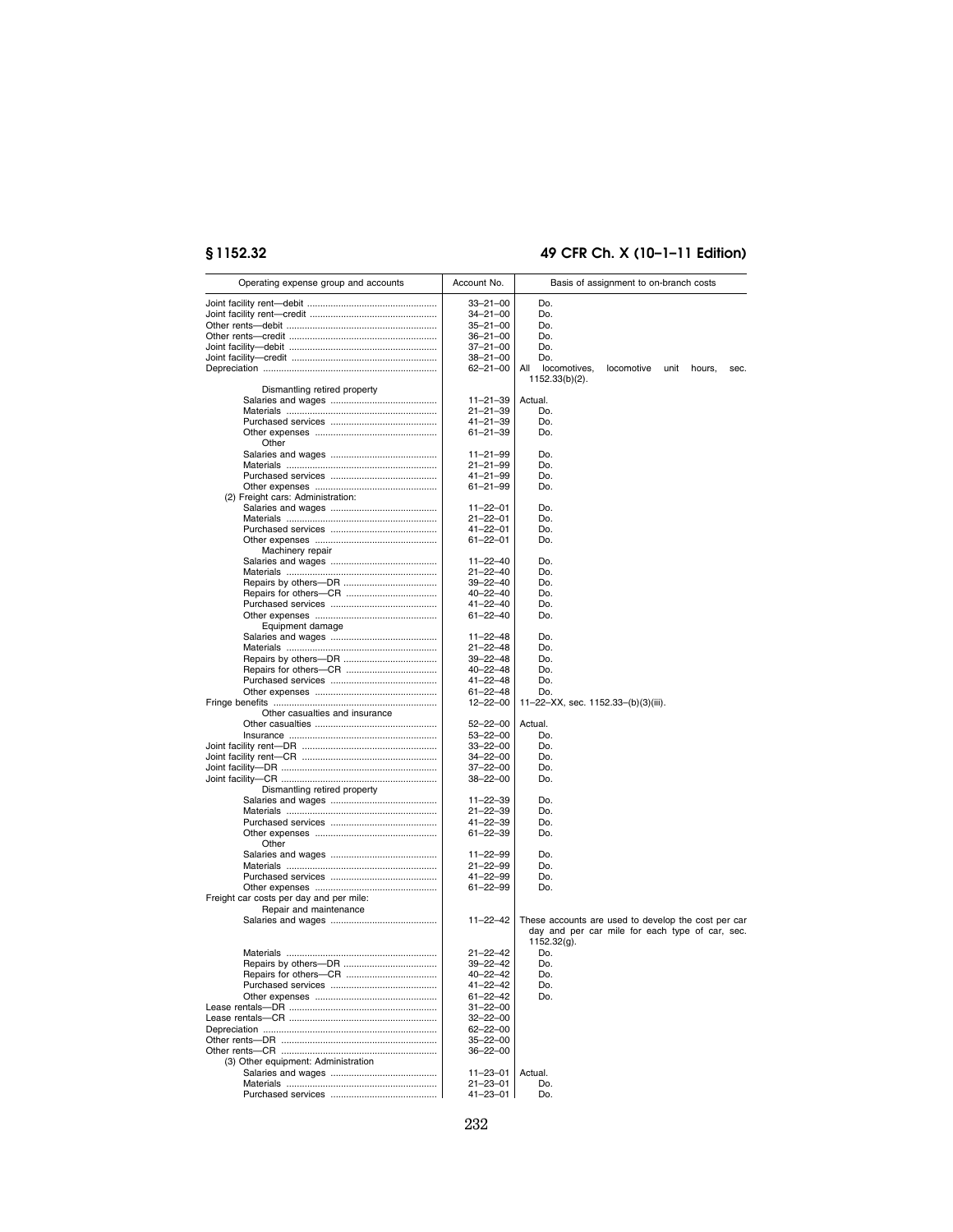| Operating expense group and accounts                         | Account No.                      | Basis of assignment to on-branch costs |
|--------------------------------------------------------------|----------------------------------|----------------------------------------|
|                                                              | $61 - 23 - 01$                   | Do.                                    |
| Repair and maintenance: Trucks, trailers and con-            |                                  |                                        |
| tainers-revenue service                                      |                                  |                                        |
|                                                              | 11-23-43                         | Do.                                    |
|                                                              | $21 - 23 - 43$                   | Do.                                    |
|                                                              | 39-23-43                         | Do.                                    |
|                                                              | 40-23-43                         | Do.                                    |
|                                                              | 41-23-43                         | Do.                                    |
|                                                              | $61 - 23 - 43$                   | Do.                                    |
| Floating equipment-revenue service                           |                                  |                                        |
|                                                              | $11 - 23 - 44$                   | Do.                                    |
|                                                              | $21 - 23 - 44$                   | Do.                                    |
|                                                              | 39-23-44                         | Do.                                    |
|                                                              | 40-23-44                         | Do.                                    |
|                                                              | 41-23-44                         | Do.                                    |
|                                                              | $61 - 23 - 44$                   | Do.                                    |
| Computer and data processing                                 | $11 - 23 - 46$                   | Do.                                    |
|                                                              | $21 - 23 - 46$                   | Do.                                    |
|                                                              | 39-23-46                         | Do.                                    |
|                                                              | 40-23-46                         | Do.                                    |
|                                                              | 41-23-46                         | Do.                                    |
|                                                              | $61 - 23 - 46$                   | Do.                                    |
| Machinery                                                    |                                  |                                        |
|                                                              | $11 - 23 - 40$                   | Do.                                    |
|                                                              | $21 - 23 - 40$                   | Do.                                    |
|                                                              | $39 - 23 - 40$                   | Do.                                    |
|                                                              | $40 - 23 - 40$                   | Do.                                    |
|                                                              | 41-23-40                         | Do.                                    |
|                                                              | $61 - 23 - 40$                   | Do.                                    |
| Work and other non revenue equipment                         |                                  |                                        |
|                                                              | $11 - 23 - 47$                   | Do.                                    |
|                                                              | $21 - 23 - 47$                   | Do.                                    |
|                                                              | $39 - 23 - 47$                   | Do.                                    |
|                                                              | 40-23-47                         | Do.                                    |
|                                                              | $41 - 23 - 47$                   | Do.                                    |
|                                                              | $61 - 23 - 47$                   | Do.                                    |
| Equipment damaged                                            |                                  |                                        |
|                                                              | $11 - 23 - 48$                   | Do.                                    |
|                                                              | $21 - 23 - 48$                   | Do.                                    |
|                                                              | $39 - 23 - 48$                   | Do.                                    |
|                                                              | $40 - 23 - 38$                   | Do.                                    |
|                                                              | $41 - 23 - 48$                   | Do.                                    |
|                                                              | $61 - 23 - 48$                   | Do.                                    |
| Equipment damaged                                            |                                  |                                        |
|                                                              | 12-23-00                         | 11-23-XX, sec. 1152.33(b)(3)(ii).      |
| Other casualties and insurance                               |                                  |                                        |
|                                                              | $52 - 23 - 00$                   | Actual.                                |
|                                                              | $53 - 23 - 00$                   | Do.                                    |
|                                                              | $31 - 23 - 00$                   | Do.                                    |
|                                                              | $32 - 23 - 00$                   | Do.                                    |
|                                                              | $33 - 23 - 00$                   | Do.                                    |
|                                                              | $34 - 23 - 00$                   | Do.                                    |
|                                                              | $35 - 23 - 00$                   | Do.                                    |
|                                                              | $36 - 23 - 00$                   | Do.                                    |
|                                                              | 62-23-00                         | Do.                                    |
|                                                              | $37 - 23 - 00$                   | Do.                                    |
|                                                              | $38 - 23 - 00$                   | Do.                                    |
| Dismantling retired property                                 |                                  |                                        |
|                                                              | $11 - 23 - 39$                   | Do.                                    |
| Purchased services                                           | $21 - 23 - 39$<br>41–23–39       | Do.<br>Do.                             |
|                                                              |                                  |                                        |
| Other                                                        | $61 - 23 - 39$                   | Do.                                    |
|                                                              | $11 - 23 - 99$                   | Do.                                    |
|                                                              |                                  | Do.                                    |
|                                                              | $21 - 23 - 99$<br>$41 - 23 - 99$ | Do.                                    |
|                                                              |                                  |                                        |
|                                                              | 61-23-99                         | Do.                                    |
| (c) Transportation:<br>(1) Train operations: Administration: |                                  |                                        |
|                                                              | $11 - 31 - 01$                   | Do.                                    |
|                                                              |                                  | Do.                                    |
|                                                              | $21 - 31 - 01$<br>$41 - 31 - 01$ | Do.                                    |
|                                                              | 61-31-01                         | Do.                                    |
|                                                              |                                  |                                        |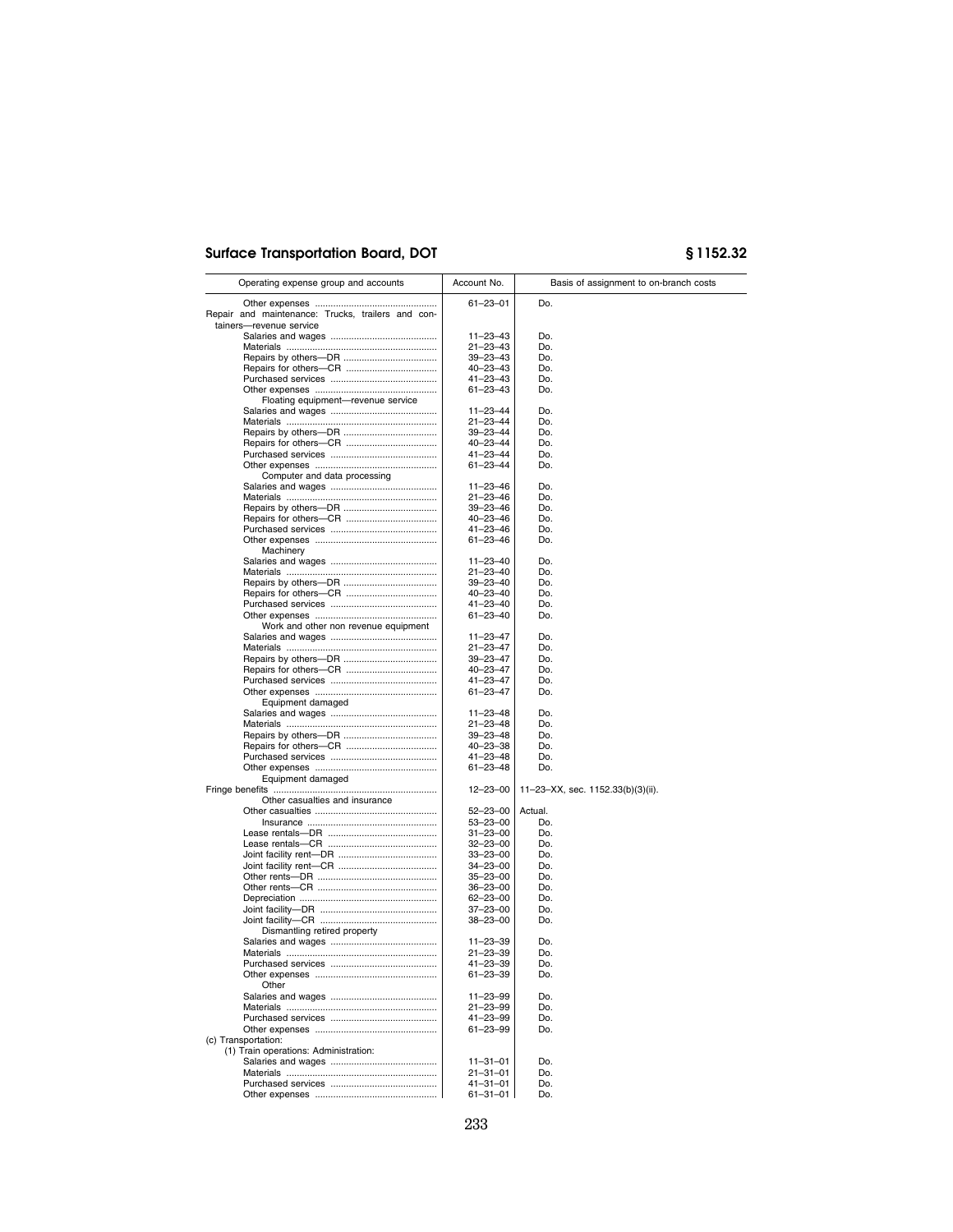# **§ 1152.32 49 CFR Ch. X (10–1–11 Edition)**

| Operating expense group and accounts     | Account No.                      | Basis of assignment to on-branch costs                   |
|------------------------------------------|----------------------------------|----------------------------------------------------------|
| Engine crews                             |                                  |                                                          |
|                                          | $11 - 31 - 56$                   | Do.                                                      |
|                                          | 21-31-56                         | Train hours, sec. 1152.33(c)(1)(i).                      |
|                                          | 41-31-56                         | Actual.                                                  |
|                                          | 61-31-56                         | Do.                                                      |
| Train crews                              |                                  |                                                          |
|                                          | $11 - 31 - 57$<br>$21 - 31 - 57$ | Do.<br>Train hours, sec. 1152.33(c)(1)(i).               |
|                                          | $41 - 31 - 57$                   | Actual.                                                  |
|                                          | $61 - 31 - 57$                   | Do.                                                      |
| Dispatching trains                       |                                  |                                                          |
|                                          | $11 - 31 - 58$                   | Do.                                                      |
|                                          | $21 - 31 - 58$                   | Do.                                                      |
|                                          | 41-31-58                         | Do.<br>Do.                                               |
| Operating signals and interlockers       | $61 - 31 - 58$                   |                                                          |
|                                          | $11 - 31 - 59$                   | Do.                                                      |
|                                          | 21-31-59                         | Do.                                                      |
|                                          | $41 - 31 - 59$                   | Do.                                                      |
|                                          | 61-31-59                         | Do.                                                      |
| Operating drawbridges                    |                                  |                                                          |
|                                          | $11 - 31 - 60$<br>$21 - 31 - 60$ | Do.<br>Do.                                               |
|                                          | 41-31-60                         | Do.                                                      |
|                                          | $61 - 31 - 60$                   | Do.                                                      |
| Highway crossing protection              |                                  |                                                          |
|                                          | $11 - 31 - 61$                   | Do.                                                      |
|                                          | $21 - 31 - 61$                   | Do.                                                      |
|                                          | 41-31-61                         | Do.                                                      |
| Train and inspection and lubrication     | 61-31-61                         | Do.                                                      |
|                                          | $11 - 31 - 62$                   | Train hours, Sec. 1152.33(c)(1)(i).                      |
|                                          | $21 - 31 - 62$                   | Do.                                                      |
|                                          | 41-31-62                         | Actual.                                                  |
|                                          | $61 - 31 - 62$                   | Do.                                                      |
| Locomotive fuel                          |                                  |                                                          |
|                                          | $11 - 31 - 67$                   | Diesel locomotive unit hours, Sec. 1152.33(c)(1)(ii).    |
|                                          | $21 - 31 - 67$<br>41-31-67       | Do.<br>Do.                                               |
|                                          | 61-31-67                         | Do.                                                      |
| Electric power purchased or produced for |                                  |                                                          |
| motive power                             |                                  |                                                          |
|                                          | $11 - 31 - 68$                   | Electric locomotive unit hours, sec. 1152.33(c)(1)(iii). |
|                                          | 21-31-68                         | Do.                                                      |
|                                          | 41-31-68<br>61-31-68             | Do.<br>Do.                                               |
| Servicing locomotives                    |                                  |                                                          |
|                                          | $11 - 31 - 69$                   | Locomotive unit miles, sec. $1152.33(c)(1)(iv)$ .        |
|                                          | 21-31-69                         | Do.                                                      |
|                                          | 41-31-69                         | Do.                                                      |
|                                          | 61-31-69                         | Do.                                                      |
|                                          | $51 - 31 - 00$                   | Actual.                                                  |
| <b>Clearing wrecks</b>                   | $11 - 31 - 63$                   | Do.                                                      |
|                                          | $21 - 31 - 63$                   | Do.                                                      |
|                                          | 41-31-63                         | Do.                                                      |
|                                          | $61 - 31 - 63$                   | Do.                                                      |
|                                          | $12 - 31 - 00$                   | 11-31-XX, sec. 1152.33 (c)(4)(i).                        |
| Other casualties and insurance           |                                  |                                                          |
|                                          | $52 - 31 - 00$                   | Actual.                                                  |
|                                          | 53-31-00<br>37-31-00             | Do.<br>Do.                                               |
|                                          | 38-31-00                         | Do.                                                      |
| Other                                    |                                  |                                                          |
|                                          | $11 - 31 - 99$                   | Do.                                                      |
|                                          | 21-31-99                         | Do.                                                      |
|                                          | $41 - 31 - 99$                   | Do.                                                      |
|                                          | 61-31-99                         | Do.                                                      |
| (2) Yard operations: Administration:     |                                  | Do.                                                      |
|                                          | $11 - 32 - 01$<br>$21 - 32 - 01$ | Do.                                                      |
|                                          | 41-32-01                         | Do.                                                      |
|                                          | 61-32-01                         | Do.                                                      |
| Switch crews                             |                                  |                                                          |
|                                          | $11 - 32 - 64$                   | Do.                                                      |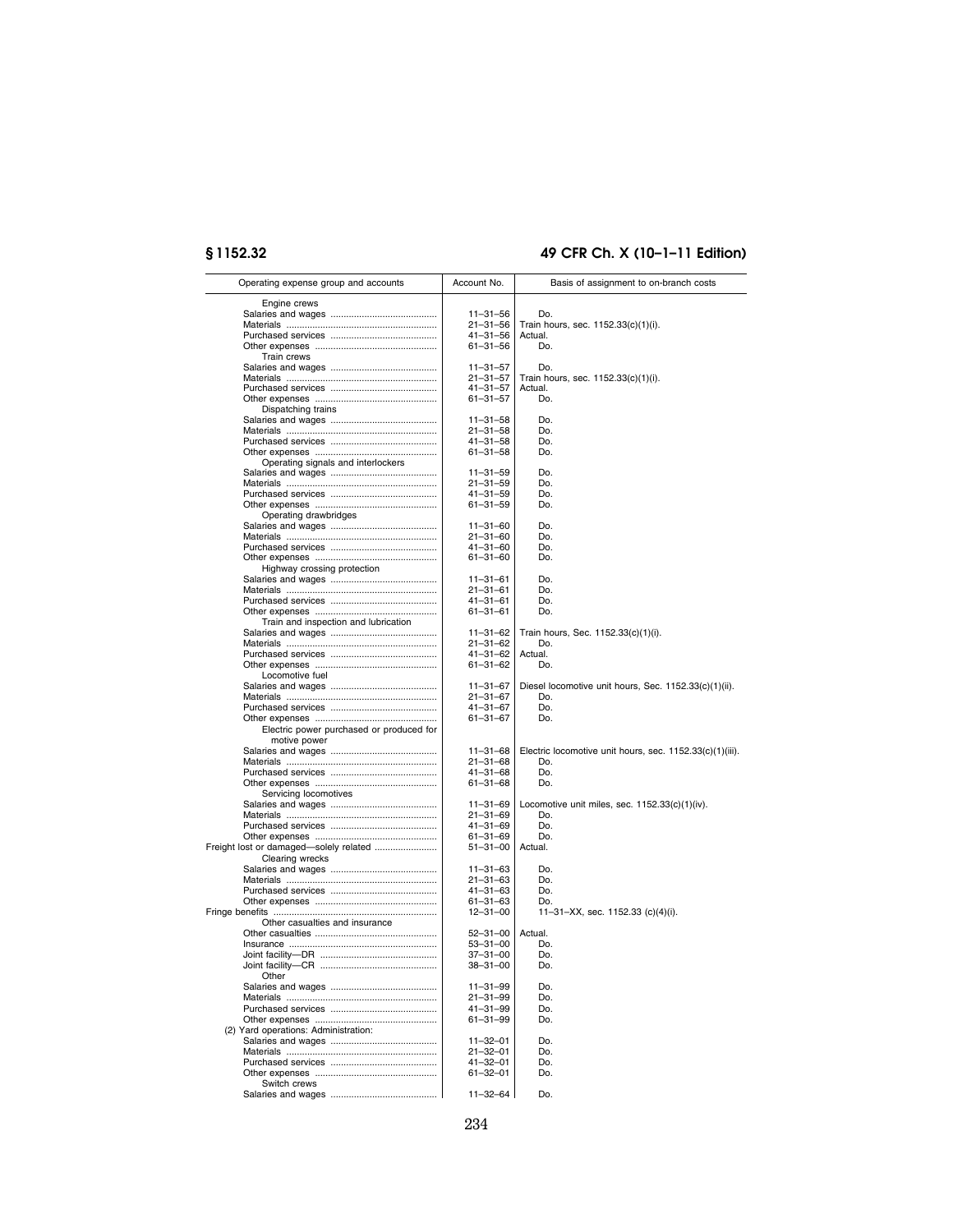| Operating expense group and accounts                                   | Account No.                      | Basis of assignment to on-branch costs                          |
|------------------------------------------------------------------------|----------------------------------|-----------------------------------------------------------------|
|                                                                        | $21 - 32 - 64$                   | Locomotive unit hours, sec. $1152.33(c)(2)(i)$                  |
|                                                                        | $41 - 32 - 64$                   | Actual.                                                         |
|                                                                        | 61-32-64                         | Do.                                                             |
| Controlling operations                                                 |                                  |                                                                 |
|                                                                        | $11 - 32 - 65$                   | Do.                                                             |
|                                                                        | 21-32-65                         | Do.<br>Do.                                                      |
|                                                                        | $41 - 32 - 65$<br>61-32-65       | Do.                                                             |
| Yard and terminal clerical                                             |                                  |                                                                 |
|                                                                        | $11 - 32 - 66$                   | Do.                                                             |
|                                                                        | 21-32-66                         | Do.                                                             |
|                                                                        | $41 - 32 - 66$                   | Do.                                                             |
|                                                                        | 61-32-66                         | Do.                                                             |
| Operating switches, signals, retarders                                 |                                  |                                                                 |
| and humps                                                              |                                  |                                                                 |
|                                                                        | $11 - 32 - 59$                   | Do.                                                             |
|                                                                        | 21-32-59<br>41-32-59             | Do.<br>Do.                                                      |
|                                                                        | 61-32-59                         | Do.                                                             |
| Locomotive fuel                                                        |                                  |                                                                 |
|                                                                        | $11 - 32 - 67$                   | Dieselloco motive unit hours, sec. 1152.33(c)(2)(ii)            |
|                                                                        | $21 - 32 - 67$                   | Do.                                                             |
|                                                                        | $41 - 32 - 67$                   | Do.                                                             |
|                                                                        | 61-32-67                         | Do.                                                             |
| Electric power purchased or produced for                               |                                  |                                                                 |
| motive power                                                           |                                  |                                                                 |
|                                                                        | $11 - 32 - 68$<br>21-32-68       | Electric locomotive unit hours, sec. 1152.33(c)(2)(iii).<br>Do. |
|                                                                        | $41 - 32 - 68$                   | Do.                                                             |
|                                                                        | 61-32-68                         | Do.                                                             |
| Servicing locomotives                                                  |                                  |                                                                 |
|                                                                        | $11 - 32 - 69$                   | Locomotive unit hours, sec. $1152.33(c)(2)(i)$ .                |
|                                                                        | 21-32-69                         | Do.                                                             |
|                                                                        | 41-32-69                         | Do.                                                             |
|                                                                        | $61 - 32 - 69$                   | Do.                                                             |
| Freight lost or damaged-solely related                                 | $51 - 32 - 00$                   | Actual.                                                         |
| Clearing wrecks                                                        |                                  |                                                                 |
|                                                                        | $11 - 32 - 63$<br>$21 - 32 - 63$ | Do.<br>Do.                                                      |
|                                                                        | $41 - 32 - 63$                   | Do.                                                             |
|                                                                        | 61-32-63                         | Do.                                                             |
|                                                                        | $12 - 32 - 00$                   | 11-32-XX, sec. 1152.33(c)(4)(ii).                               |
| Other casualties and insurance                                         |                                  |                                                                 |
|                                                                        | $52 - 32 - 00$                   | Actual.                                                         |
|                                                                        | 53-32-00                         | Do.                                                             |
|                                                                        | 37-32-00                         | Do.                                                             |
|                                                                        | 38-32-00                         | Do.                                                             |
| Other                                                                  |                                  |                                                                 |
|                                                                        | $11 - 32 - 99$<br>$21 - 32 - 99$ | Do.<br>Do.                                                      |
|                                                                        | 41-32-99                         | Do.                                                             |
|                                                                        | 61-32-99                         | Do.                                                             |
| (3) Train and yard operations common:                                  |                                  |                                                                 |
| Cleaning car interiors                                                 |                                  |                                                                 |
|                                                                        | $11 - 33 - 70$                   | Do.                                                             |
|                                                                        | $21 - 33 - 70$                   | Do.                                                             |
|                                                                        | 41-33-70                         | Do.                                                             |
| Adjusting and transferring loads                                       |                                  |                                                                 |
|                                                                        | $11 - 33 - 71$                   | Do.                                                             |
|                                                                        | $21 - 33 - 71$                   | Do.                                                             |
| Carloading devices and grain doors                                     | 41-33-71                         | Do.                                                             |
|                                                                        | $11 - 33 - 72$                   | Do.                                                             |
|                                                                        | 21-33-72                         | Do.                                                             |
|                                                                        | 41-33-72                         | Do.                                                             |
|                                                                        | $51 - 33 - 00$                   | Do.                                                             |
|                                                                        | $12 - 33 - 00$                   | 11-33-XX, sec. 1152.33(c)(4)(iii).                              |
| (4) Specialized service operations: Administration:                    |                                  |                                                                 |
|                                                                        | $11 - 34 - 01$                   | Actual.                                                         |
|                                                                        | $21 - 34 - 01$                   | Do.                                                             |
|                                                                        | 41-34-01                         | Do.                                                             |
|                                                                        | $61 - 34 - 01$                   | Do.                                                             |
| Pick-up and delivery, marine line haul,<br>and rail substitute service |                                  |                                                                 |
|                                                                        | 11-34-73                         | Do.                                                             |
|                                                                        |                                  |                                                                 |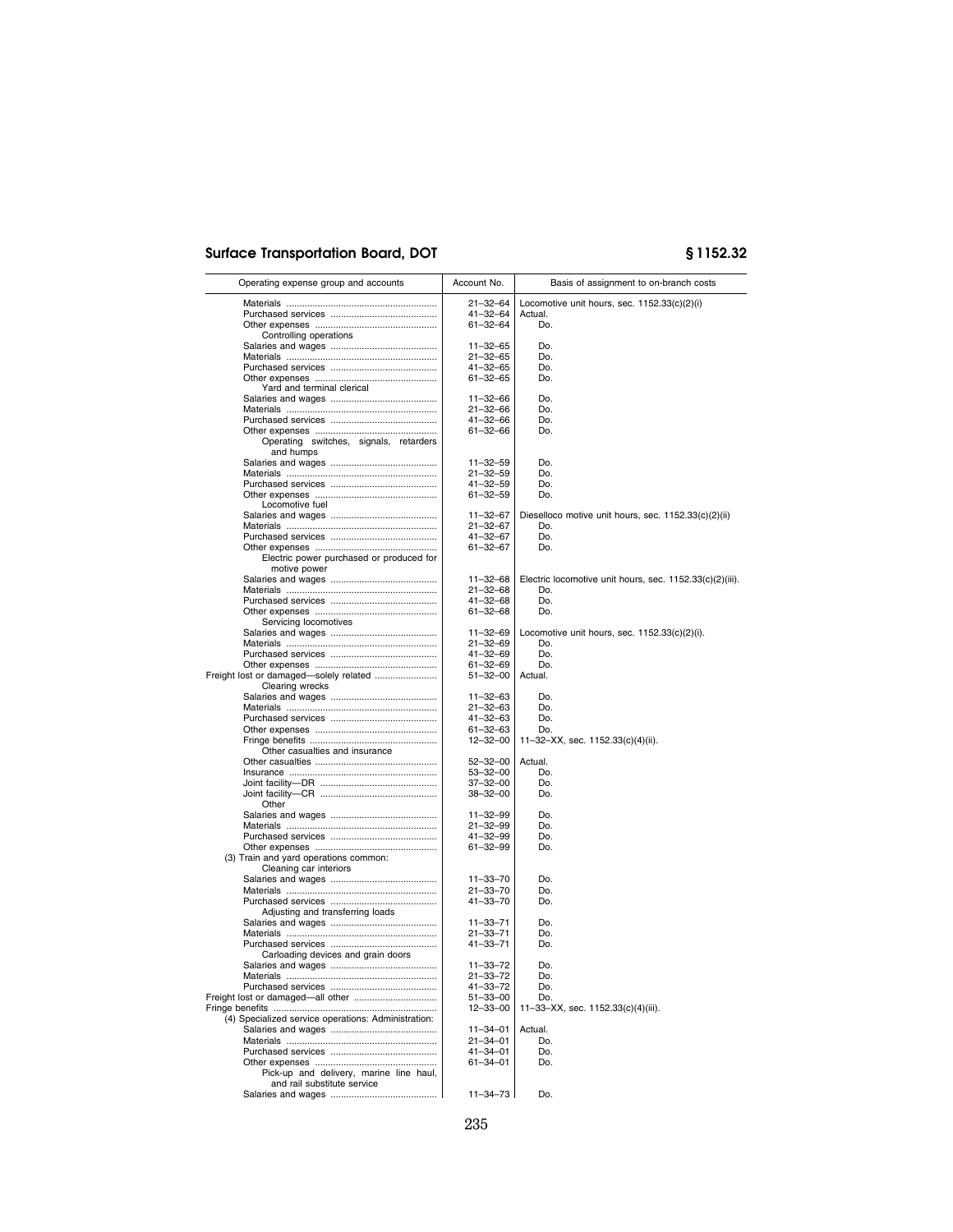# **§ 1152.32 49 CFR Ch. X (10–1–11 Edition)**

| Operating expense group and accounts                             | Account No.                      | Basis of assignment to on-branch costs   |
|------------------------------------------------------------------|----------------------------------|------------------------------------------|
|                                                                  | $21 - 34 - 73$                   | Do.                                      |
|                                                                  | 41-34-73                         | Do.                                      |
|                                                                  | 61-34-73                         | Do.                                      |
| Loading and unloading and local marine                           |                                  |                                          |
|                                                                  | $11 - 34 - 74$                   | Do.                                      |
|                                                                  | 21-34-74                         | Do.                                      |
|                                                                  | 41-34-74                         | Do.                                      |
|                                                                  | 61-34-74                         | Do.                                      |
| Protective services                                              |                                  |                                          |
|                                                                  | $11 - 34 - 75$                   | Do.                                      |
|                                                                  | $21 - 34 - 75$                   | Do.                                      |
|                                                                  | 41-34-75                         | Do.                                      |
|                                                                  | 61-34-75                         | Do.                                      |
| Freight lost or damaged-Solely related                           | 51-34-00                         | Do.                                      |
|                                                                  | $12 - 34 - 00$                   | 11-34-XX, sec. 1152.33(c)(4)(iv).        |
| Casualties and insurance                                         |                                  |                                          |
|                                                                  | $52 - 34 - 00$<br>$53 - 34 - 00$ | Actual.<br>Do.                           |
|                                                                  | 37-34-00                         | Do.                                      |
|                                                                  | 38-34-00                         | Do.                                      |
| Other                                                            |                                  |                                          |
|                                                                  | $11 - 34 - 99$                   | Do.                                      |
|                                                                  | 21-34-99                         | Do.                                      |
|                                                                  | 41-34-99                         | Do.                                      |
|                                                                  | 61-34-99                         | Do.                                      |
| (5) Administrative support operations: Administra-               |                                  |                                          |
| tion:                                                            |                                  |                                          |
|                                                                  | $11 - 35 - 01$                   | Do.                                      |
|                                                                  | $21 - 35 - 01$                   | Do.                                      |
|                                                                  | 41-35-01                         | Do.                                      |
|                                                                  | 61-35-01                         | Do.                                      |
| Employees performing clerical and ac-                            |                                  |                                          |
| counting functions                                               | $11 - 35 - 76$                   |                                          |
|                                                                  |                                  | Do.                                      |
|                                                                  | $21 - 35 - 76$<br>$41 - 35 - 76$ | Do.<br>Do.                               |
|                                                                  | 61-35-76                         | Do.                                      |
| Communication systems operation                                  |                                  |                                          |
|                                                                  | $11 - 35 - 77$                   | Do.                                      |
|                                                                  | $21 - 35 - 77$                   | Do.                                      |
|                                                                  | 41-35-77                         | Do.                                      |
|                                                                  | 61-35-77                         | Do.                                      |
| Loss and damage claims processing                                |                                  |                                          |
|                                                                  | 11-35-78                         | Number of claims, sec. 1152.33(c)(3)(i). |
|                                                                  | 21-35-78                         | Do.                                      |
|                                                                  | 41-35-78                         | Do.                                      |
|                                                                  | 61-35-78                         | Do.                                      |
|                                                                  | $12 - 35 - 00$                   | 11-35-XX. sec. 1152.33(c)(4)(v).         |
|                                                                  | 37-35-00                         | Actual.                                  |
|                                                                  | 38-35-00                         | Do.                                      |
| Casualties and insurance.                                        | $52 - 35 - 00$                   | Do.                                      |
|                                                                  | 53-35-00                         | Do.                                      |
| Other                                                            |                                  |                                          |
|                                                                  | $11 - 35 - 99$                   | Do.                                      |
|                                                                  | $21 - 35 - 99$                   | Do.                                      |
|                                                                  | 41-35-99                         | Do.                                      |
|                                                                  | 61-35-99                         | Do.                                      |
| (d) General Administrative Officers-qeneral adminis-<br>tration: |                                  |                                          |
|                                                                  | $11 - 61 - 01$                   | Do.                                      |
| Materials                                                        | 21-61-01                         | Do.                                      |
|                                                                  | $41 - 61 - 01$                   | Do.                                      |
|                                                                  | $61 - 61 - 01$                   | Do.                                      |
| Accounting, auditing and finance                                 |                                  |                                          |
|                                                                  | $11 - 61 - 86$                   | Do.                                      |
|                                                                  | 21-61-86                         | Do.                                      |
|                                                                  | 41-61-86                         | Do.                                      |
|                                                                  | $61 - 61 - 86$                   | Do.                                      |
| Management services and data proc-<br>essing                     |                                  |                                          |
|                                                                  | $11 - 61 - 87$                   | Do.                                      |
|                                                                  | $21 - 61 - 87$                   | Do.                                      |
|                                                                  | 41-61-87                         | Do.                                      |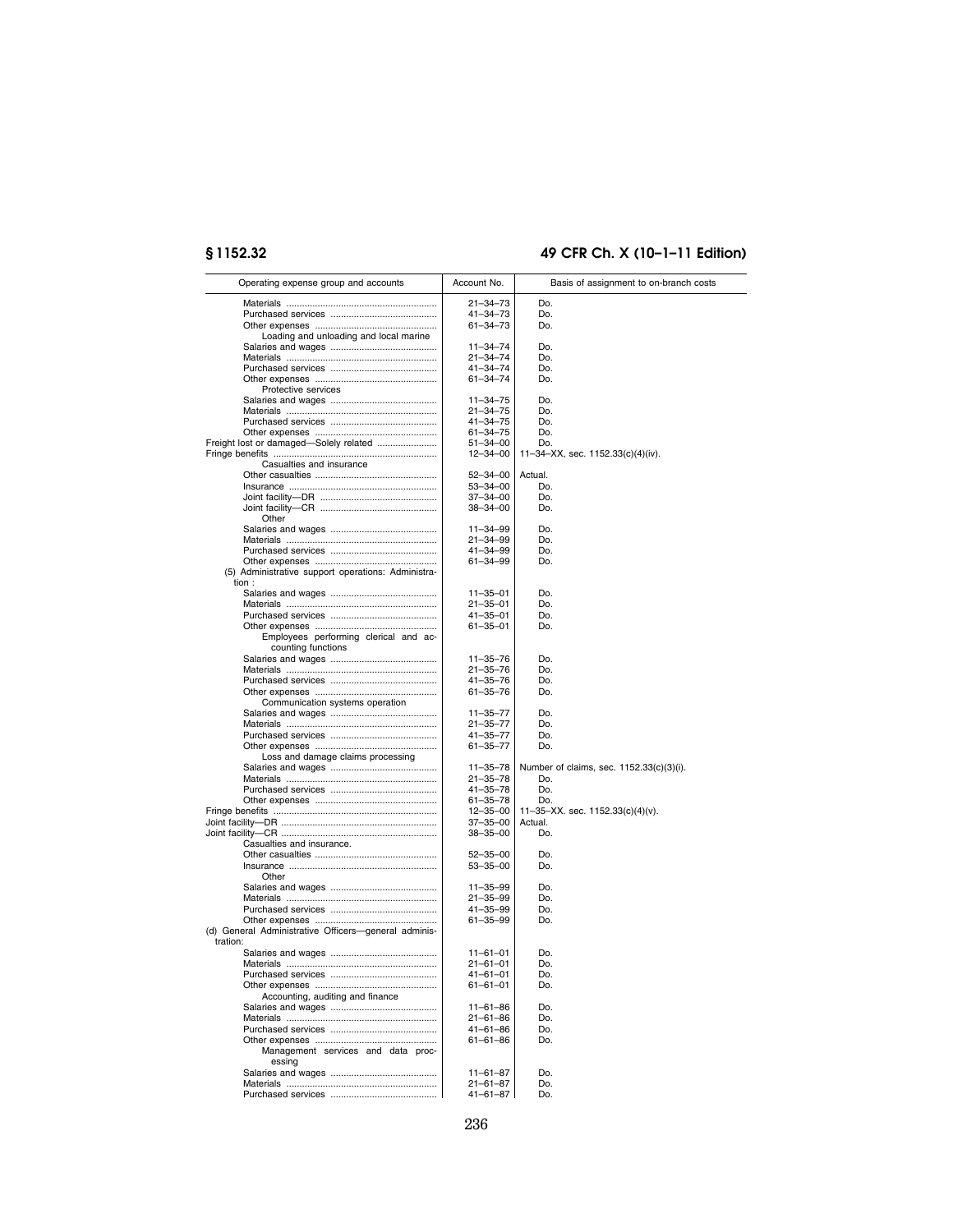| Operating expense group and accounts              | Account No.    | Basis of assignment to on-branch costs |
|---------------------------------------------------|----------------|----------------------------------------|
| Marketing:                                        | $61 - 61 - 87$ | Do.                                    |
|                                                   | $11 - 61 - 88$ | Do.                                    |
|                                                   | 21-61-88       | Do.                                    |
|                                                   | $41 - 61 - 88$ | Do.                                    |
|                                                   |                | Do.                                    |
| Sales                                             | 61-61-88       |                                        |
|                                                   | $11 - 61 - 89$ | Do.                                    |
|                                                   | 21-61-89       | Do.                                    |
|                                                   | $41 - 61 - 89$ | Do.                                    |
|                                                   | $61 - 61 - 89$ | Do.                                    |
| Industrial development                            |                |                                        |
|                                                   | $11 - 61 - 90$ | Do.                                    |
|                                                   | 21-61-90       | Do.                                    |
|                                                   | $41 - 61 - 90$ | Do.                                    |
|                                                   | 61-61-90       | Do.                                    |
| Personnel and labor relations                     |                |                                        |
|                                                   | $11 - 61 - 91$ | Do.                                    |
|                                                   | 21-61-91       | Do.                                    |
|                                                   | $41 - 61 - 91$ | Do.                                    |
|                                                   | 61-61-91       | Do.                                    |
| Legal and secretarial                             |                |                                        |
|                                                   | $11 - 61 - 92$ | Do.                                    |
|                                                   | 21-61-92       | Do.                                    |
|                                                   | $41 - 61 - 92$ | Do.                                    |
|                                                   | 61-61-92       | Do.                                    |
| Public relations and advertising                  |                |                                        |
|                                                   | $11 - 61 - 93$ | Do.                                    |
|                                                   | 21-61-93       | Do.                                    |
|                                                   | $41 - 61 - 93$ | Do.                                    |
|                                                   | 61-61-93       | Do.                                    |
| Research and development                          |                |                                        |
|                                                   | $11 - 61 - 94$ | Do.                                    |
|                                                   | 21-61-94       | Do.                                    |
|                                                   | 41-61-94       | Do.                                    |
|                                                   | 61-61-94       | Do.                                    |
|                                                   | $12 - 61 - 00$ | 11-61-XX, sec. 1152.33(d)(1).          |
| Casualties and insurance                          |                |                                        |
|                                                   | $52 - 61 - 00$ | Actual                                 |
|                                                   | $53 - 61 - 00$ | Do.                                    |
|                                                   | 63-61-00       | Do.                                    |
| Other taxes except on corporate income or payroll | 65-61-00       | Do.                                    |
|                                                   | 37-61-00       | Do.                                    |
|                                                   | $38 - 61 - 00$ | Do.                                    |
| Other                                             |                |                                        |
|                                                   | $11 - 61 - 99$ | Do.                                    |
|                                                   | 21-61-99       | Do.                                    |
|                                                   | 41-61-99       | Do.                                    |
|                                                   | $61 - 61 - 99$ | Do.                                    |
|                                                   |                |                                        |
|                                                   |                |                                        |

(e) *Deadheading, taxi, and hotel costs.*  The costs assigned under this subsection shall be the actual costs incurred as a result of providing service to the branch line for deadheading, taxi, and hotel costs. The amounts included under this subsection shall not be included under other subsections of these regulations.

(f) *Overhead movement costs.* The costs assigned under this subsection shall be the actual costs incurred in moving over any other rail line solely to reach and provide service to the branch. The amounts shown under this subsection shall not be included under other subsections of these regulations.

(g) *Freight car costs.* For Class I railroads, the on-segment costs for timemileage freight cars shall be calculated on the basis of the carrier's average cost per day and per mile. Those freight cars that are rented on a straight mileage basis are to be costed on the carrier's average cost per mile for each type of car rented on this basis. No costs are to be included in the calculation for private line (shipper owned) or other cars for which the railroad does not make payments. The cost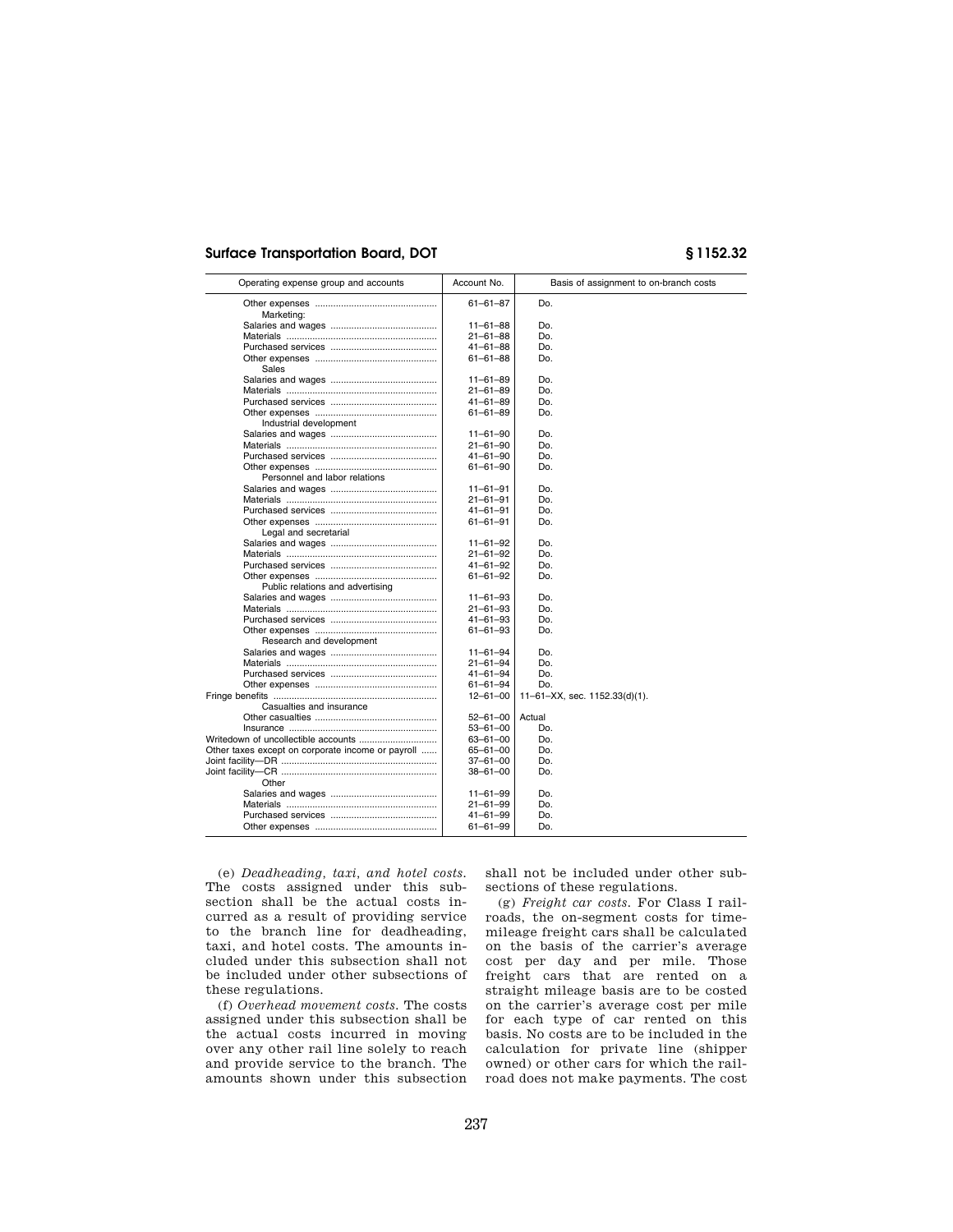per day and per mile shall be calculated separately for each type of car specified in Ex Parte No. 334, *Car Service Compensation—Basic Per Charges,* 362 I.C.C. 884 (1980). The freight car costs shall be separated between ''return on value-freight cars'' and ''freight car costs other than return on freight cars''. The costs assigned to a line under this subsection are to be derived from the accounts listed below.

| Operating expense group-Repair and main-<br>tenance | Account No.                      |  |
|-----------------------------------------------------|----------------------------------|--|
|                                                     | $11 - 22 - 42$                   |  |
|                                                     | $21 - 22 - 42$                   |  |
|                                                     | $39 - 22 - 42$                   |  |
|                                                     | $40 - 22 - 42$                   |  |
|                                                     | 41-22-42                         |  |
|                                                     | $61 - 22 - 42$                   |  |
|                                                     | $31 - 22 - 00$                   |  |
| Depreciation                                        | $32 - 22 - 00$                   |  |
|                                                     | $35 - 22 - 00$<br>$36 - 22 - 00$ |  |

The system total of the repair and maintenance accounts, all accounts designated XX-XX-42, and depreciation shall be divided into time-related costs and mileage-related costs on the basis of 50 percent time and 50 percent mileage for repairs, and 60 percent time and 40 percent mileage for depreciation. Freight car costs shall not include depreciation as determined in Account No. 62–22–00. Freight car depreciation shall be calculated in the manner set forth in paragraph  $(g)(3)(i)$  of this section. The system total receipts and payments for the hire of time-mileage cars, and the basic data used in the development of the car-day and car-mile factors, shall be taken from the carrier's latest Form R–1 and company records. The specific steps to complete the calculation are as follows:

(1) The total system car days by car type shall be calculated by:

(i) Averaging the carrier's freight car ownership at the beginning and end of the year (Form R–1, schedule 710, columns (b) and  $(k)$ ;

(ii) Multiplying the average by the standard active number of car days (346) as developed in ICC Docket No. 31358;

(iii) Subtracting car days on foreign lines (source: Company records); and

(iv) Adding the foreign car days on home line (source: Company records). This procedure shall be followed for

**§ 1152.32 49 CFR Ch. X (10–1–11 Edition)** 

each car type specified in Ex Parte No. 334, *supra.* 

(2) The total railroad car miles shall be calculated by adding the loaded car miles for the railroad owned and leased cars (R–1, Schedule 755) to empty car miles for the railroad owned or leased cars (R–1, Schedule 755). The total car miles, loaded and empty, shall be calculated for each car type specified in Ex Parte No. 334, *supra.* 

(3) The cost per car day shall be calculated for each type of time-mileage car by adding 50 percent of total freight car repair costs for each type (Form R–1, schedule 415, column (b)), and 60 percent of the depreciation shall be developed as follows:

(i) The current value for each type of car shall be calculated by first arriving at the current cost per car using the most recent purchase of this type by the railroad indexed to the midpoint of the year or a price quote from the manufacturer. This unit price shall be applied to the average number of this type of car owned by the carrier during the year. The current value developed for each car type is then multiplied by the composite depreciation rate for that type of car as shown in the latest annual report filed with the Board or company records.

(ii) Add 100 percent of the return on investment. Return on investment shall be determined by multiplying the current value of each type of car, developed in paragraph  $(g)(3)(i)$  of this section, by 1 minus the ratio of accumulated depreciation to the total original cost investment. This will determine the net current value for each type of car. The net current value for each type of car shall then be multiplied by the nominal rate of return calculated in §1152.34(d) to obtain nominal return on investment for each type of car. The total return on investment shall then be calculated by deducting the projected holding gain (loss) for the forecast and/or subsidy year from the nominal return on investment for each type of car. In any instance where the holding gain is not specifically determined for freight cars, the Gross Domestic Product deflator calculated by the U.S. Department of Commerce shall be used. The total return on investment for each type of car shall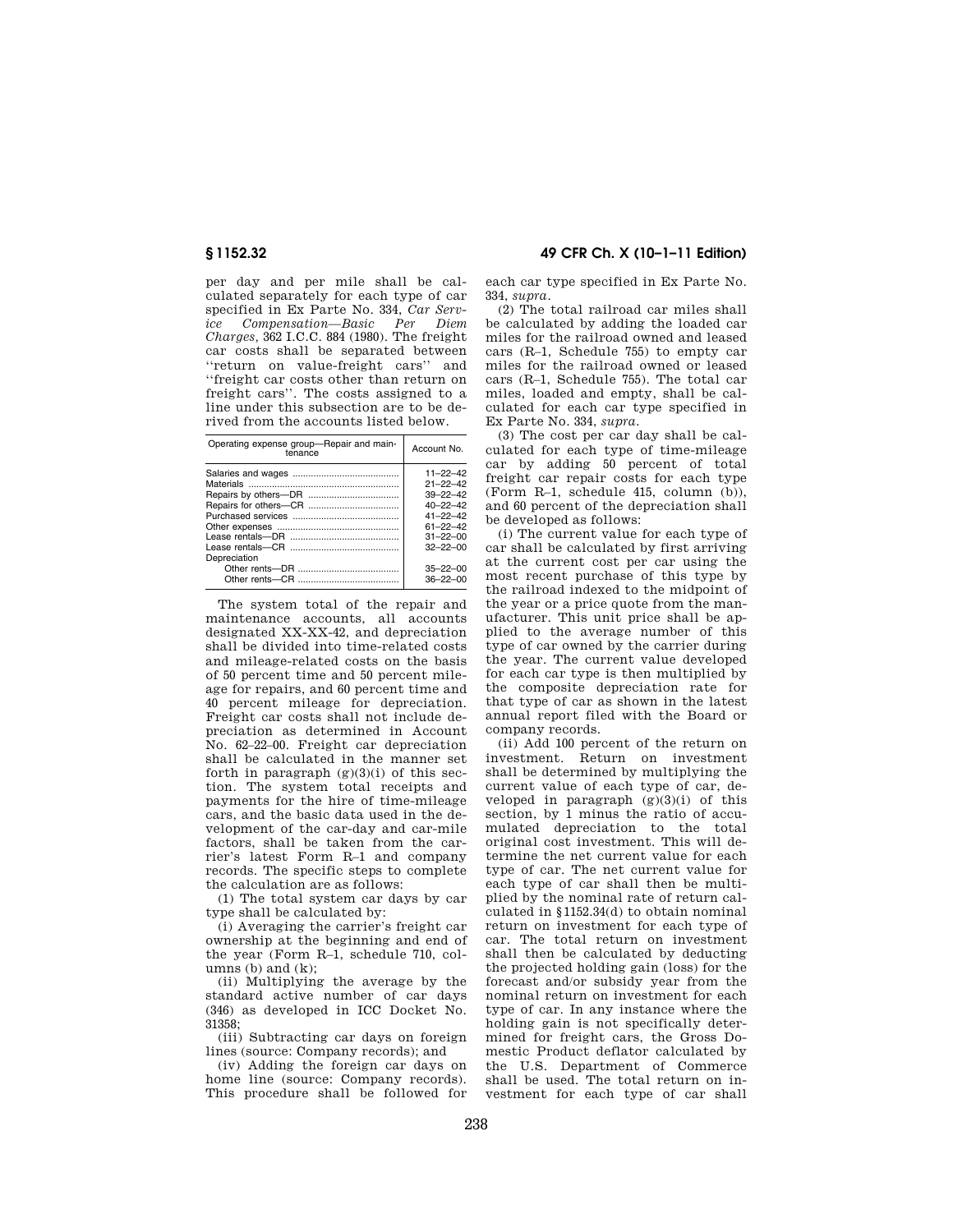then be divided by total car-days for each car-type developed in paragraph (g)(1) of this section.

(iii) To the amounts for repairs and depreciation, add the time portion of the railroad's payment for hire of timemileage freight cars (Form R–1, schedule 414, column (g)), and subtract the time portion of the railroad's receipts for hire of time mileage freight cars (Form R–1, schedule 414, column (d)). The total of these costs is divided by the total car days for each type developed in paragraph  $(g)(1)$  of this section.

(4) The cost per mile shall be calculated for each type of time-mileage car as follows. First, add:

(i) 50 percent of the total freight train car repair cost for each car type (Form R–1, schedule 415, column (b));

(ii) 40 percent of the total depreciation costs for each car type developed in paragraph  $(g)(3)(i)$  of this section; and

(iii) The mileage portion of the carrier's payments for the hire of timemileage freight cars (Form R–1, schedule 414, column (f)).

Second, subtract the mileage portion of the carrier's receipts for hire of timemileage freight cars (Form R–1, schedule 414, column (c)). Finally, divide the result by the total car-miles for each car-type developed in paragraph  $(g)(2)$ of this section.

(5) The costs per car day and per car mile developed in paragraphs (g) (3) and (4) of this section shall be applied to the total car days and total car miles for each car type accumulated on the line segment for all traffic originated and/or terminated on the segment plus those freight cars that bridge the line segment which are attributed to time-mileage freight train cars. The on-segment costs for freight cars rented on a straight mileage basis shall be the railroad's total payments for mileage cars (Form R–1, schedule 414, column (e)) for each car type divided by the total miles on which the charges were based.

(6) For Class II and III railroads, the on-segment costs for time-mileage and straight mileage freight cars shall be calculated in the same manner prescribed for Class I railroads, using the latest data available.

(h) *Return on investment—locomotive*  (*line*). The return on investment shall be calculated for each type of classification of locomotive that is actually used to provide service to the line segment. The return for the locomotive(s) used shall be calculated in accordance with the following procedure:

(1) The current replacement cost for each type of locomotive used to serve the line segment shall be based on the most recent purchase of that particular type and size locomotive by the carrier, indexed to the midpoint of the forecast and/or subsidy year, or on an amount quoted by the manufacturer. The amount must be substantiated. This unit cost shall be multiplied by 1 minus the ratio of total accumulated depreciation to original total cost of that type of equipment owned by applicant-carrier, as shown by company records.

(2) The current nominal cost of capital shall be used in the calculation of return on investment for locomotives and shall be calculated as provided in §1152.34(d).

(3) The return on investment for each category or type of locomotive shall be the nominal return less the holding gain (loss). The nominal return is calculated by multiplying the replacement cost determined in paragraph (h)(1) of this section by the nominal rate of return determined in paragraph  $(h)(2)$  of this section. The holding gain (loss) shall be the gain (loss) projected to occur during the forecast and/or subsidy year. In any instance where the holding gain is not specifically determined for locomotives, the Gross Domestic Product deflator calculated by the U.S. Department of Commerce shall be used.

(4) The return on investment for each type of locomotive shall be assigned to the line segment on a ratio of the locomotive unit hours on the segment to average locomotive unit hours per unit for each type of locomotive in the system. This ratio will be developed as follows:

(i) The carrier shall keep and maintain records of the number of hours that each type of locomotive incurred in serving the segment during the subsidy period.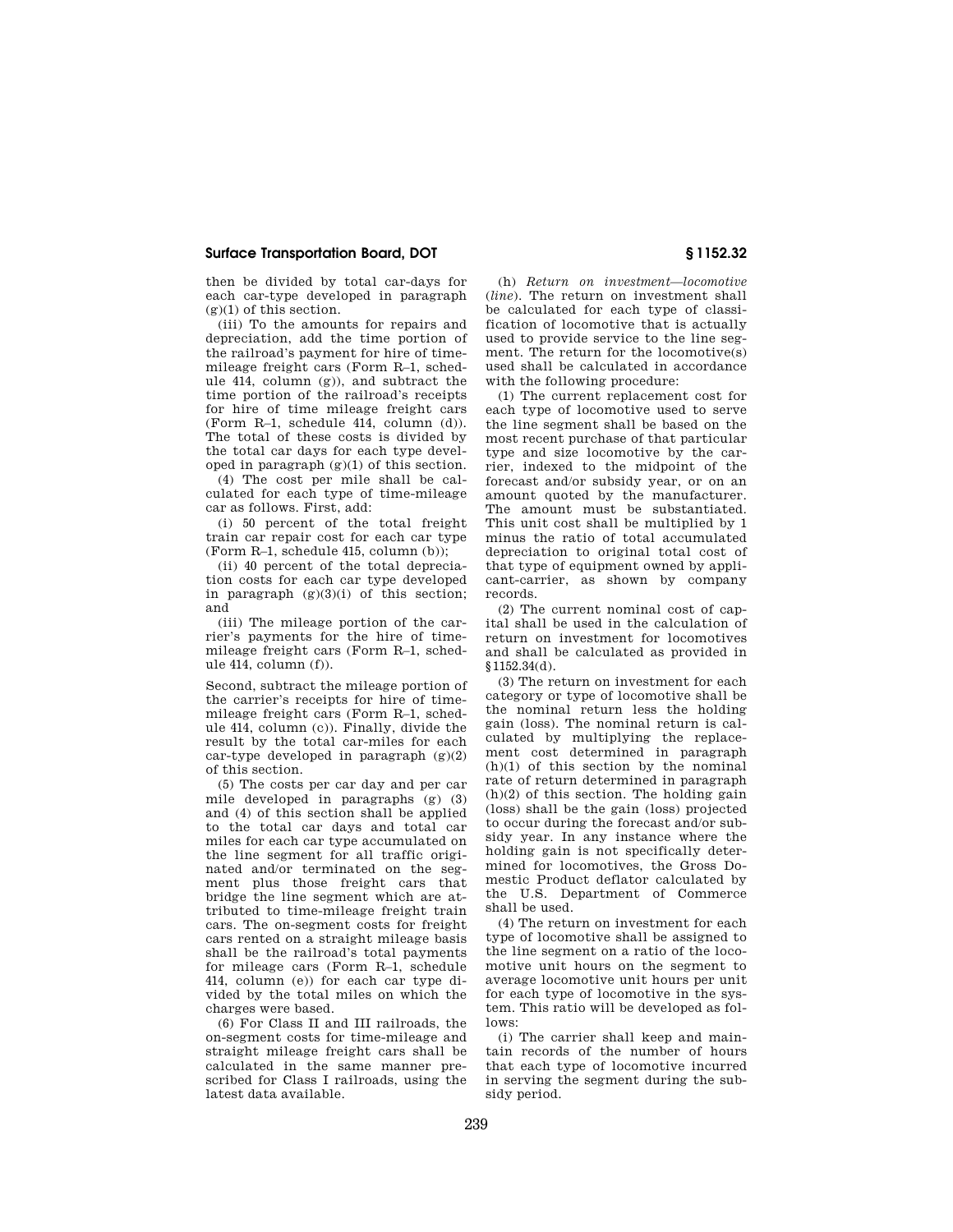(ii) The railroad shall develop the system average locomotive unit hours per unit for each of the following types of locomotives; yard diesel; yard-other; road diesel; and road-other.

(iii) The ratio applied to the return on investment is calculated by dividing the hours that each type or class of locomotive is used to serve the segment, as developed in paragraph  $(h)(4)(i)$  of this section, by the system average locomotive unit hours per unit for the applicable type developed in paragraph  $(h)(4)(ii)$  of this section.

(5) The cost assigned to the segment for each type of locomotive shall be calculated by multiplying the annual return on investment developed in paragraph (h)(3) of this section by the ratio(s) developed in paragraph (h)(4) of this section.

(i) *Revenue taxes.* The amount of revenue taxes shall be computed based on the amounts directly paid in those states that subject the railroad to a revenue tax.

(j) *Property taxes* (*Line*). (1) The assigned costs under this subsection shall be the net systemwide property tax savings resulting from the abandonment, calculated as set out below, if the applicant-carrier intends subsequently to sell or otherwise dispose of the abandoned properties. If the applicant-carrier expresses an intent to dispose of the properties, it will be presumed that the properties will ultimately be sold or otherwise disposed of after abandonment. Protestants may rebut this presumption by showing that it would be financially beneficial to retain ownership of the property for investment purposes.

(2) In states where a true *ad valorem*  tax is levied on real property (such as track, land, buildings, and other facilities), applicant must affirm that the ad valorem method applies and must substantiate the amount of property taxes levied against the property on the line segment.

(3) In states where the *ad valorem*  method is not employed, applicant must describe the applicable property tax methodology if it is claiming the local property tax as an avoidable cost of operations. Additionally, it must substantiate with evidence and com-

**§ 1152.32 49 CFR Ch. X (10–1–11 Edition)** 

putations the actual statewide tax savings attributable to the abandonment.

(4) Any property tax properly substantiated under paragraphs (f)(2) or (3) of this section shall be presumed to represent systemwide savings to the carrier. Protestants may rebut this presumption by presenting evidence:

(i) That property taxes in those states where the carrier operates that are not involved in the abandonment will increase significantly because of reassessments attributable to the abandonment; or

(ii) That a significantly higher property tax will be levied against a retained portion of the abandoned property. If applicant does not refute protestant's evidence, it may claim avoidable property taxes only if, and to the extent, it proves systemwide property tax savings.

(5) In states where real property taxes are assessed and levied against the owner of the property but the tax on rolling stock is assessed to the railroad operating the service on the basis of a formula of a statewide valuation of property, the tax on rolling stock attributable to each line segment shall be determined as follows:

(i) Using ratio of the cost of equipment (as used in the formula) to the total of all property costs (as used in formula);

(ii) Apply that ratio to the total state assessment to determine the portion of the assessment attributable to rolling stock;

(iii) Allocate the rolling stock assessment thus determined to each line segment on the basis of car and locomotive unit miles on the segment to total car and locomotive unit miles in the state; and

(iv) Apply the appropriate tax rate or rates to the allocated assessment thus determined.

(k) *Administrative costs.* The costs assigned under this account shall be the actual costs directly attributable to the administration of the subsidy program or at the option of the carrier, one percent of the total annual revenues attributed to the branch shall be allowable to cover all costs of administering the subsidy program. Either method may be used, but not both.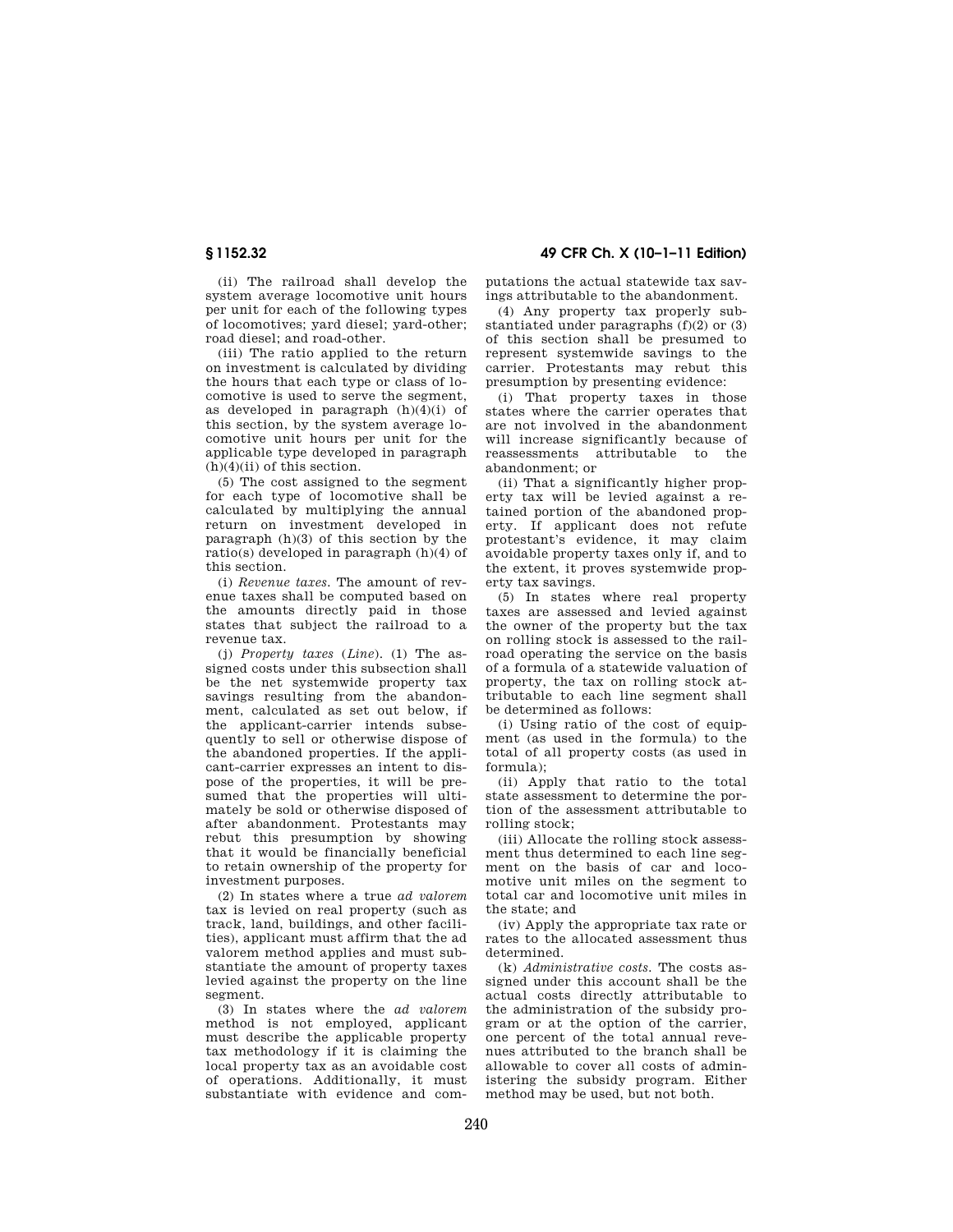(l) *Casualty reserve account.* The costs assigned under this account shall be any payments mutually agreed to by the person offering the subsidy and the railroad for the purpose of holding the subsidizer harmless from any liability under those accounts that are used to record any costs incurred by the railroad as a result of an accident.

(m) *Rehabilitation.* (1) For abandonment purposes the applicant carrier shall project the amounts necessary to permit efficient operations over the line segment. The carrier shall indicate the level of FRA class safety standard to be attained with the amount of expenditure. See 49 CFR part 213. Applicant, in making its projection of rehabilitation costs, shall give consideration to:

(i) The cost to attain the lowest operationally feasible track level;

(ii) The cost to attain the rehabilitation level resulting in the lowest operating and rehabilitation expenditures; or

(iii) The cost to attain the rehabilitation level resulting in the lowest loss, or highest profit, from operations.

(2) For subsidy purposes rehabilitation costs shall not be included unless:

(i) The track fails to meet minimum Federal Railroad Administrative class 1 safety standards (49 CFR part 213), in which case the railroad will furnish, with the abandonment application, a detailed estimate of the costs to rehabilitate the track to the minimum level; or

(ii) The potential subsidizer requests a level of service which requires expenditures for rehabilitation.

(n) *Off-branch costs.* The off-branch costs developed in this section shall be separated between ''off-branch costs other than return on freight cars'' and ''return on value-freight cars''. The offbranch costs shall be developed in the following manner:

(1) Terminal costs, line-haul costs, interchange costs, and modified terminal costs shall be considered as the off-branch avoidable costs of providing service over the remainder of the railroad's system. These costs shall be computed by applying the variable unit costs to the service units attributed to the branch line's traffic for the time

periods specified in §1152.22(d) of this part.

(2) The procedure for determining the off-branch costs shall be based upon the URCS cost formula. This formula shall be applied to the latest Annual Report Form R–1 filed by the railroad, with two exceptions. First, the amount used in the formula for freight car depreciation shall be calculated using the<br>procedure discussed in paragraph discussed in paragraph  $(g)(3)(iii)$  of this section applied to the average total car fleet of the railroad. Second, the return on investment in freight cars shall be computed using the procedure set forth in paragraph  $(g)(3)(ii)$  of this section. In addition, the application of URCS shall include the use of the nominal cost of capital for all return on investment determinations.

(3) *The Class I Procedure:* A Class I railroad shall calculate its off-branch costs using the Class I procedure as set forth below in this paragraph.

(i) The unit costs developed by applying URCS in the manner specified in paragraph (n)(2) of this section shall be applied to the service characteristics of each movement of traffic that is attributed to the branch line. This application shall result in the total off-branch cost associated with this traffic for normal terminal handlings, line-haul mileage, and interchange events.

(ii) The modified terminal cost per carload shall be calculated separately for each type of freight car and applied to each car that is attributed to the branch line. The modified terminal cost shall consist of clerical costs, two days of freight car cost, and an interintra train switching cost (locomotive engine minute cost only). The clerical cost and inter-intra train switching cost shall be calculated from unit costs developed within the individual URCS application.

(A) The unit costs for the clerical cost per carload calculation are located in URCS Worktable E1, Part 1: Line 106, columns 1, 2, and 3; line 107, column 1; line 108, column 1; line 109, column 1; and line 110, column 1.

(B) The inter-intra train switching cost shall be calculated by multiplying the total switch engine minute cost from URCS Worktable E1, Part 1, line 111, columns 1, 2, and 3 by the total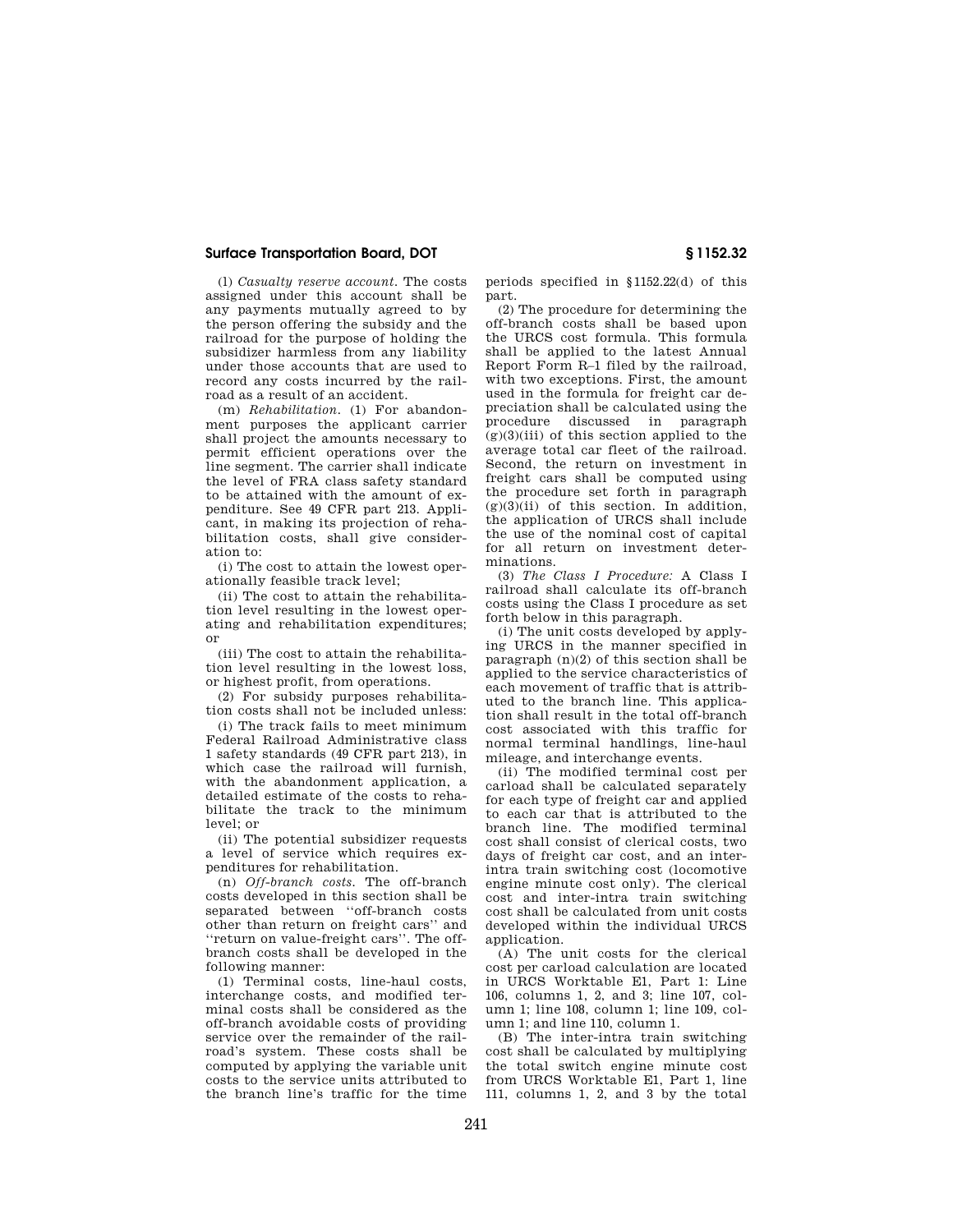minutes specified in the next sentence. The total minutes specified in this sentence shall equal the sum of:

(*1*) The minutes per switch event from Worktable E2, Part 1, line 118, column 29; and

(*2*) The product of the minutes per switch event from Worktable E2, Part 1, line 118, column 29 and the ratio of loaded to total car miles for the particular type of freight car being costed.

(C) The freight car cost shall be the car ownership costs per car day for 2 days developed in accordance with the procedures set forth in paragraph  $(g)(3)$ of this section for the type of freight car being costed.

(iii) For a Class I railroad, the total costs calculated using the procedures set forth in paragraphs  $(n)(3)(i)$  and  $(n)(3)(ii)$  of this section shall constitute the off-branch costs attributable to the branch line's traffic.

(4) A Class II or Class III railroad shall calculate its off-branch costs using any one of three different procedures. *The Class I Procedure:* A Class II or Class III railroad may calculate its off-branch costs using the Class I procedure set forth in paragraph (n)(3) of this section, if the necessary data are available from the railroad's own records. If the data necessary to complete the Class I procedure set forth in paragraph (n)(3) of this section are not available from the railroad's own records, the Class II or Class III railroad shall calculate its off-branch costs using either one of the following procedures based on the latest regional URCS data and the railroad's own records. *The Class II/III Simplified Costing Procedure:* A Class II or Class III railroad may calculate its off-branch costs using the Class I procedure set forth in paragraph  $(n)(3)$  of this section, with regional URCS data of the Class I railroads used in lieu of individual URCS data of the Class II or Class III railroad. Costs developed through the use of the Class II/III simplified costing procedure shall enjoy a rebuttable presumption of correctness. *The Class II/III Standard Costing Procedure:* A Class II or Class III railroad may calculate its off-branch costs using the Class II/III standard costing procedure set forth in paragraphs  $(n)(4)(i)$  through  $(n)(4)(xiv)$  of this sec-

## **§ 1152.32 49 CFR Ch. X (10–1–11 Edition)**

tion. Costs developed through the use of the Class II/III standard costing procedure shall be given preference over costs developed through the use of the Class II/III simplified costing procedure. The Class II/III standard costing procedure is set forth in paragraphs  $(n)(4)(i)$  through  $(n)(4)(\overline{xiv})$  of this section.

(i) The Class II or Class III railroad shall first determine which URCS regional application will be used based on its geographical location. The railroad's total estimated system variable expenses are calculated by multiplying its total operating expenses by the ratio of variable expenses to total expenses; this ratio is located in Worktable D8, Part 6, line 615, column 1 of the URCS printout for the appropriate region. If a railroad has passenger and freight service, the freight portion of the total estimated system variable expenses shall be calculated by multiplying the total estimated system variable expenses, calculated as above, by the ratio of freight related operating expenses to total railway operating expenses.

(ii) The total number of revenue carload terminal handlings, as determined from the railroad's records, shall be calculated as the sum of:

(A) Originated and terminated (local) revenue carloads multiplied by 2; plus

(B) Interchanged and either originated or terminated (interline) revenue carloads.

(iii) The total number of revenue carload interchange handlings, as determined from the railroad's records, shall be calculated as the sum of:

(A) Bridge (interchange to interchange) revenue carloads multiplied by 2; plus

(B) Revenue carloads that are interchanged and either originated or terminated (interline).

(iv) The system average shipment weight per car, as determined from the railroad's records, shall be calculated by dividing:

(A) Ton-miles-revenue freight by

(B) Loaded freight car miles.

(v) The system average loaded car miles per car, as determined from the railroad's records, shall be calculated by dividing:

(A) Revenue ton-miles by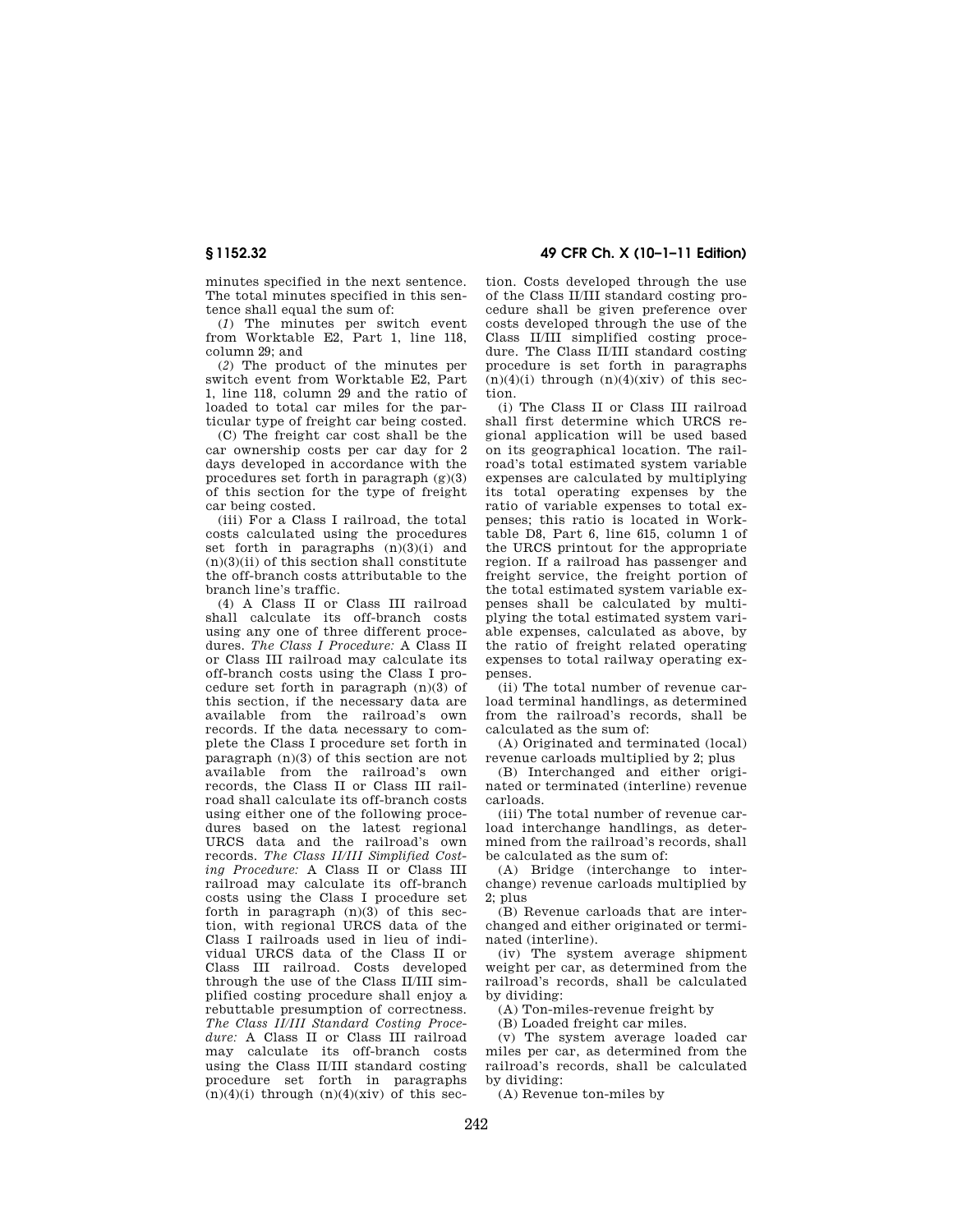(B) Revenue tons.

(vi) The railroad shall complete a URCS Phase III ''Movement Costing Program'' based on the application of URCS data for the appropriate region. The following data shall be inputs to the Phase III program application.

(A) The carrier code, either ''REG 4'' or ''REG 7'', shall correspond to the appropriate region.

(B) The type of shipment shall be designated as ''OD'' in order for the movement to be costed as an interline movement.

(C) The distance shall be the system average loaded car miles per car as developed in paragraph  $(n)(4)(v)$  of this section.

(D) The type of freight car shall be identified as a Box, General Service Equipped, which has an input user code of ''3''. If all of the traffic on the branch line is transported in a single type of car, and it is not a Box, General Service Equipped, the code for that type of car may be substituted.

(E) The number of freight cars shall be ''1"

(F) The car ownership factor shall be designated as ''R'' for railroad owned cars unless all of the branch line traffic is moved in privately owned cars, in which case the code "P" for privately owned cars would be the input.

(G) The program requires a loss and damage input. The code "48", representing the average of all commodities, shall be used.

(H) The input for shipment weight shall be the system average shipment weight per car developed in paragraph  $(n)(4)(iv)$  of this section.

(I) The input for type of movement shall be ''1'', representing an individual car movement.

(vii) The ratios employed to separate the total estimated system variable expenses, as determined in paragraph  $(n)(4)(i)$  of this section, among terminal, interchange, and line-haul operations shall be based on the procedures outlined in this paragraph (n)(4)(vii). This separation shall reflect the variable costs resulting from the application of the URCS Phase III program based on the input factors specified in paragraph  $(n)(4)(vi)$  of this section. The ratios shall be calculated in the following manner:

(A) The terminal expenses calculated by the application of the Phase III program shall consist of the following:

(*1*) ''Carload and Clerical Costs'' shall be calculated as the sum of lines 256, 258, 260, 262, 264, 266, and 268.

(*2*) Switching expenses based on ''Total SEM-Industry'' shall be calculated by multiplying:

(*i*) The sum of lines 315, 317, and 319, by

(*ii*) Line 311.

(*3*) Car mile yard cost ''CM(Y)-Industry'' shall be calculated by multiplying:

(*i*) The sum of lines 426, 428, and 430, by

(*ii*) Line 422.

(*4*) Car day yard cost ''CD(Y)-Indus $try''$  and "CD(Y)-L&UL" shall be calculated by multiplying:

(*i*) The sum of lines 452, 454, and 456, by

(*ii*) The sum of lines 446 and 450.

(*5*) The expenses for accessorial services for railroad owned cars shall be calculated as the sum of:

(*i*) The product of line 422 and the sum of lines 464, 466, and 468; plus

(*ii*) The product of the sum of lines 446 and 450 and the sum of lines 476, 478, and 480.

(B) The interchange expenses calculated by the application of the Phase III program shall consist of the following:

(*1*) Switching expenses based on ''Total SEM-Interchange'' shall be calculated by multiplying

(*i*) The sum of lines 315, 317, and 319, by

(*ii*) Line 312.

(*2*) Car mile cost in interchange ''CM(Y)-Interchange'' shall be calculated by multiplying:

(*i*) The sum of lines 426, 428, and 430, by

(*ii*) Line 423.

(*3*) Car day cost in interchange  $"CD(Y)$ -Interchange (L&E)" shall be calculated by multiplying:

(*i*) The sum of lines 452, 454, and 456, by

(*ii*) Line 447.

(*4*) The expenses for accessorial services for railroad owned cars shall be calculated as the sum of:

(*i*) The product of line 423 and the sum of lines 464, 466, and 468; plus.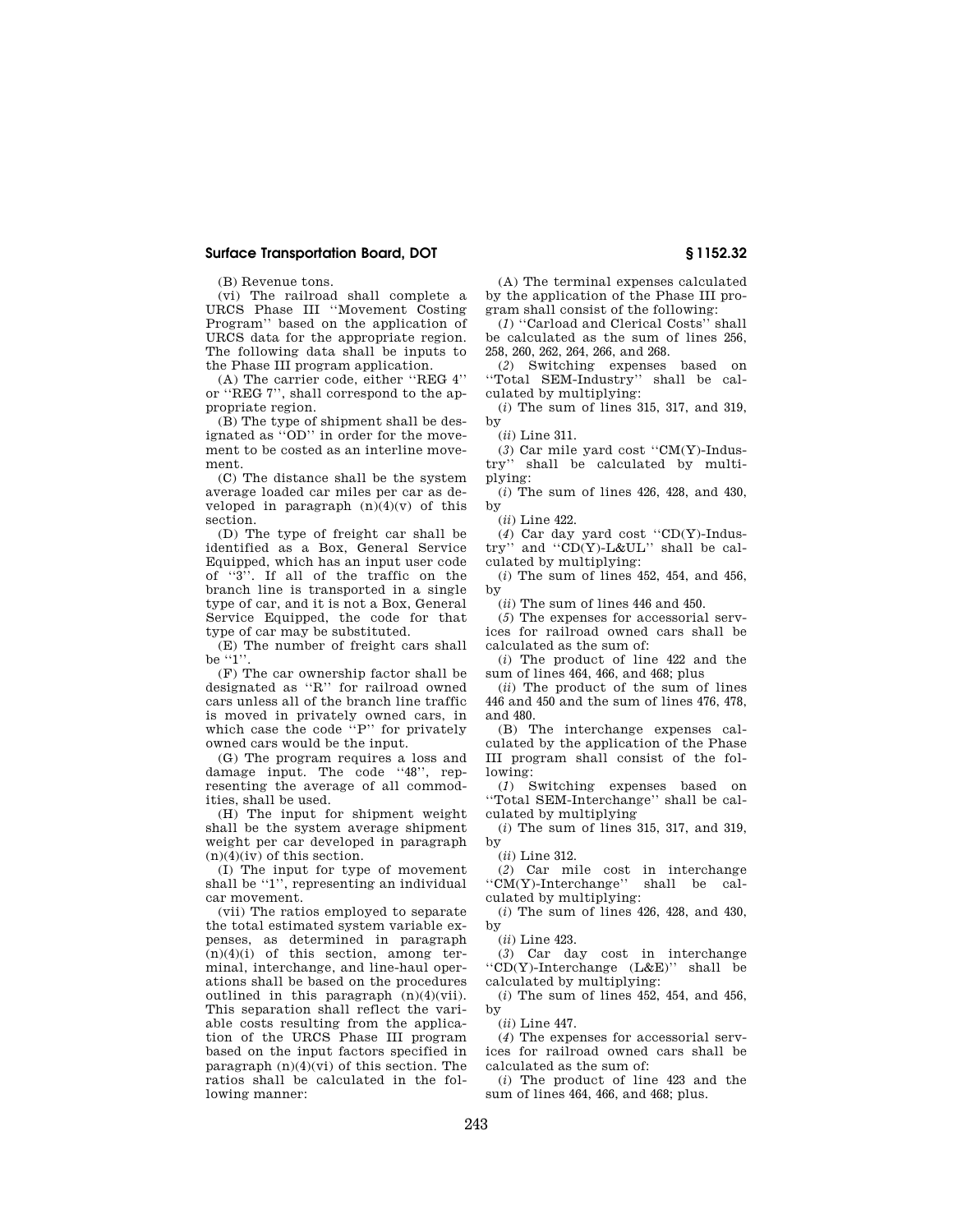(*ii*) The product of line 447 and the sum of lines 476, 478, and 480.

(C) The line-haul expenses resulting from the application of the Phase III program shall be calculated by subtracting the sum of:

(*1*) The terminal expenses as determined in paragraph  $(n)(4)(vi)(A)$  of this section, and

(*2*) The interchange expenses as determined in paragraph  $(n)(4)(vii)(B)$  of this section, from

(*3*) The total variable cost excluding loss and damage as calculated in the Phase III program at line 696.

(D) The ratio for terminal expenses shall be calculated by dividing the terminal expenses as determined in paragraph  $(n)(4)(vii)(A)$  of this section by the total variable cost excluding loss and damage as calculated in the Phase III program at line 696.

(E) The ratio for interchange expenses shall be calculated by dividing the interchange expenses as determined in paragraph  $(n)(4)(vi)(B)$  of this section by the total variable cost excluding loss and damage as calculated in the Phase III program at line 696.

(F) The ratio for line-haul expenses shall be calculated by dividing the linehaul expenses as determined in paragraph  $(n)(4)(vi)(C)$  of this section by the total variable cost excluding loss and damage as calculated in the Phase III program at line 696.

(viii) The railroad's total estimated system variable expenses shall be separated as follows:

(A) The total terminal variable expenses shall be calculated by multiplying the total estimated system variable expenses as determined in paragraph  $(n)(4)(i)$  of this section by the ratio for terminal expenses as determined in paragraph  $(n)(4)(vii)(D)$  of this section.

(B) The total interchange variable expenses shall be calculated by multiplying the total estimated system variable expenses as determined in paragraph  $(n)(4)(i)$  of this section by the ratio for interchange expenses as determined in paragraph  $(n)(4)(vi)(E)$  of this section.

(C) The total line-haul variable expenses shall be calculated by multiplying the total estimated system variable expenses as determined in paragraph  $(n)(4)(i)$  of this section by the ratio for line-haul expenses as determined in paragraph  $(n)(4)(vi)$ (F) of this section.

(ix) The railroad's unit costs shall be determined for terminal, interchange, and line-haul operations as follows:

(A) The terminal cost per carload shall be calculated by dividing the total terminal variable expenses as determined in paragraph  $(n)(4)(viii)(A)$  of this section by the total number of revenue carload terminal handlings as determined in paragraph  $(n)(4)(ii)$  of this section.

(B) The interchange cost per carload shall be calculated by dividing the total interchange variable expenses as determined in paragraph  $(n)(4)(viii)(B)$ of this section by the total number of revenue carload interchange handlings as determined in paragraph (n)(4)(iii) of this section.

(C) The line-haul cost per car mile shall be calculated by dividing the total line-haul variable expenses as determined in paragraph  $(n)(4)(viii)(C)$  of this section by the total system freight car miles, loaded and empty, as determined from the railroad's records.

(x) The modified terminal cost per carload is a composite of costs developed in the Phase III program and costs determined in accordance with paragraph (g) of this section and this paragraph. The modified terminal cost per carload shall be calculated for each type of car as follows:

(A) The station clerical cost per carload shall be developed in the following manner:

(*1*) The station clerical expense ratio shall be calculated by dividing the total clerical cost (the sum of lines 256, 258, 260, 262, 264, 266, and 268) by the terminal expenses as determined in para $graph (n)(4)(vii)(A)$  of this section.

(*2*) The station clerical cost per carload shall be calculated by multiplying the terminal cost per carload as determined in paragraph  $(n)(4)(ix)(A)$  of this section by the station clerical expense ratio.

(B) The interchange switching cost per carload shall be developed in the following manner: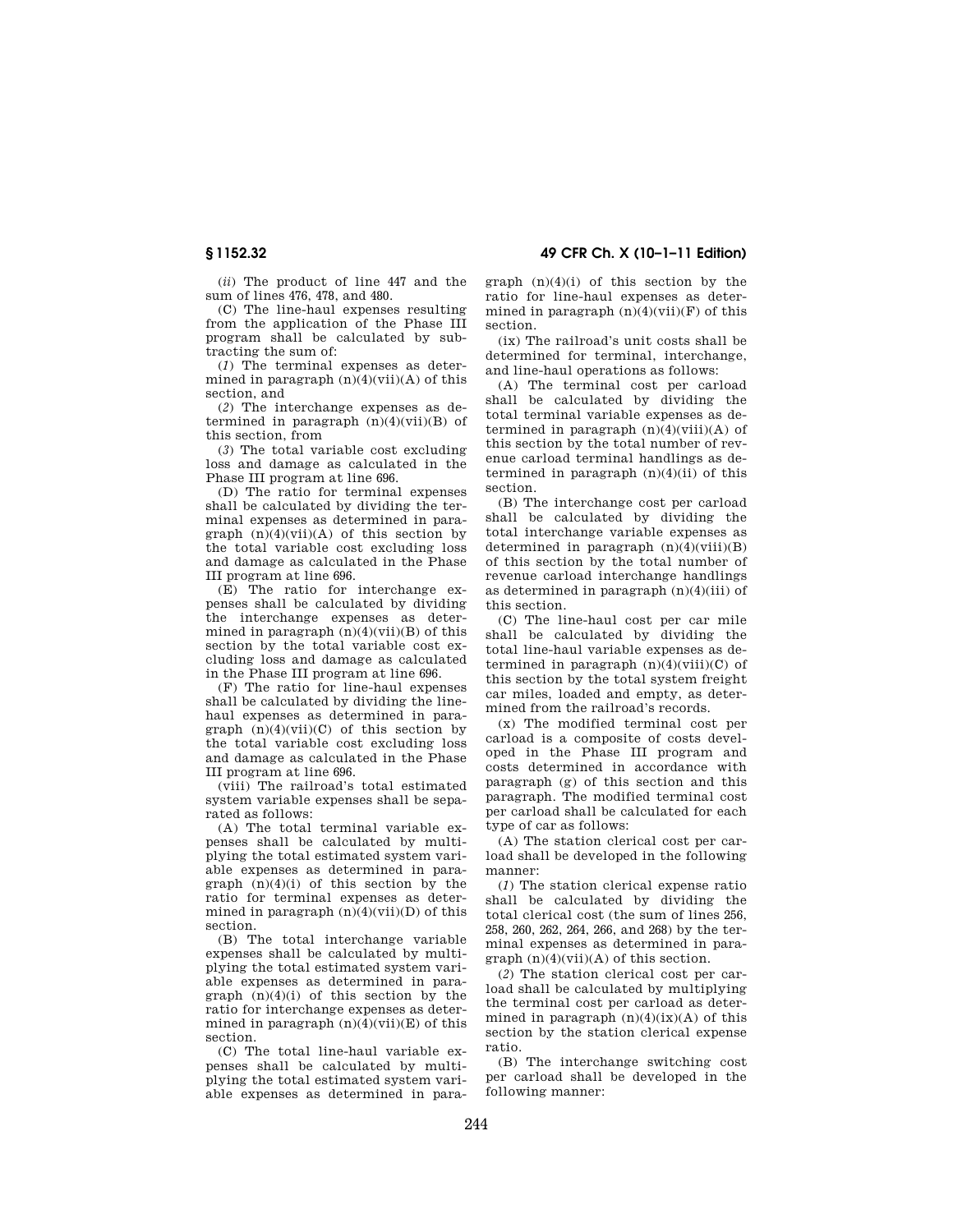(*1*) The total interchange switching expense shall be calculated by multiplying the sum of lines 315, 317, and 319 by line 312.

(*2*) The interchange switching ratio shall be calculated by dividing the total interchange switching expense by the interchange expenses as determined in paragraph  $(n)(4)(vii)(B)$  of this section.

(*3*) The interchange switching cost per carload shall be calculated by multiplying the interchange cost per carload as determined in paragraph  $(n)(4)(ix)(B)$  of this section by the interchange switching ratio.

(C) The freight car cost element shall be the freight car cost per car day for 2 days as developed for each car type in paragraph  $(g)(3)$  of this section.

(D) The modified terminal cost per carload shall be the total of the costs developed in paragraphs  $(n)(4)(x)(A)$ ,  $(n)(4)(x)(B)$ , and  $(n)(4)(x)(C)$  of this section.

(xi) The terminal costs shall be calculated by multiplying the terminal cost per carload as determined in paragraph  $(n)(4)(ix)(A)$  of this section by the number of carloads that both:

(A) Originated or terminated on the branch, and

(B) Are local to the railroad serving the branch.

(xii) The interchange costs shall be calculated by multiplying the interchange cost per carload as determined in paragraph  $(n)(4)(ix)(B)$  of this section by the number of carloads that both:

(A) Originated or terminated on the branch; and

(B) Are received in or forwarded through interchange with other railroads.

(xiii) The line-haul costs shall be calculated by multiplying the line-haul cost per car mile as determined in paragraph  $(n)(4)(ix)(C)$  of this section by the total loaded and empty car miles generated on the railroad's system off the branch by cars that originated or terminated on the branch.

(xiv) The modified terminal costs shall be calculated by multiplying the modified terminal cost per carload as determined in paragraph  $(n)(4)(x)(D)$  of this section by the number of carloads

that originated or terminated on the branch.

(o) *Locomotive depreciation.* The depreciation cost for locomotives used on the line shall be calculated using the following procedure:

(1) The current replacement cost for each type of locomotive used to serve the line will be based on the most recent purchase of that particular type and size locomotive by the carrier indexed to the midpoint of the year or on an amount quoted by the manufacturer.

(2) The depreciation rate that will be applied to the replacement cost shall be the carrier's component rate for each type of locomotive as reported in the latest Annual Report Form R–1 submitted to the Board or from the company records. Carriers using depreciation rates based on company records must explain why composite rates are inappropriate; provide a detailed explanation of the methodology used to compute the alternate depreciation rate; and demonstrate that these rates have been used consistently.

(3) The annual depreciation cost for each type of locomotive shall be calculated by multiplying the replacement cost(s) developed in paragraph  $(0)(1)$  of this section by the rate from paragraph (o)(2) of this section.

(4) The depreciation expense for each type of locomotive shall be assigned to the line on the ratio of the hours incurred serving the line to the average system locomotive unit hours in service by each of the following categories of locomotives: yard-diesel; yard-other; road-diesel; and road-other. The ratio for each type of locomotive used to serve the line shall be the same as that developed in paragraph (h)(4) of this section.

(5) The depreciation shall be calculated by multiplying the annual depreciation expense for each type of locomotive developed in paragraph (o)(3) of this section by the ratio(s) developed in paragraph (o)(4) of this section.

(p) *Opportunity costs.* Applicant-carrier may, at its discretion, present evidence of its opportunity costs, if the assets engaged in the line proposed to be abandoned could be used more profitably in some other capacity.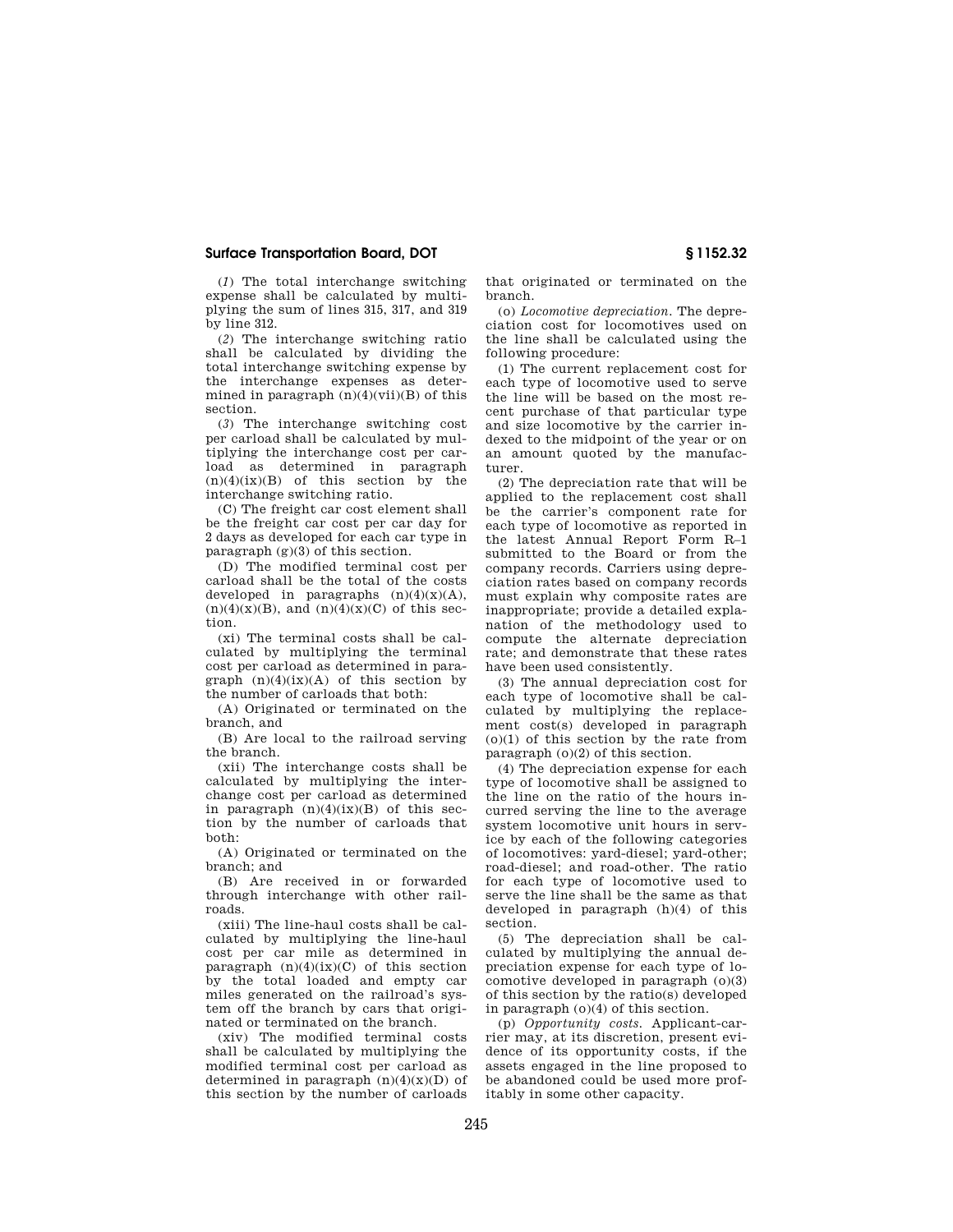Opportunity costs may be calculated in accordance with the methodology established in §1152.34 of this part, or by using any other reasonable, fully explained method. Opportunity costs are not included as costs on Exhibit 1 described at §1152.36. These costs should be submitted as a separate exhibit to the application.

(q) *Labor costs.* (1) The salaries, wages and fringe benefits of personnel exclusively assigned to the line segment shall be deemed attributable costs of the segment. The salaries, wages, and fringe benefits of personnel not exclusively assigned to the line segment shall be deemed attributable costs of the segment to the extent they are shown to be apportionable to the segment to be abandoned.

(2) These costs shall be deemed attributable notwithstanding any obligation of applicant to provide employee protection for employees after the abandonment.

### **§ 1152.33 Apportionment rules for the assignment of expenses to onbranch costs.**

The accounts specified under §1152.32  $(a)$ ,  $(b)$ ,  $(c)$ , and  $(d)$  as having an assignment basis other than ''Actual'' shall be apportioned according to the rules contained in this section.

(a) *Maintenance of way and structures*—(1) *Roadway machines.* All accounts designated XX–13–36 shall be assigned to the branch on the basis of the average repair costs, for each type of machine, included in the daily rental fees charged by the operating railroad or as published by the General Manager's Association of Chicago (GMA), based on the actual number of days each type of machine is used on the branch.

(2) *Small tools and supplies.* All accounts designated XX–13–37 shall be assigned to the branch as follows:

(i) The costs of supplies, consumed in the operation of roadway machines, shall be assigned to the branch on the basis of the average costs of supplies per day, included in the daily rental fees charged by the operating railroad or as published by the GMA, multiplied by the actual number of days that the machine is used on the branch;

**§ 1152.33 49 CFR Ch. X (10–1–11 Edition)** 

(ii) The costs of small tools shall be assigned to the branch on the basis of the ratio that the branch amounts in Accounts 11–11–10 through 11–11–17 and 11–11–48, plus 11–12–10 through 11–12–17 and 11–12–48, bear to the railroad's system total for the same accounts.

(3) *Fringe benefits.* Fringe benefits shall be assigned to the branch separated between running, switching and other, on the ratio that the total branch salary and wages bear to the total system salaries and wages for each activity as follows:

(i) *Fringe benefits—Running, Account 12–11–00,* total of all 11–11–XX accounts branch to system;

(ii) *Fringe benefits—Switching, Account 12–12–00,* total of all 11–12–XX accounts branch to system; and

(iii) *Fringe benefits—Other, Account 12–13–00,* total of all 11–13–XX accounts branch to system.

(b) *Maintenance of equipment*—(1) *Locomotive repairs and maintenance.* All accounts designated XX–21–41 shall be separated between yard and road with a further separation between diesel and other (electric). The costs for these accounts for yard locomotives shall be assigned to the branch separately for diesel and electric locomotives on the basis of the ratio of branch diesel and electric yard locomotive unit-hours to the total system diesel and electric yard locomotive unit-hours. The costs for these accounts for road locomotives shall be assigned to the branch separately for diesel and electric locomotives on the basis of the ratio of branch diesel and electric locomotive gross ton-miles in road service to the total system diesel and electric locomotive gross ton-miles in road service. The costs assigned under these accounts for specialized equipment devoted exclusively to branch line service shall be the actual costs for the specific equipment used.

(2) *Locomotive depreciation.* Locomotive depreciation shall be calculated and assigned in accordance with the procedures set forth in §1152.32(o).

(3) *Fringe Benefits.* Fringe benefits for locomotives and other equipment shall be assigned to the branch on the ratio that the total branch salary and wages bear to the system total salaries and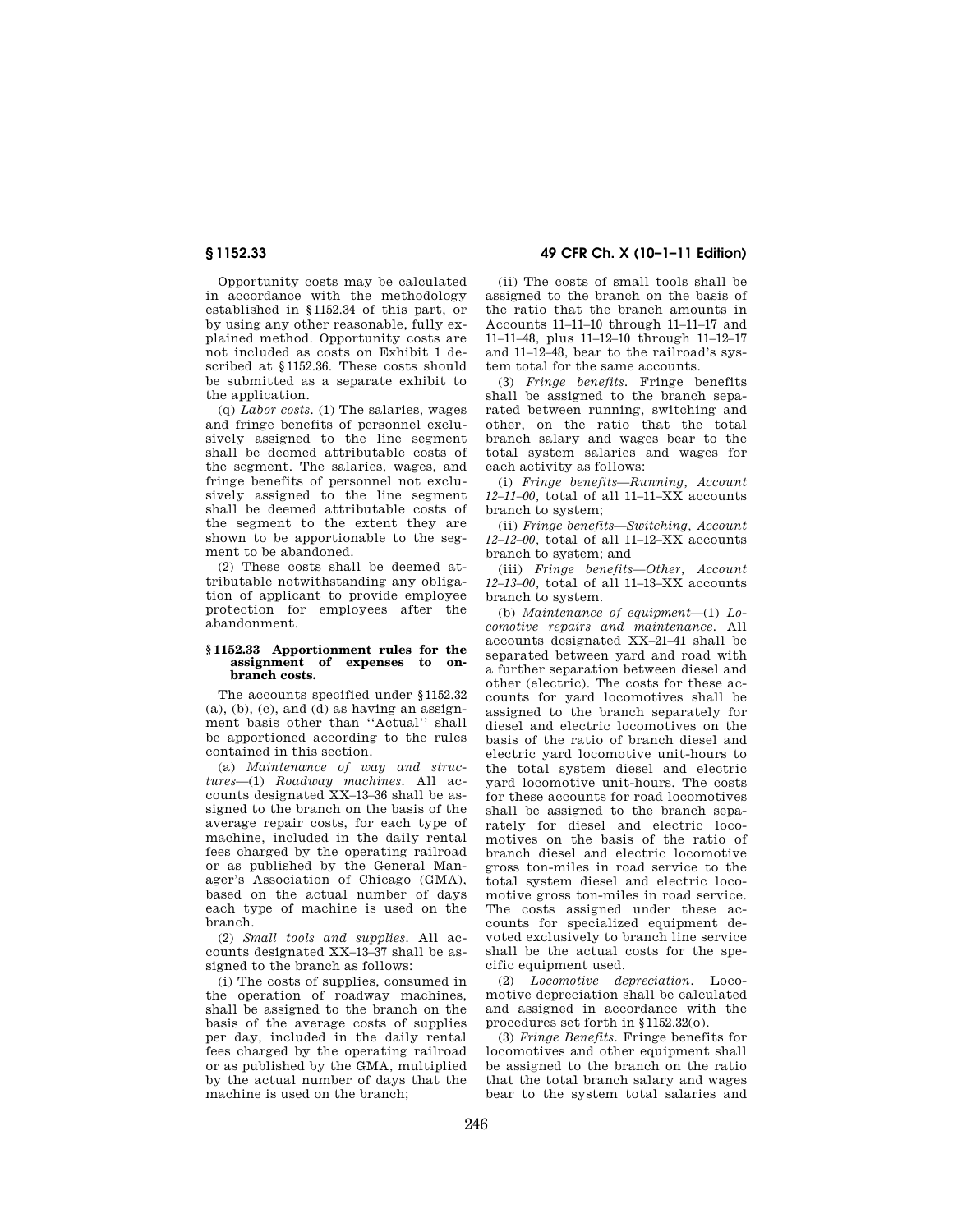wages for each type of equipment as follows:

(i) *Locomotives—Account 12–21–00,*  total of all 11–21–XX accounts branch to system.

(ii) *Other Equipment—Account 12–23– 00,* total of all 11–23–XX accounts branch to system.

(iii) Fringe benefits for freight cars shall be calculated by first estimating the total in Account 11–22–42, Freight car repairs—salaries and wages, that is included in the total on branch costs for freight cars as determined from the car-day and car-mile cost calculations in §1152.32(g) of these regulations. To this amount is added the branch totals in the balance of all 11–22–XX accounts. The ratio of this total branch account to the system total for all 11–22–XX accounts is applied to Account 12–22–00, Fringe Benefits—Freight Cars.

(c) *Transportation*—(1) *Train operations*—(i) *Engine Crews-Materials. Account 21–31–56; Train Crews-Materials, Account 21–31–57; Train Inspection and Lubrication-Salaries and Wages, Account 11–31–62; and Train Inspection and Lubrication-Materials, Account 21–31–62.* If the branch is served by a local/way or through train, the costs in these accounts shall be assigned to the branch on the weighted ratio of the loaded freight train cars on the branch to the total system loaded freight train cars, and the loaded and empty car-miles on the branch to the total system loaded and empty car-miles. This shall be calculated as follows:

(A) To determine the car-mile portion of these accounts:

(*1*) Multiply the total amounts in these accounts (from the R–1 Annual Report, Schedule 410) by 69 percent, which is the ratio of train-mile and running expenses;

(*2*) Divide the amount in paragraph  $(c)(1)(i)(A)(I)$  of this section by the total system loaded and empty carmiles; and

(*3*) Multiply the car-mile unit cost factor from paragraph  $(c)(1)(i)(A)(2)$  of this section by the on-branch car-miles (loaded and empty).

(B) To determine the carload portion of these accounts:

(*1*) Multiply the total amounts in these accounts by 31 percent, which is the ratio of terminal expenses;

(*2*) Divide the amount in paragraph  $(c)(1)(i)(B)(1)$  of this section by the total system carloads; and

(*3*) Multiply the carload unit cost factor from paragraph  $(c)(1)(i)(B)(2)$  of this section by the on-branch carloads.

(C) To determine the total costs assignable to the branch for these accounts, add the amounts developed in paragraphs  $(c)(1)(i)(A)(3)$  and  $(c)(1)(i)(B)(3)$  of this section.

(ii) All accounts designated xx–31–67 shall be assigned to the branch in accordance with the following procedure. The dollar amounts used in the determination of locomotive fuel costs shall be based on data contained in the most recent publication issued by the General Managers Association (GMA) relating to the rental of locomotives. The total number of locomotive unit hours incurred by the locomotive(s) shall then be categorized according to the applicable GMA horsepower classification group. The fuel cost is derived from the Repairs and Supplies Expenses element of the locomotive rental rates published by the GMA. The fuel cost per locomotive unit hour shall be determined for each GMA horsepower classification group by multiplying the latest GMA fuel cost percentage by the Repairs and Supplies Expense per hour included in each group. The fuel cost update ratio is determined by using the indices for fuel from the Association of American Railroad's (AAR's) Railroad Cost Recovery Index (RCR). The indices shall be taken from the district to which the railroad is assigned by the Board. The index for the current period is divided by the index of the period representative of the GMA publication to develop the fuel update ratio. The fuel cost per locomotive unit hour developed for each GMA horsepower group shall be multiplied by the fuel update ratio to determine the fuel cost per locomotive hour for each horsepower group. The updated fuel cost per locomotive unit hour for each applicable GMA group shall be multiplied by the number of locomotive unit hours incurred in serving the branch by locomotives of that GMA horsepower classification group. The total cost developed under this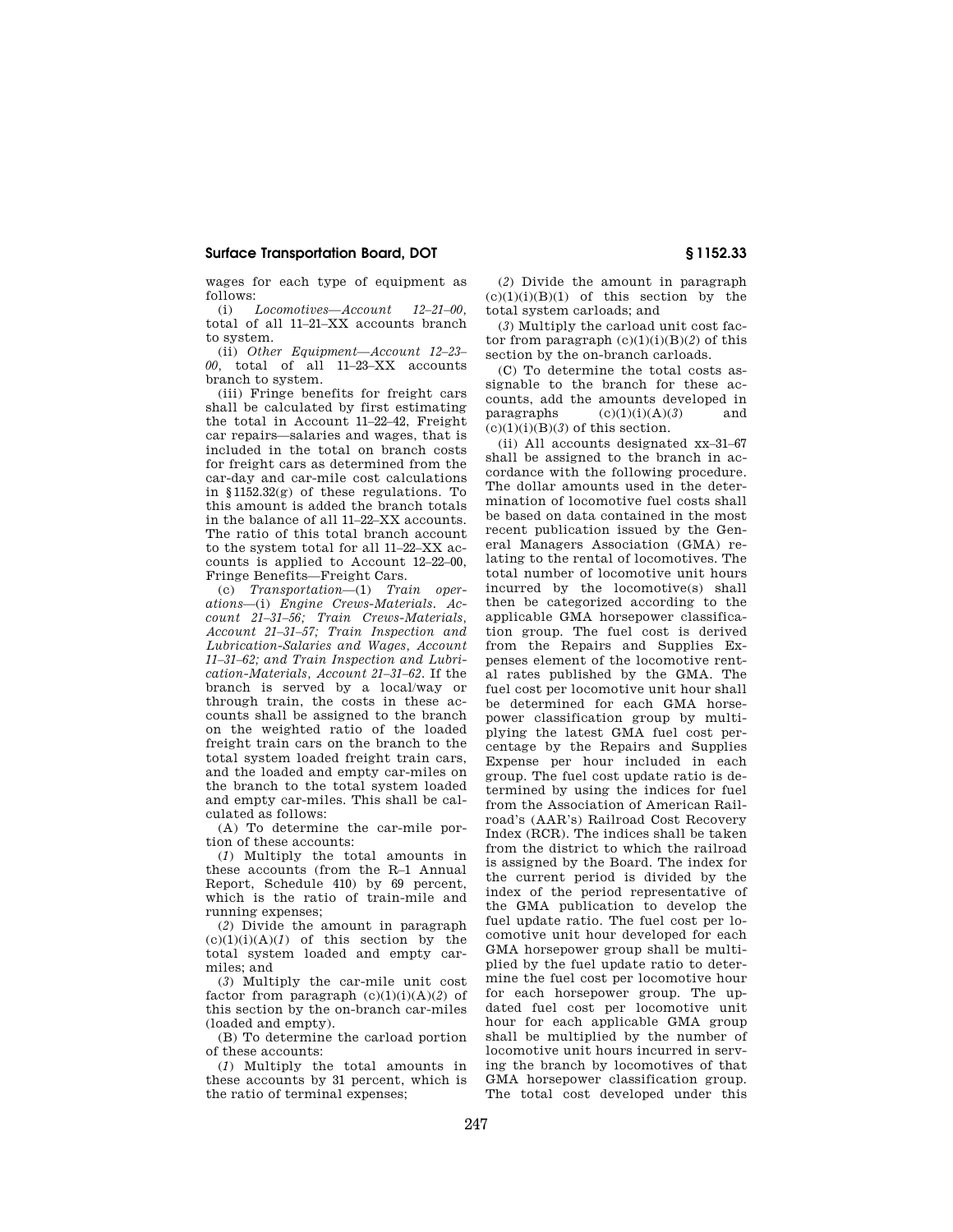procedure for each horsepower classification shall be the locomotive fuel cost assignable to the branch line.

(iii) *Electric power purchased or produced for motive power*—All accounts designated XX–31–68 shall be assigned to the branch on the ratio of road electric locomotive unit hours on the branch to the total system road electric locomotive unit hours.

(iv) *Servicing locomotives*—All accounts designated XX–31–69 shall be assigned to the branch on the ratio of road locomotive unit miles on the branch to the total system road locomotive unit miles.

(2) *Yard operations*—(i) *Switch Crews— Materials, Account 21–32–64, and Servicing Locomotives,* all accounts designated XX–32–69. The costs for these accounts shall be assigned to the branch on the ratio of yard locomotive unit hours on the branch to the system total yard locomotive unit hours.

(ii) *Locomotive fuel*—All accounts designated XX–32–67 shall be assigned to the branch on the ratio of yard diesel locomotive unit hours on the branch to the total system yard diesel locomotive unit hours.

(iii) *Electric power purchased or produced for motive power*—All accounts designated XX–32–68 shall be assigned to the branch on the ratio of yard electric locomotive unit hours on the branch to the total system yard electric locomotive unit hours.

(3) *Administrative support operations*— (i) *Loss and damage claims processing*— All accounts designated XX–35–78 shall be assigned to the branch on the ratio of the number of claims processed for loss or damage occurring on the branch to the total number of claims processed by the railroad.

(ii) [Reserved]

(4) *Transportation fringe benefits.*  Fringe benefits shall be assigned to the branch separated between train operations, yard operations, train and yard operations common, specialized service operations, and administrative support operations. The costs for each activity shall be assigned to the branch on the ratio that the total branch salary and wages bear to the total system salary and wages for each activity shown below.

**§ 1152.34 49 CFR Ch. X (10–1–11 Edition)** 

(i) *Train Operations, Account 12–31–00,*  total of all 11–31–XX accounts branch to system.

(ii) *Yard Operations, Account 12–32–00,*  total of all 11–32–XX accounts branch to system.

(iii) *Train and Yard Operations Common, Account 12–33–00,* total of all 11–33– XX accounts branch to system.

(iv) *Specialized Service Operations, Account 12–34–00,* total of all 11–34–XX accounts branch to system.

(v) *Administrative Support, Account 12– 35–00,* total of all 11–35–XX accounts branch to system.

(d) *General administrative.* (1) *Fringe Benefits, Account 12–61–00,* shall be assigned to the branch on the ratio that the total branch salary and wages in all 11–61–XX accounts bear to the system total salary and wages in all 11–61– XX accounts.

(2) [Reserved]

### **§ 1152.34 Return on investment.**

Return on investment for road property shall be computed according to the procedures set forth in this section.  $(a)$ – $(b)$  [Reserved]

(c) *Return on investment—road properties.* Return on investment—road properties shall be computed according to the following procedures:

(1) The investment base to which the nominal return element shall apply shall be the sum of:

(i) The allowable working capital computed at 15 days on-branch cash avoidable costs (on branch avoidable costs less depreciation).

(ii) The amount of current income tax benefits resulting from abandonment of the line which would have been applicable to the period of the subsidy agreement. (Conversely, if the railroad would incur an income tax liability from abandonment, the liability should be deducted from the investment base.) This information is to be furnished by the railroad and subject to audit by the person offering the subsidy.

(iii) The net liquidation value for the highest and best use for non-rail purposes of the rail properties on the line to be subsidized which are used and required for performance of the services requested by the persons offering the subsidy. This value shall be determined by computing the current appraised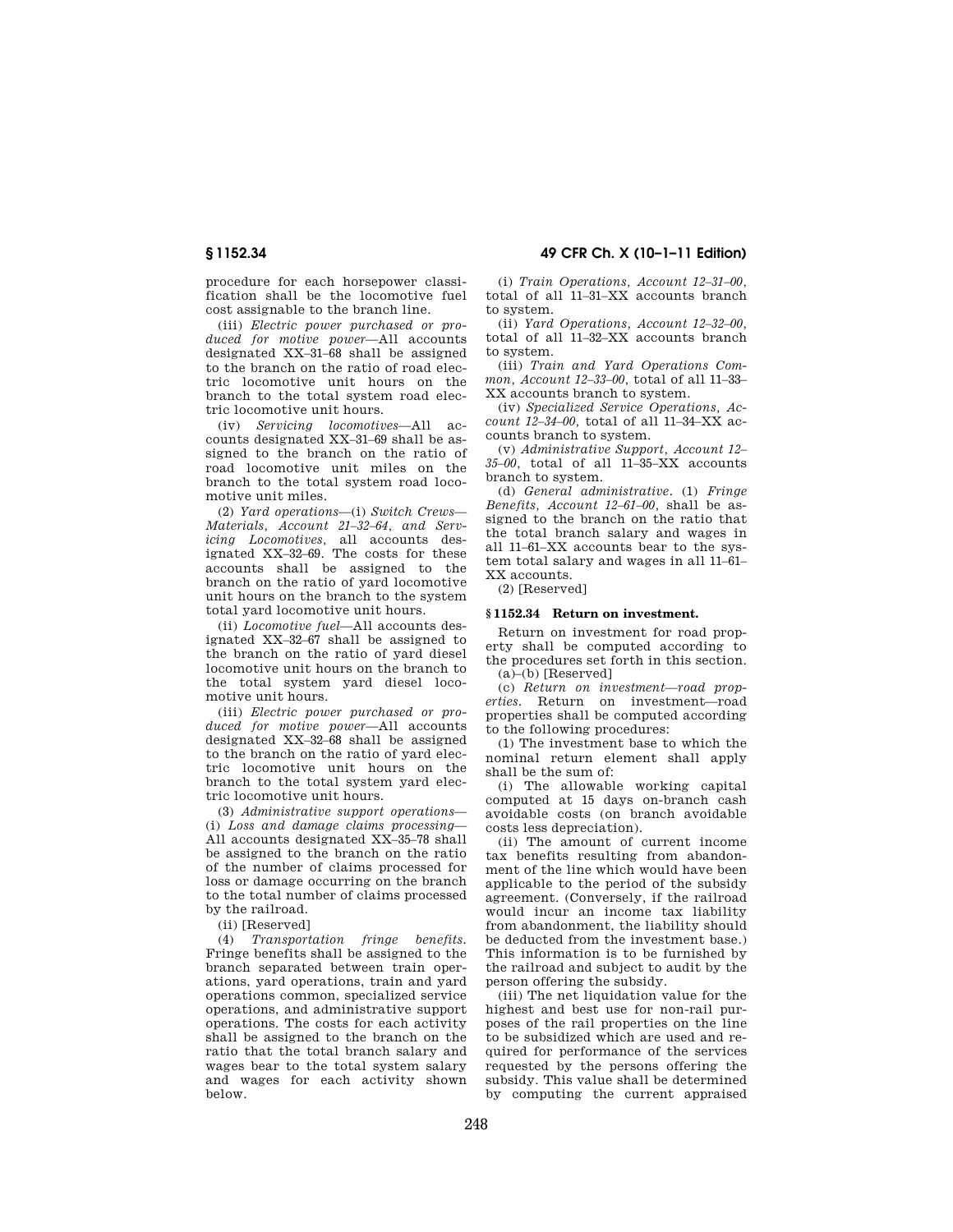market value of such properties for other than rail transportation purposes, less all costs of dismantling and disposition of improvements necessary to make the remaining properties available for their highest and best use and complying with applicable zoning, land use, and environmental regulations. If rehabilitation has been performed along the line during a subsidy year and rehabilitation expenses have been paid by the subsidizer under 49 CFR  $1152.32(m)(2)$ , the investment base shall exclude the increment to the net liquidation value of the line caused by the rehabilitation project. For these purposes:

(A) In calculating the net liquidation values for the Forecast Year, no asset on the line shall be excluded from the determination of net liquidation value because it contributes negatively to that value, i.e., the removal costs exceed the market value after removal. All such assets shall be included in the net liquidation value determination if the carrier is required by law to remove them or if the carrier intends to remove them, even if it is not required to do so. The parties shall fully support and explain the exclusion for net liquidation purposes of all assets having a negative salvage value.

(*1*) In calculating the net liquidation value of railroad properties for the purpose of determining the operating subsidy under an offer of financial assistance, any asset with a negative salvage value shall be included at a value of zero (0).

(*2*) Determination of the net liquidation value of rail properties for the purpose of purchasing the rail properties under an offer of financial assistance shall include any asset with a negative salvage value at a value of zero  $(0)$ .

(B) All adjustments to the appraised fair market value of right-of-way land, including a downward adjustment to reflect an imputed real estate Board or selling expense, shall be fully supported and explained.

(C) Parties shall fully support and explain their use of unadjusted acrossthe-fence (ATF) values as a surrogate for the value of railroad right-of-way land, given that the physical and economic characteristics (grading and elevation) usually are different from those of surrounding parcels. All adjustments to ATF values to arrive at the right-ofway values shall also be supported and explained.

(2) [Reserved]

(d) *Reasonable return.* A rail carrier shall furnish to the Board, and to any financially responsible person considering making an offer of a rail service continuation payment, a substantiated statement showing its current nominal cost of capital. The railroad's nominal cost of capital shall be the current before tax cost of capital, weighted to the capital structure, and adjusted for the effects of the combined statutory Federal and state income tax rates. This rate of return expressed as a percent, shall be calculated as follows:

(1) The railroad shall determine its permanent capital structure ratio for debt and equity capital such that the two numbers total 100 percent. This capital structure will be the actual capital structure of the railroad. If this calculation is not possible or also not representative because the railroad is part of a conglomerate, the debt-equity ratio from the Board's latest Determination of Adequate Railroad Revenues will be used. However, if the debtequity ratio for the railroad industry is used then the industry average equity and debt rate from the Board's latest revenue adequacy finding must also be used in paragraphs  $(d)(2)$  and  $(d)(3)$  of this section.

(2) The current nominal cost of debt shall be determined by taking the average of all debt instruments (including bonds, equipment trust certificates, financial lease arrangements, et cetera) issued by the carrier in the most recent 12-month period. The debt cost calculated by this procedure is a beforetax rate and is not adjusted for inflation or income taxes.

(3) The current nominal after tax cost of equity shall be an amount equal to that which a prudent investor would expect to earn through investment in the market place. The current after tax nominal cost of equity is divided by 1 minus the combined statutory Federal and state income tax rates. This will develop the nominal cost of equity on a before tax basis.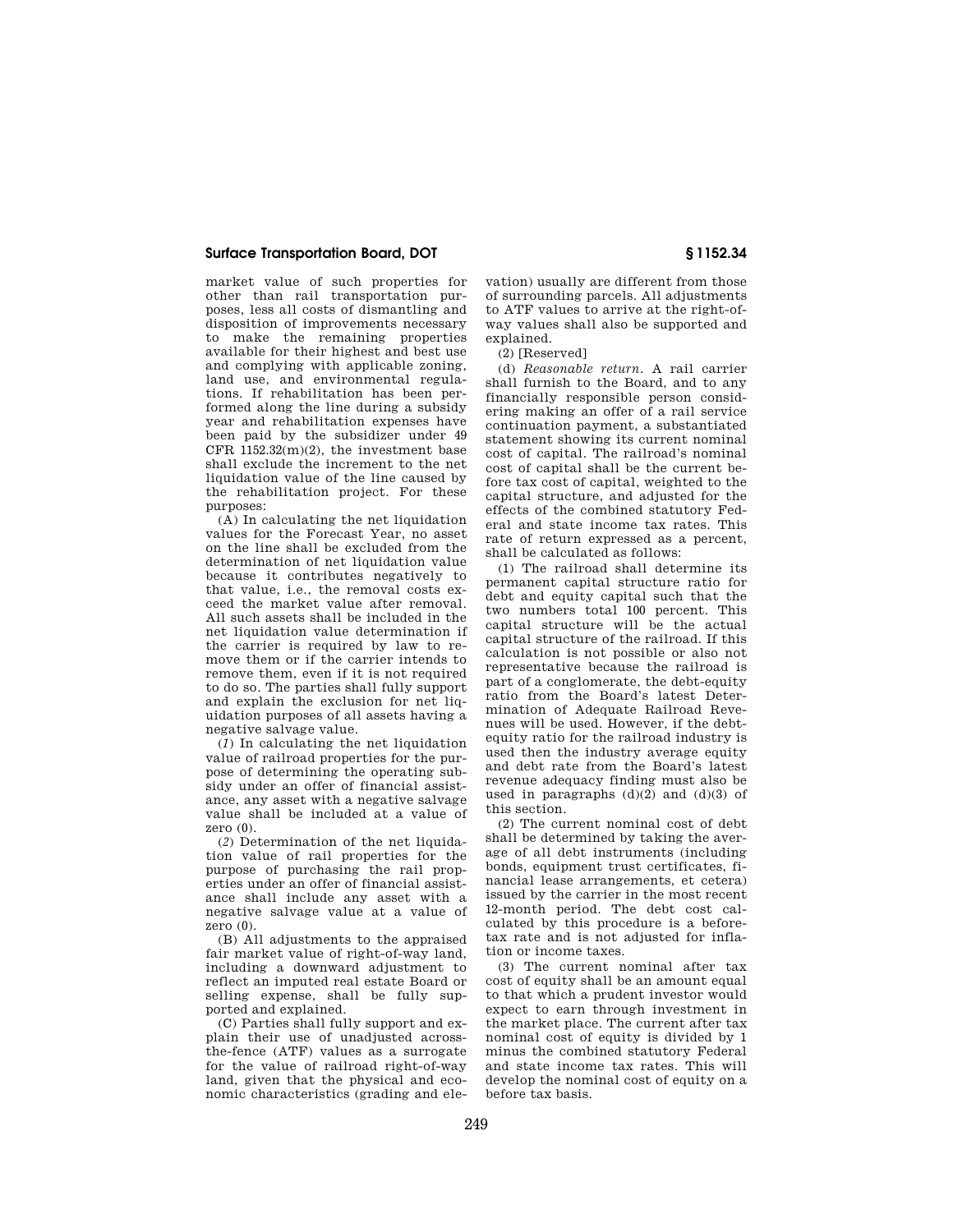(4) The current nominal before-tax cost of debt is multiplied by the current percentage of debt to total capital to obtain a weighted before-tax nominal cost of current debt.

(5) The current nominal before-tax cost of equity is multiplied by the current percentage of equity to total capital to obtain a weighted nominal before-tax cost of current equity.

(6) The results of paragraphs  $(d)(4)$ and (d)(5) of this section are added together to determine the current nominal cost of capital.

(e) *Holding gain* (*loss*)-*road properties.*  The railroad shall determine the holding gain (loss) that is projected to occur during the forecast and/or subsidy year. In any instance where the holding gain is not specifically deter-

## **§ 1152.35 49 CFR Ch. X (10–1–11 Edition)**

mined for road properties, the Gross Domestic Product deflator calculated by the U.S. Department of Commerce shall be used.

## **§ 1152.35 [Reserved]**

### **§ 1152.36 Submission of revenue and cost data.**

The following information shall be submitted by applicant as Exhibit 1 to an abandonment or discontinuance application (§1152.22(d)) and shall be developed in accordance with the meth-<br>odology established in  $\S$ 1152.31 odology established in §§1152.31 through 1152.35, as applicable. Such information, form and methodology shall also be used by an offeror of financial assistance to formulate a Proposed Subsidy Payment (§1152.27).

|                                                                                | Base year<br>operations | Forecast<br>year<br>operations | Projected<br>subsidy year<br>operations |
|--------------------------------------------------------------------------------|-------------------------|--------------------------------|-----------------------------------------|
| Revenues attributable for:                                                     |                         |                                |                                         |
| 1. Freight originated and/or terminated on branch                              |                         |                                |                                         |
| 2. Bridge traffic                                                              |                         |                                |                                         |
| 3. All other revenue and income                                                |                         |                                |                                         |
| 4. Total revenues attributable (lines 1 through 3)                             |                         |                                |                                         |
| Avoidable costs for:                                                           |                         |                                |                                         |
| 5. On-branch costs (lines 5a through 5k)                                       |                         |                                |                                         |
| a. Maintenance of way and structures                                           |                         |                                |                                         |
| b. Maintenance of equipment                                                    |                         |                                |                                         |
| c. Transportation                                                              |                         |                                |                                         |
| d. General administrative                                                      |                         |                                |                                         |
| e. Deadheading, taxi, and hotel                                                |                         |                                |                                         |
| f. Overhead movement                                                           |                         |                                |                                         |
| g. Freight car costs (other than return on freight cars)                       |                         |                                |                                         |
| h. Return on value-locomotives                                                 |                         |                                |                                         |
| i. Return on value-freight cars                                                |                         |                                |                                         |
| j. Revenue taxes                                                               |                         |                                |                                         |
| k. Property taxes                                                              |                         |                                |                                         |
| 6. Off-branch costs                                                            |                         |                                |                                         |
| a. Off-branch costs (other than return on freight cars)                        |                         |                                |                                         |
| b. Return on value-freight cars                                                |                         |                                |                                         |
| 7. Total avoidable costs (line 5 plus line 6)                                  |                         |                                |                                         |
| Subsidization costs for:                                                       |                         |                                |                                         |
| 8. Rehabilitation 1                                                            |                         |                                |                                         |
| 9. Administration costs (subsidy year only) <sup>2</sup>                       |                         |                                |                                         |
| 10. Casualty reserve account <sup>2</sup>                                      |                         |                                |                                         |
| 11. Total subsidization costs (lines 8 through 10)                             |                         |                                |                                         |
| Return on value:                                                               |                         |                                |                                         |
| 12. Valuation of property (lines 12a through 12c)                              |                         |                                |                                         |
|                                                                                | XXXX.                   |                                |                                         |
|                                                                                | XXXX.                   |                                |                                         |
|                                                                                | XXXX.                   |                                |                                         |
|                                                                                | XXXX.                   |                                |                                         |
|                                                                                | XXXX.                   |                                |                                         |
|                                                                                | XXXX.                   |                                |                                         |
|                                                                                | XXXX.                   |                                |                                         |
| 17. Avoidable loss from operations (line 4 minus line 7)                       |                         |                                |                                         |
| 18. Estimated forecast year loss from operations (line 4 minus lines 7 and 16) |                         |                                |                                         |
| 19. Estimated subsidy (line 4 minus lines 7, 11 and 16)                        |                         |                                |                                         |

1 This projection shall be computed in accordance with § 1152.32(m).<br>²Omit in applications pursuant to §§ 1152.22 and 1152.23.<br>○If the amount in line 12c is a negative for the "Forecast Year operations" insert "0" in this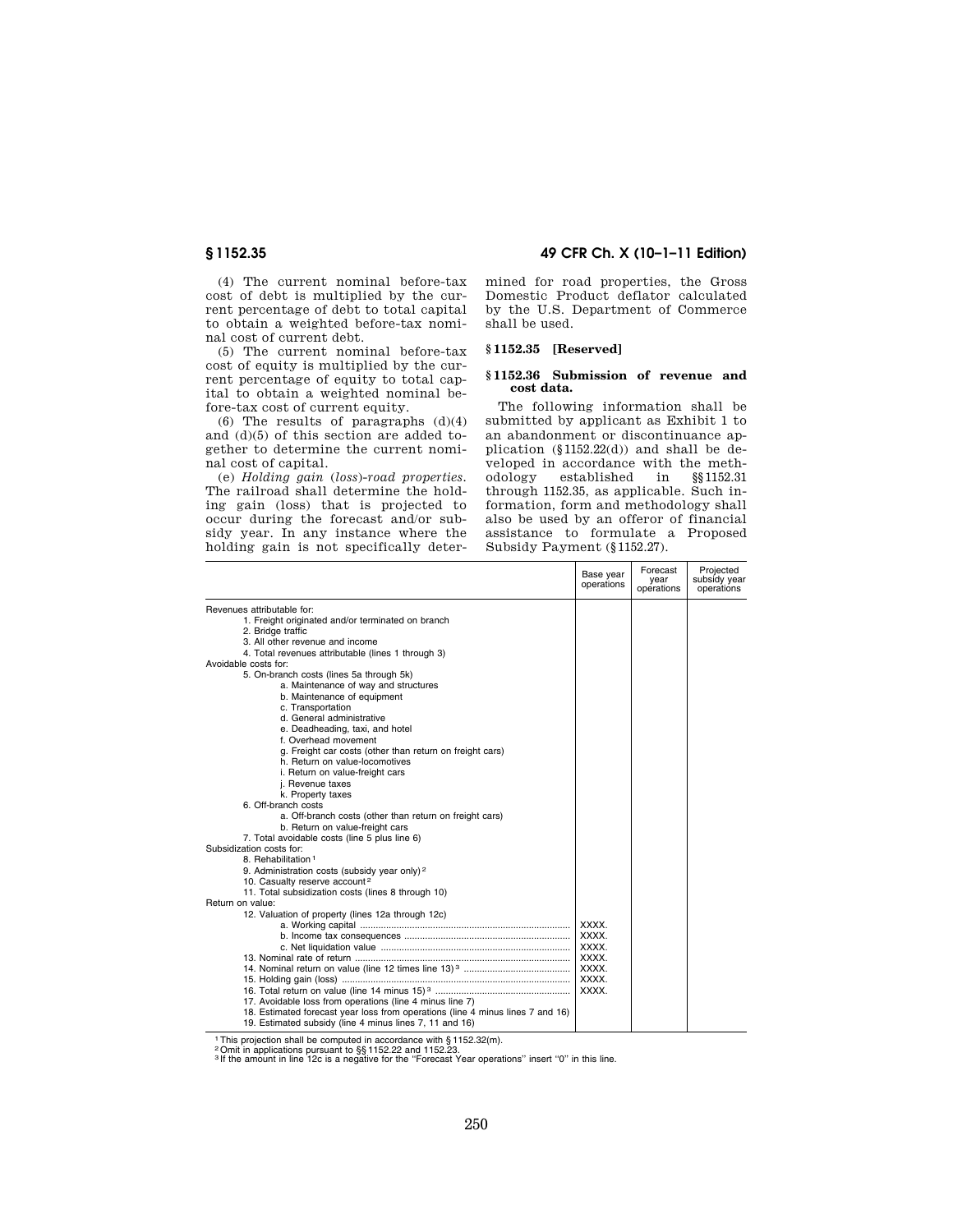### **§ 1152.37 Financial status reports.**

Within 30 days after the end of each quarter of the subsidy year, each carrier which is party to the financial assistance agreement shall submit to the subsidizer a Financial Status Report for each line operated under subsidy. Such Financial Status Report shall be in the form prescribed below. Signifi-

cant deviations from the negotiated estimates must be explained. All data shall be developed in accordance with the methodology set forth in §§1152.31 through 1152.35. In the quarterly reports, the actual data for the year to date and a projection to the end of the subsidy year shall be shown for each item.

|                                                        | Actual | Projected |
|--------------------------------------------------------|--------|-----------|
| Revenues for:                                          |        |           |
| 1. Freight originated and/or terminated on branch      |        |           |
| 2. Bridge traffic                                      |        |           |
| 3. All other revenue and income                        |        |           |
| 4. Total revenues (lines 1 through 3)                  |        |           |
| Avoidable costs for:                                   |        |           |
| 5. On-branch costs (lines 5a through 5j)               |        |           |
| a. Maintenance of way and structures                   |        |           |
| b. Maintenance of equipment                            |        |           |
| c. Transportation                                      |        |           |
| d. General administrative                              |        |           |
| e. Deadheading, taxi, and hotel                        |        |           |
| f. Overhead movement                                   |        |           |
| g. Freight car costs                                   |        |           |
| h. Return on investment-locomotives                    |        |           |
| i. Revenue taxes                                       |        |           |
| j. Property taxes                                      |        |           |
| 6. Off-branch costs                                    |        |           |
| 7. Total avoidable costs (line 5 plus line 6)          |        |           |
| Subsidization costs for:                               |        |           |
| 8. Rehabilitation                                      |        |           |
| 9. Administrative costs                                |        |           |
| 10. Casualty                                           |        |           |
| 11. Total subsidization costs (lines 8 through 10)     |        |           |
| Return on value:                                       |        |           |
| 12. Valuation of property (lines 12a through 12c)      |        |           |
| a. Working capital                                     |        |           |
| b. Income tax consequences                             |        |           |
| c. Net liquidation value                               |        |           |
| 13. Rate of return                                     |        |           |
| 14. Total return on value (line 12 times line 13)      |        |           |
| Subsidy payment:                                       |        |           |
| 15. Subsidy payment (line 4 minus lines 7, 11, and 14) |        |           |

# **Subpart E [Reserved]**

# **Subpart F—Exempt Abandonments and Discontinuances of Service and Trackage Rights**

### **§ 1152.50 Exempt abandonments and discontinuances of service and trackage rights.**

 $(a)(1)$  A proposed abandonment or discontinuance of service or trackage rights over a railroad line is exempt from the provisions of 49 U.S.C. 10903 if the criteria in this section are satisfied.

(2) Whenever the Board determines a proposed abandonment to be exempt from the requirements of 49 U.S.C.

10903, whether under this section or on the basis of the merits of an individual petition, the provisions of §§1152.27, 1152.28, and 1152.29 as they relate to exemption proceedings shall be applicable.

(b) An abandonment or discontinuance of service or trackage rights is exempt if the carrier certifies that no local traffic has moved over the line for at least 2 years and any overhead traffic on the line can be rerouted over other lines and that no formal complaint filed by a user of rail service on the line (or a state or local government entity acting on behalf of such user) regarding cessation of service over the line either is pending with the Board or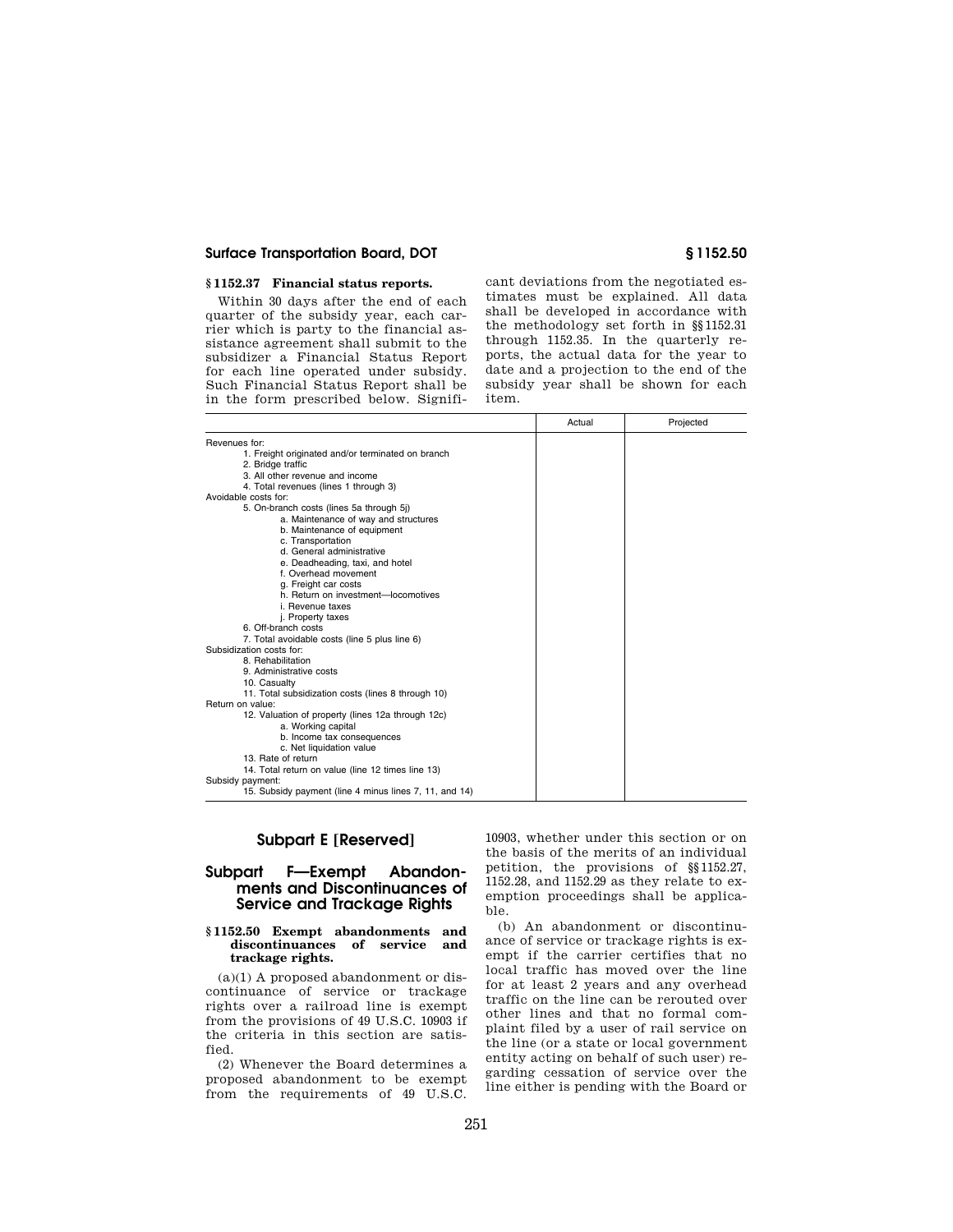any U.S. District Court or has been decided in favor of the complainant within the 2-year period. The complaint must allege (if pending), or prove (if decided) that the carrier has imposed an illegal embargo or other unlawful impediment to service.

(c) The Board has found:

(1) That its prior review and approval<br>of these abandonments and abandonments discontinuances is not necessary to carry out the rail transportation policy of 49 U.S.C. 10101; and

(2) That these transactions are of limited scope and continued regulation is unnecessary to protect shippers from abuse of market power. 49 U.S.C. 10502. A notice must be filed to use this class exemption. The procedures are set out in §1152.50(d). This class exemption does not relieve a carrier of its statutory obligation to protect the interests of employees.  $49 \text{ U.S.C. } 10502(g)$  and 10903(b)(2). This also does not preclude a carrier from seeking an exemption of a specific abandonment or discontinuance that does not fall within this class.

(d) *Notice of exemption.* (1) At least 10 days prior to filing a notice of exemption with the Board, the railroad seeking the exemption must notify in writing:

(i) The Public Service Commission (or equivalent agency) in the state(s) where the line will be abandoned or the service or trackage rights discontinued;

(ii) Department of Defense (Military Traffic Management Command, Transportation Engineering Agency, Railroads for National Defense Program);

(iii) The National Park Service, Recreation Resources Assistance Division; and

(iv) The U.S. Department of Agriculture, Chief of the Forest Service.

The notice shall name the railroad, describe the line involved, including United States Postal Service ZIP Codes, indicate that the exemption procedure is being used, and include the approximate date that the notice of exemption will be filed with the Board. The notice shall include the following statement ''Based on information in our possession, the line (does) (does not) contain federally granted rightsof-way. Any documentation in the rail-

**§ 1152.50 49 CFR Ch. X (10–1–11 Edition)** 

road's possession will be made available promptly to those requesting it.''

(2) The railroad must file a verified notice using its appropriate abandonment docket number and subnumber (followed by the letter ''X'') with the Board at least 50 days before the abandonment or discontinuance is to be consummated. The notice shall include the proposed consummation date, the certification required in §1152.50(b), the information required in §§1152.22(a) (1) through  $(4)$ ,  $(7)$  and  $(8)$ , and  $(e)(4)$ , the level of labor protection, and a certificate that the notice requirements of §§1152.50(d)(1) and 1105.11 have been complied with.

(3) The Board, through the Director of the Office of Proceedings, shall publish a notice in the FEDERAL REGISTER within 20 days after the filing of the notice of exemption. The notice shall include a statement to alert the public that following any abandonment of rail service and salvage of the line, the line may be suitable for other public use, including interim trail use. Petitions to stay the effective date of the notice on other than environmental or historic preservation grounds must be filed within 10 days of the publication. Petitions to stay the effective date of the notice on environmental or historic preservation grounds may be filed at any time but must be filed sufficiently in advance of the effective date in order to allow the Board to consider and act on the petition before the notice becomes effective. Petitions for reconsideration, comments regarding environmental, energy and historic preservation matters, and requests for public use conditions under 49 U.S.C. 10905 and 49 CFR 1152.28(a)(2) must be filed within 20 days after publication. Requests for a trail use condition under 16 U.S.C. 1247(d) and 49 CFR 1152.29 must be filed within 10 days after publication. The exemption will be effective 30 days after publication, unless stayed. If the notice of exemption contains false or misleading information, the use of the exemption is void *ab initio* and the Board shall summarily reject the exemption notice.

(4) In out-of-service rail line exemption proceedings under 49 CFR 1152.50, the Board, on its own motion, will stay the effective date of individual notices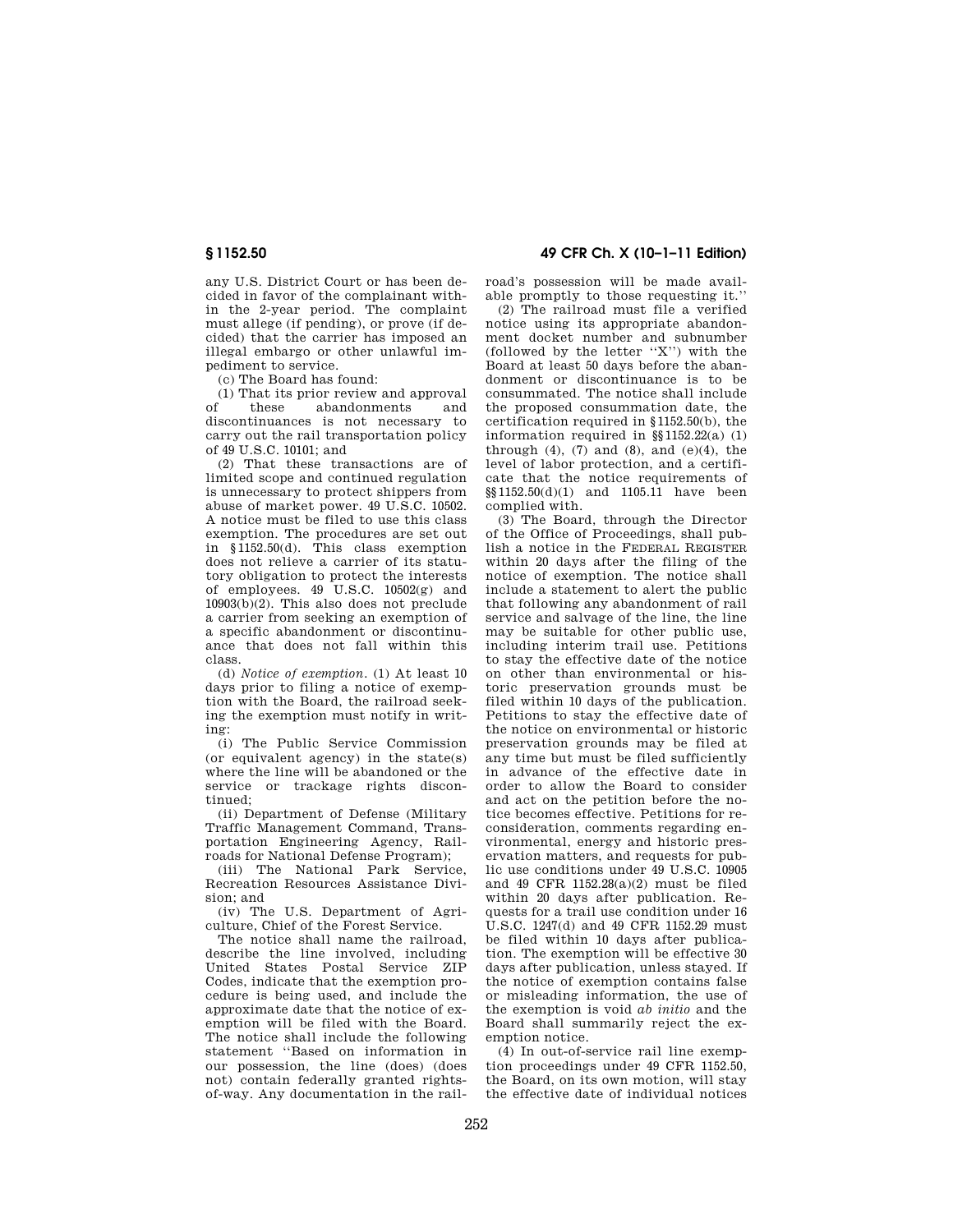of exemption when an informed decision on pending environmental and historic preservation issues cannot be made prior to the date that the exemption authority would otherwise become effective.

(5) A notice or decision to all parties will be issued if use of the exemption is made subject to environmental, energy, historic preservation, public use and/or interim trail use and rail banking conditions.

(6) To address whether the standard labor protective conditions set forth in *Oregon Short Line R. Co.—Abandonment—Goshen,* 360 I.C.C. 91 (1979), adequately protect affected employees, a petition for partial revocation of the exemption under 49 U.S.C. 10502(d) must be filed.

(e) *Consummation notice.* As provided in §1152.29(e)(2), rail carriers that receive authority to abandon a line under §1152.50 must file with the Board a notice that abandonment has been consummated.

[61 FR 67883, Dec. 24, 1996, as amended at 62 FR 34670, June 27, 1997]

## **Subpart G—Special Rules Applicable to Petitions for Abandonments or Discontinuances of Service or Trackage Rights Filed Under the 49 U.S.C. 10502 Exemption Procedure**

### **§ 1152.60 Special rules.**

(a) This section contains special rules applicable to any proceeding instituted under the 49 U.S.C. 10502 exemption procedure for either the abandonment of a rail line or the discontinuance of service or trackage rights over a rail line. General rules applicable to any proceeding filed under the 49 U.S.C. 10502 exemption procedure may be found at 49 CFR part 1121, but the rules in part 1152 control in case of any conflict with the general exemption rules. In the case of petitions for exemption for abandonment, notice of the filing of the petition will be published by the Board, through the Director of the Office of Proceedings, in the FEDERAL REGISTER 20 days after the petition is filed. There will be no further FEDERAL REGISTER publication later if and when a petition is granted.

(b) Any petition filed under the 49 U.S.C. 10502 exemption procedure for either the abandonment of a rail line or the discontinuance of service or trackage rights over a rail line must be accompanied by a map that meets the requirements of  $$1152.22(a)(4)$  of this part.

(c) A petitioner for an abandonment exemption shall submit, with its petition, a draft FEDERAL REGISTER notice of its petition according to the form prescribed below:

Draft FEDERAL REGISTER Notice. The petitioner shall submit a draft notice of its petition to be published by the Board within 20 days of the petition's filing with the Board. The petitioner must submit a copy of the draft notice as data contained on a computer diskette compatible with the Board's current word processing capabilities. The draft notice shall be in the form set forth below:

### $STB$  No.  $AB-$  (Sub-No.

Notice of Petition for Exemption To Abandon or To Discontinue Service

On (insert date petition was filed with the Board) (name of petitioner) filed with the Surface Transportation Board, Washington, D.C. 20423, a petition for exemption for the abandonment of (the discontinuance of serv-<br>ice on) a line of railroad known as ice on) a line of railroad known as \_\_\_\_, extending from railroad milepost near (station name) to (the end of line or rail milepost) near (station name), which traverses through

(ZIP Codes) United States Postal Serv-<br>ice ZIP Codes, a distance of miles, in ice ZIP Codes, a distance of  $\quad$  miles, in [County(ies), State(s)]. The line for which the abandonment (or discontinuance) exemption request was filed includes the stations of (list all stations on the line in order of milepost number, indicating milepost location).

The line (does) (does not) contain federally granted rights-of-way. Any documentation in the railroad's possession will be made available promptly to those requesting it.

The interest of railroad employees will be protected by (specify the appropriate conditions).

Any offer of financial assistance will be due no later than 10 days after service of a decision granting the petition for exemption.

All interested persons should be aware that following abandonment of rail service and salvage of the line, the line may be suitable for other public use, including interim trail use.

Any request for a public use condition and any request for trail use/rail banking will be due no later than 20 days after notice of the filing of the petition for exemption is published in the FEDERAL REGISTER.